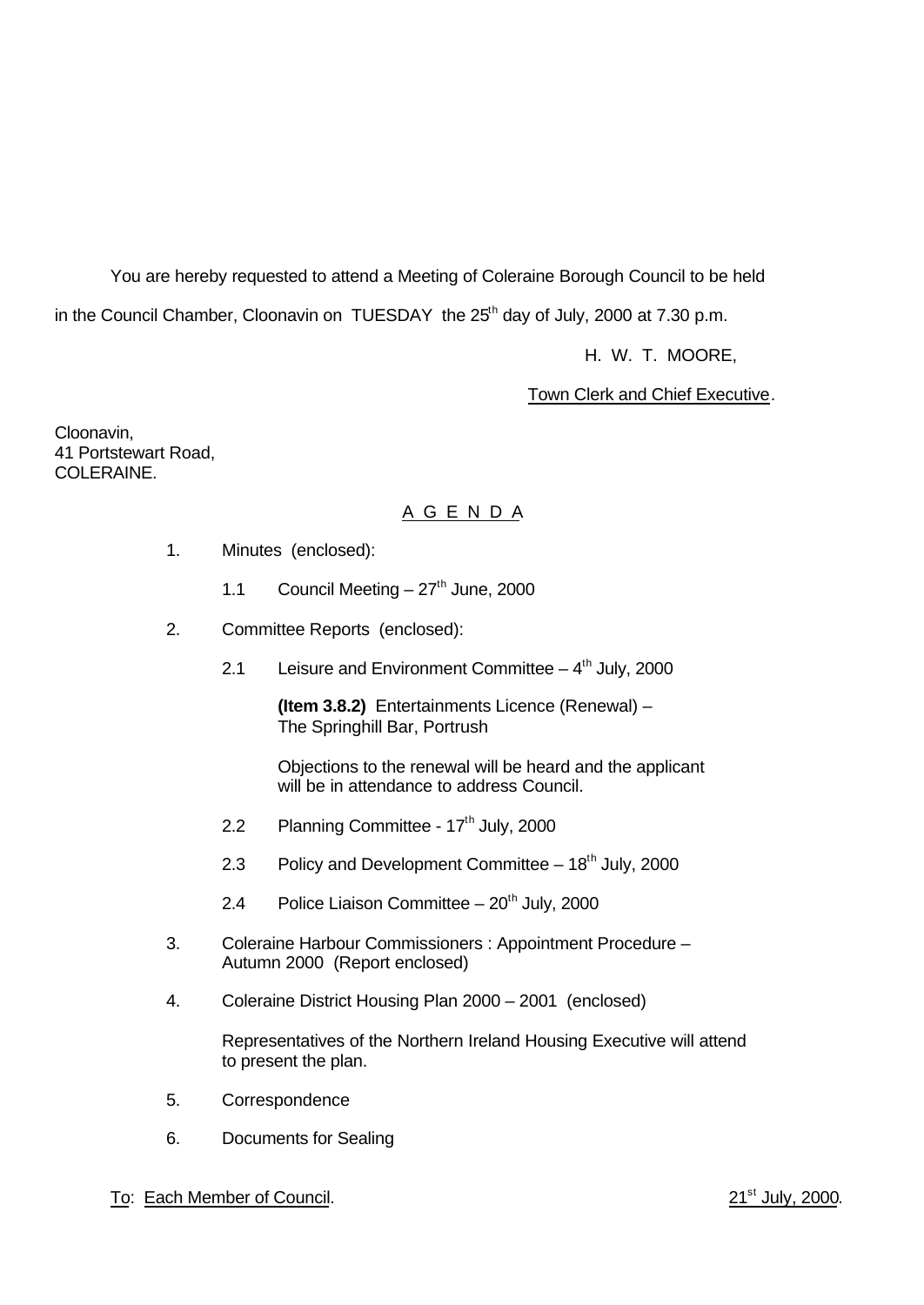#### **COLERAINE BOROUGH COUNCIL**

Minutes of proceedings of Coleraine Borough Council held in the Council Chamber, Cloonavin on Tuesday,  $27<sup>th</sup>$  June, 2000 at 7.30 p.m.

**Convened:** As per Notice attached

The Mayor, Councillor E. A. Johnston (Mrs.), in the Chair

The Deputy Mayor, Councillor B. E. Dempsey (Mrs.)

#### **Aldermen**

C. S. Alexander (Ms.) W. H. King (Items  $2.1.1 - 14.1$ ) W. J. Watt P. E. A. Armitage (Mrs.) (Items  $1.0 - 3.0$ )

#### **Councillors**

| G. L. McLaughlin      |
|-----------------------|
| (Items $1.0 - 5.0$ )  |
| R. A. McPherson       |
| W. Mathews            |
| E. M. Mullan          |
| (Items $3.0 - 14.1$ ) |
| E. O'Hara             |
| (Items $1.0 - 4.3$ )  |
| R. D. Stewart         |
|                       |
|                       |
|                       |

# **Officers in**

| Attendance: | Town Clerk and Chief Executive, Director of Leisure            |
|-------------|----------------------------------------------------------------|
|             | Services, Director of Corporate Services, Director             |
|             | of Environmental Health, Director of Technical Services,       |
|             | Policy Development Officer $(1.0 - 3.0)$ , Head of Development |
|             | Services and Administrative Assistant                          |
|             |                                                                |

#### **Apologies:** Alderman McClure and Councillor Dallat

#### **1.0 MINUTES**

The Minutes of the Council Meeting of 23<sup>rd</sup> May, 2000 and the Annual Meeting of 5<sup>th</sup> June, 2000 were confirmed and signed.

#### **2.0 COMMITTEE REPORTS**

| Leisure and Environment | The Chairman, Councillor O'Hara, moved the             |
|-------------------------|--------------------------------------------------------|
| Committee               | adoption of the Leisure and Environment Committee      |
|                         | Report; this was duly seconded by Councillor Creelman. |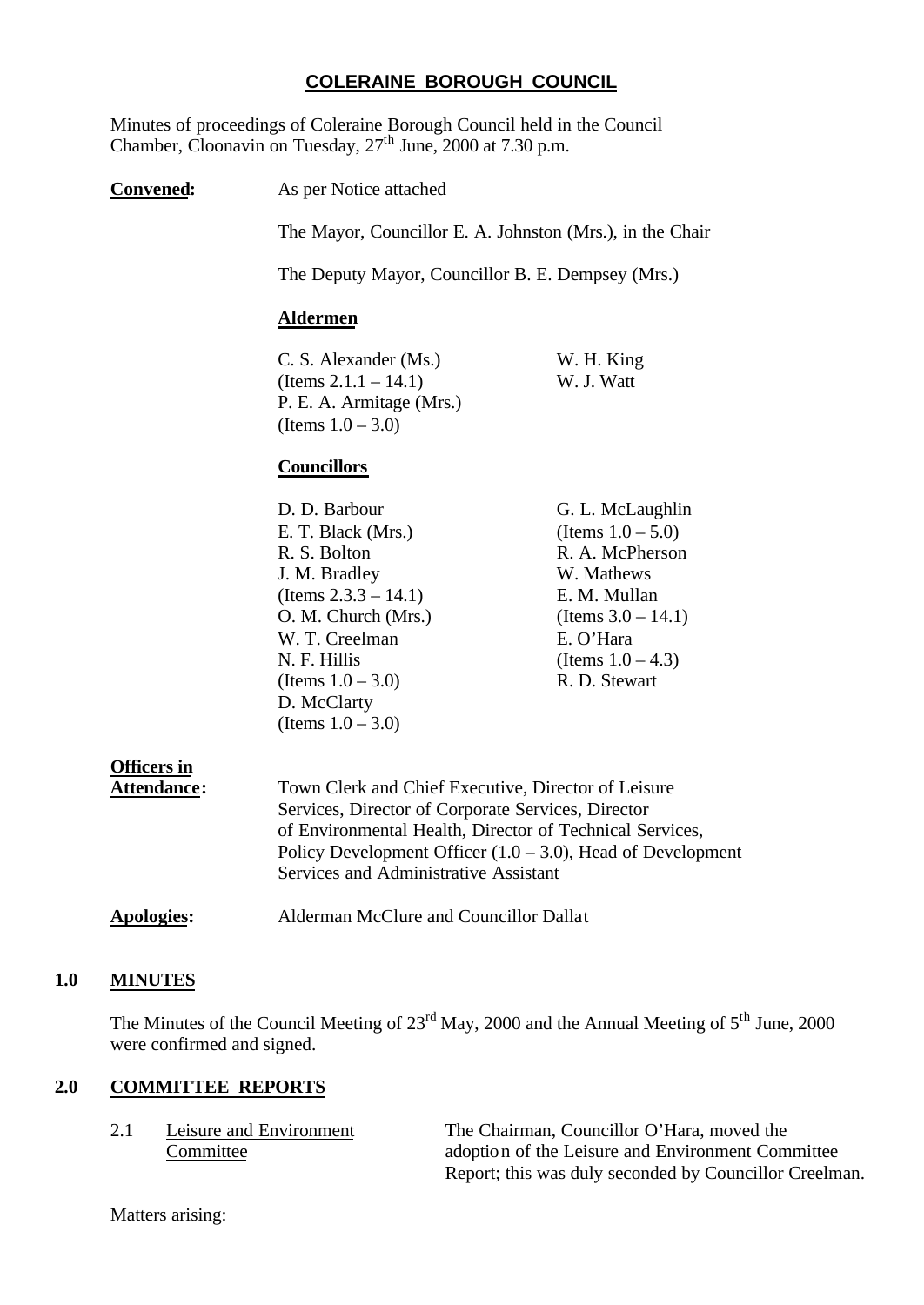| 2.1.1 | Northern Health and Social                                                | Councillor McLaughlin reported on the Area                                                                                                                                               |
|-------|---------------------------------------------------------------------------|------------------------------------------------------------------------------------------------------------------------------------------------------------------------------------------|
|       | Services Board – Area                                                     | Children and Young People's Committee                                                                                                                                                    |
|       | Children and Young People's                                               | Workshop which he had attended in Ballymena                                                                                                                                              |
|       | Committee                                                                 | on $19th$ June, 2000.                                                                                                                                                                    |
| 2.1.2 | Portrush Town Hall                                                        | It was agreed that this matter be deferred to the<br>September meeting of Committee to facilitate a response<br>to the current planning application for an extension to<br>the building. |
| 2.1.3 | <b>Coleraine Cemetery</b>                                                 | It was agreed that this matter be deferred to a future<br>meeting of Committee.                                                                                                          |
|       | The Committee Report was, therefore, adopted subject to these amendments. |                                                                                                                                                                                          |

| 2.2   | <b>Planning Committee</b>                              | The Chairman, Councillor McLaughlin, moved the<br>adoption of the Planning Committee Report; this was<br>duly seconded by Alderman Ms. Alexander and agreed.                                                                                                                                                     |
|-------|--------------------------------------------------------|------------------------------------------------------------------------------------------------------------------------------------------------------------------------------------------------------------------------------------------------------------------------------------------------------------------|
| 2.3   | <b>Policy and Development</b><br>Committee             | The Chairman, Councillor Barbour, moved the<br>adoption of the Policy and Development Committee<br>Report; this was duly seconded by Councillor O'Hara.                                                                                                                                                          |
|       | Matters arising:                                       |                                                                                                                                                                                                                                                                                                                  |
| 2.3.1 | <b>Addendum to Council's</b><br><b>Equality Scheme</b> | Consideration was given to the Addendum to<br>Council's Equality Scheme (previously supplied).                                                                                                                                                                                                                   |
|       |                                                        | The Town Clerk and Chief Executive reported that<br>$20 - 25$ responses had now been received and Council<br>would be able to meet the Equality Commission<br>deadline of $30th$ June, 2000.                                                                                                                     |
| 2.3.2 | <b>Unauthorised Camping</b>                            | The Town Clerk and Chief Executive reported on the<br>need to have contingency plans to deal with instances of<br>unauthorised camping.                                                                                                                                                                          |
|       |                                                        | It was agreed that Council grant delegated authority to<br>the Town Clerk and Chief Executive and in his absence,<br>to his deputy, to initiate legal proceedings to require<br>trespassers on Council lands to vacate the land in<br>circumstances where operational difficulties and safety<br>concerns arise. |
| 2.3.3 | <b>Northern Corridor Railways</b><br>Group             | The Town Clerk and Chief Executive reported<br>that a meeting of the Northern Corridor Railways Group<br>would be held at 10.00 a.m. on Tuesday, $4^{\text{th}}$ July, 2000<br>at Cloonavin.                                                                                                                     |
|       |                                                        | Council had already designated four members to<br>consider this issue and was now asked to nominate two                                                                                                                                                                                                          |

members to serve on the Group plus two substitutes.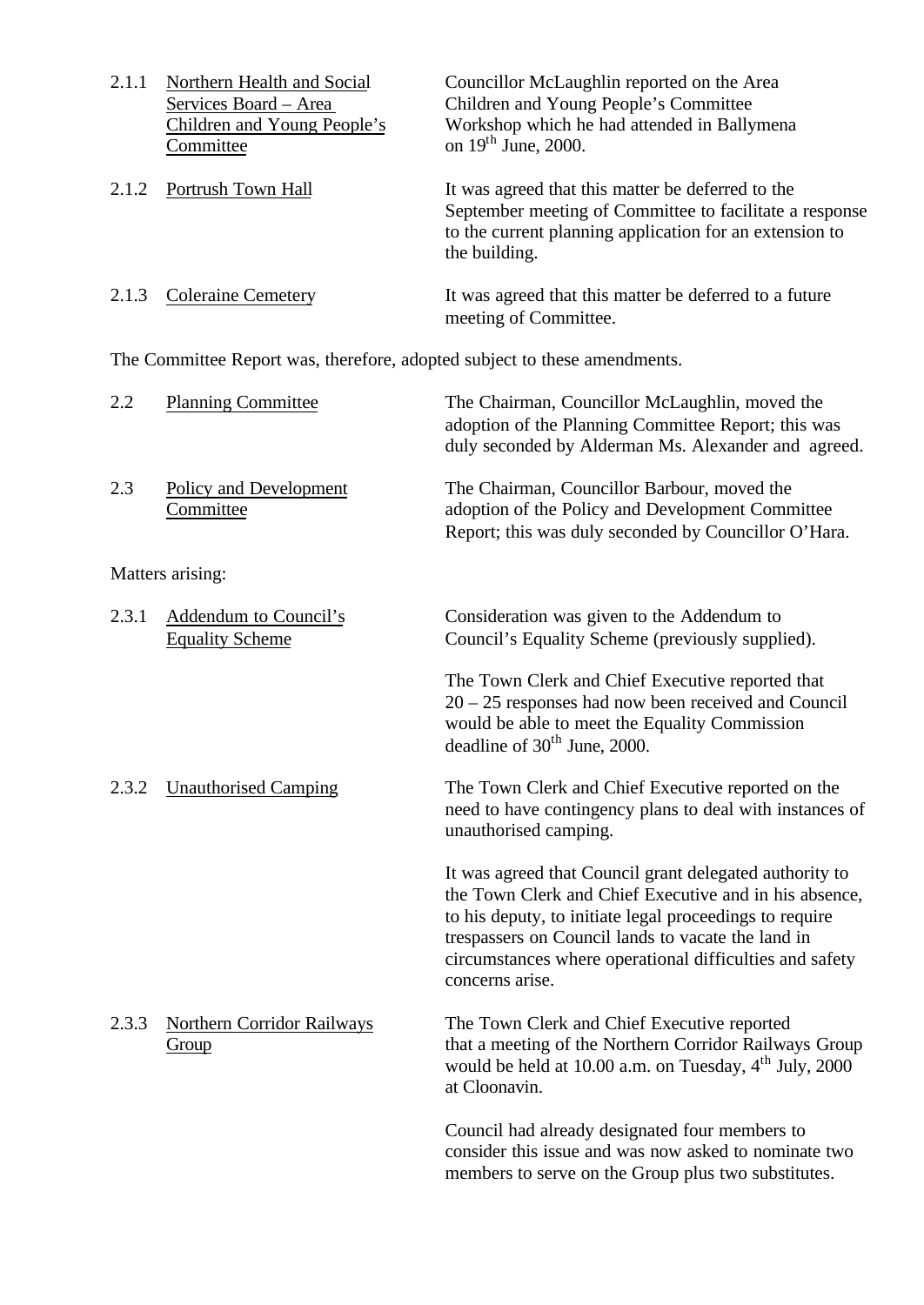It was proposed that the following members be nominated to serve on the Group:

> Aldermen King and McClure Councillor Dallat

On being put to the Meeting the nominated members received the following votes:

> Alderman King 9 votes Alderman McClure 9 votes Councillor Dallat 8 votes

Aldermen King and McClure were, therefore, nominated to serve on the Group with Councillors Dallat and Hillis acting as substitutes.

| 2.3.4 Coleraine Harbour     | It was agreed that this item be considered "In |
|-----------------------------|------------------------------------------------|
| Commissioners – Nominations | Committee" at the end of the Meeting.          |

The Committee Report was, therefore, adopted subject to these amendments.

#### **3.0 CCTV - COLERAINE TOWN CENTRE**

The Mayor welcomed Chief Inspector N. Kyle, R.U.C. Coleraine and Mrs. S. Scott, Town Centre Manager, representatives of the CCTV Working Group, who were in attendance to present the report to Council (previously supplied).

The CCTV Working Group had been formed to prepare a bid for round two of the Police Authority for Northern Ireland CCTV Competition Challenge.

Chief Inspector Kyle elaborated on the main changes incorporated in round two based on six CCTV cameras within central Coleraine and the key issues for consideration by Council.

Following a full discussion, during which the representatives answered various members' questions, it was agreed that the Working Group prepare a scheme for the July meeting of the Policy and Development Committee which would include options such as:

(a) Six CCTV cameras plus two extra cameras (one for Market Yard and one for Anderson Park) with capital costs to be shared between public and private sector;

(b) Joint funding of recurrent costs involving:

- (i) Council;
- (ii) Private Sector;
- (iii) Income from other sources.

#### **4.0 ROADS SERVICE REPORT - JUNE 2000**

The Mayor welcomed Mr. D. Orr, Divisional Roads Manager and Mr. M. Glover, Section Engineer, who were in attendance to present the Roads Service Report – June 2000 (previously supplied).

Mr. Orr elaborated on the programme of work already carried out and outlined plans for the forthcoming years.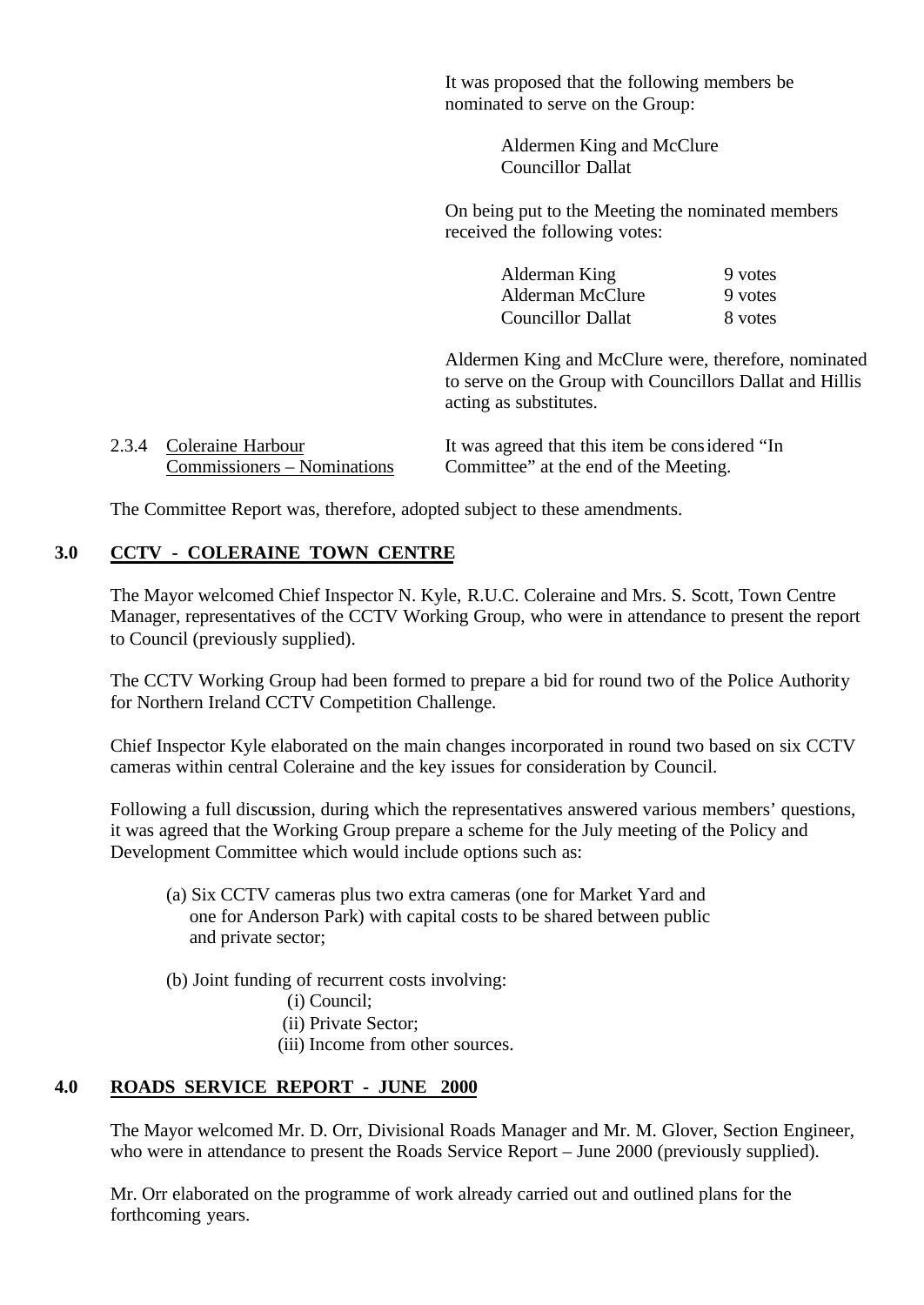| 4.1 | A <sub>26</sub> Improvements | The Divisional Roads Manager reported on the results of<br>the study on the A26 and the proposals incorporating<br>overtaking lanes, speed limits and other improvements.                                |
|-----|------------------------------|----------------------------------------------------------------------------------------------------------------------------------------------------------------------------------------------------------|
| 4.2 | Dunhill Road                 | Reported that £150,000 had been allocated for the<br>provision of a climbing lane between Greenmount<br>Roundabout and the Bushtown Road.                                                                |
| 4.2 | Lodge Road Roundabout        | Reported that a scheme to signalise this roundabout was<br>currently at design stage. Signals would also be<br>provided at the Hospital junction with Newbridge Road.                                    |
| 4.3 | Waterside Foot/Cycle Bridge  | Construction of the foot/cycle bridge across the River<br>Bann was ready to go to tender subject to agreement<br>regarding an objection. It was hoped that the<br>commencement date would be the Autumn. |

Various other queries were raised by members and the Divisional Roads Manager agreed to investigate these and report back in due course.

### **5.0 PORTRUSH TRAFFIC SCHEME**

The Divisional Roads Manager outlined the history of the Portrush Traffic Scheme since its introduction in 1994.

Roads Service had received representations about possible amendments to the scheme. The proposal was to reopen access to Eglinton Street from the Metropole roundabout, making Eglinton Street two way as far as Sandhill Drive.

Following discussion it was agreed that this matter be deferred until September.

The Mayor thanked the Roads Service representatives for attending.

#### **6.0 NORTHERN HEALTH AND SOCIAL SERVICES COUNCIL**

Tabled:

Minutes of the Northern Health and Social Services Council dated 3rd May, 2000.

#### **7.0 BBC NORTHERN IRELAND**

Tabled:

BBC Northern Ireland – Annual Review 1999/2000.

#### **8.0 THE POST OFFICE**

Tabled:

The Post Office Report and Accounts 1999/2000.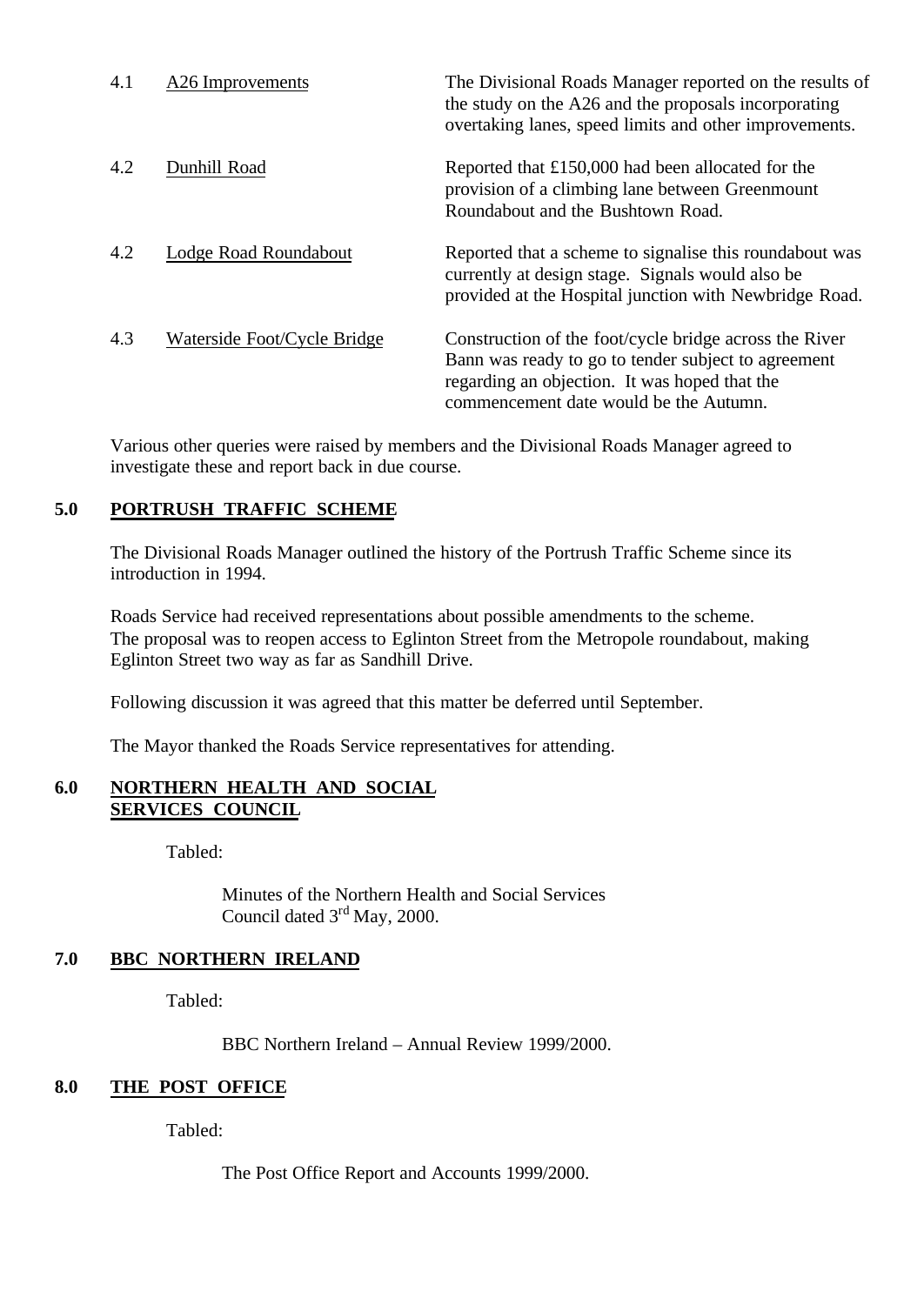#### **9.0 NORTHERN IRELAND HOUSING EXECUTIVE**

Tabled:

Northern Ireland Housing Executive – Houses in Multiple Occupation.

#### **10.0 PARADES COMMISSION**

Tabled:

2<sup>nd</sup> Annual Report of the Parades Commission – 1999/2000.

#### **11.0 NORTH-EASTERN EDUCATION AND LIBRARY BOARD**

Tabled:

Minutes of the North-Eastern Education and Library Board dated 26<sup>th</sup> April, 2000.

#### **12.0 NEW CIVIC HEADQUARTERS**

The Town Clerk and Chief Executive reported that the date for the transfer to the new civic headquarters had been re-scheduled from  $14<sup>th</sup>$  August to  $25<sup>th</sup>$  September, 2000.

Noted.

#### **13.0 DOCUMENTS FOR SEALING**

Resolved:

That the following documents be sealed:

| 1. Lease and Counterpart                | Facilities at The Crescent, Portstewart;<br>Council – to- Keith Davidson and Paula Regan,<br>80 The Promenade, Portstewart. |
|-----------------------------------------|-----------------------------------------------------------------------------------------------------------------------------|
| 2. Transfer Document and<br>Counterpart | Reid's Lane, Coleraine;<br>Francis and James Alexander Kennedy,<br>Builders, 15 Drumack Road, Rasharkin-to-<br>Council.     |

3. Cemetery Titles Registration Numbers  $2602 - 2613$  inclusive: Agherton 1 Ballywillan 2 Coleraine 2 Kilrea 1 Portstewart 6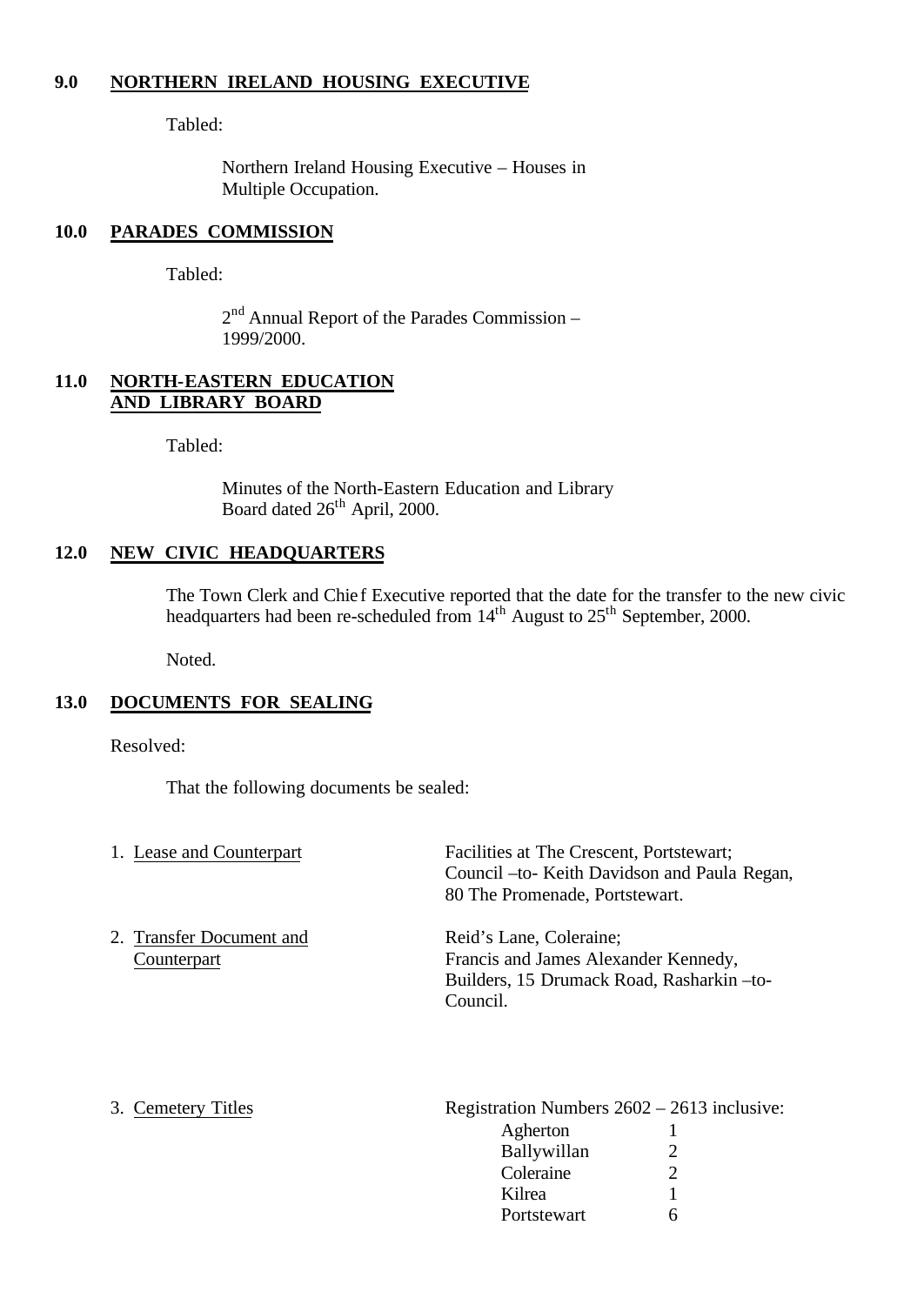#### **LEISURE AND ENVIRONMENT COMMITTEE**

### **4 th July, 2000.**

| Present: | Councillor E. O'Hara, in the Chair                |                       |  |
|----------|---------------------------------------------------|-----------------------|--|
|          | The Mayor, Councillor E. A. Johnston (Mrs.)       |                       |  |
|          | The Deputy Mayor, Councillor B. E. Dempsey (Mrs.) |                       |  |
|          | <b>Aldermen</b>                                   |                       |  |
|          | C. S. Alexander (Ms.)                             | W. H. King            |  |
|          | (Items $1.0 - 10.0$ )                             |                       |  |
|          | <b>Councillors</b>                                |                       |  |
|          | E. T. Black (Mrs.)                                | D. McClarty           |  |
|          | R. S. Bolton                                      | (Items $1.0 - 5.11$ ) |  |
|          | (Items $1.0 - 12.1.2$ )                           | G. L. McLaughlin      |  |
|          | J. M. Bradley                                     | R. A. McPherson       |  |
|          | (Items $2.0 - 12.2$ )                             | W. Mathews            |  |
|          | O. M. Church (Mrs.)                               | E. M. Mullan          |  |
|          | W. T. Creelman                                    | (Items $2.0 - 12.2$ ) |  |
|          |                                                   |                       |  |

#### **Officers in**

- Attendance: Director of Leisure Services, Director of Environmental Health, Director of Technical Services, Community Services and Recreation Officer, Senior Technical Officer, Arts Centre Manager, Principal Administrative Officer and Administrative Assistant
- **Apologies:** Aldermen Mrs. Armitage and Watt Councillors Barbour, Dallat, Hillis and Stewart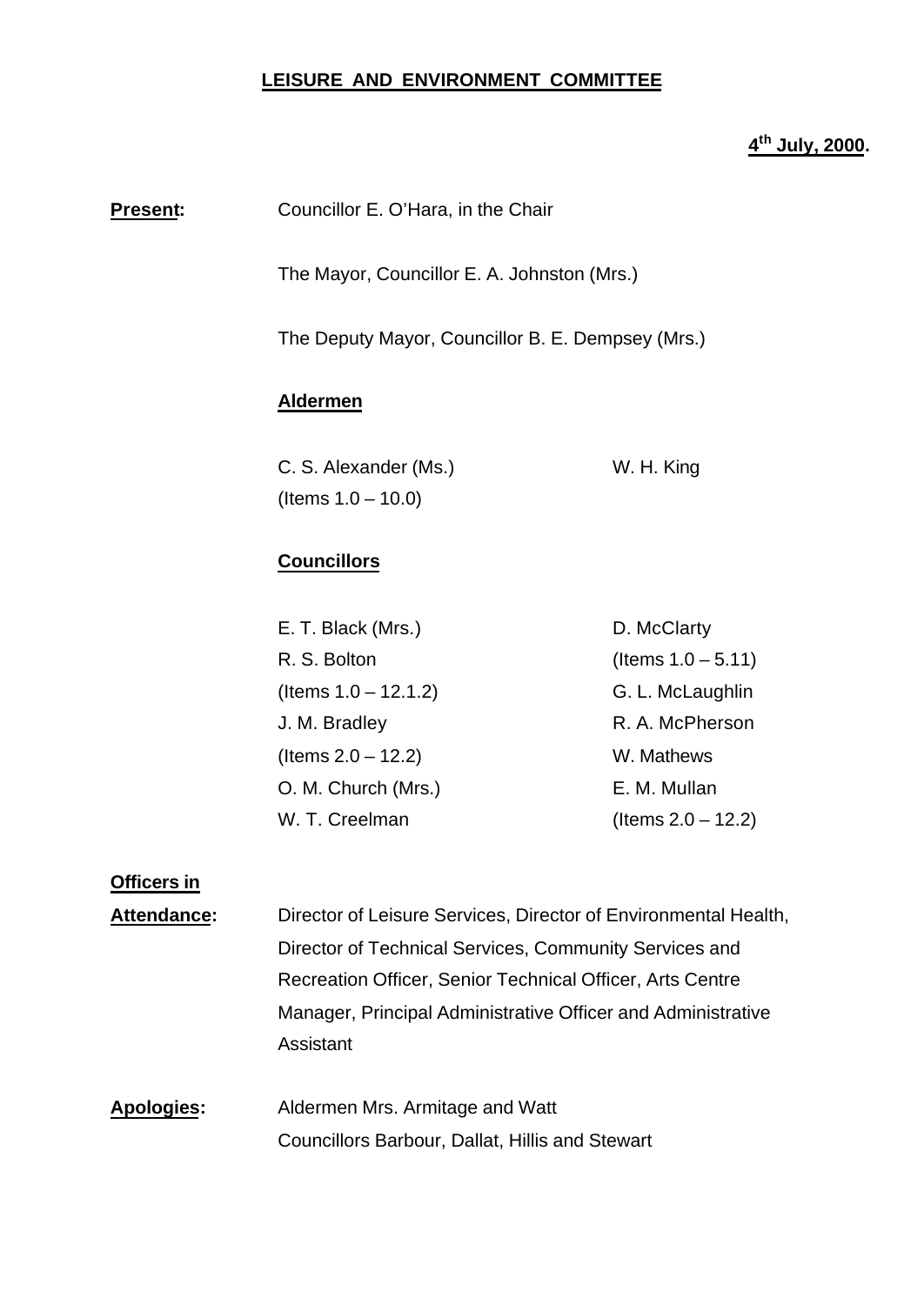### **1.0 SYMPATHY**

The Chairman referred to the tragic and untimely death of Joey Dunlop, the renowned motor cycle racer from Ballymoney. He referred to the love, warmth, respect and admiration which Joey had instilled in not just the local community but throughout the world of motor cycling.

Members stood in silence as a mark of respect. The Mayor had sent a letter of sympathy to his family and a Book of Condolence had been opened in Coleraine Leisure Centre.

# **2.0 REFURBISHMENT AND EXTENSION OF FLOWERFIELD ARTS CENTRE**

The Chairman welcomed Mr. T. Stevens, Mr. C. Maguire and Mr. R. Young from Consarc Design Group who were in attendance to present their proposals for the refurbishment and extension of Flowerfield Arts Centre.

The representatives outlined their proposals which incorporated a new building at the rear of Flowerfield House, enhanced landscaping and car parking.

The cost of the scheme was estimated at approximately £1.68m. Grant aid would be sought through various bodies including the Arts Lottery Fund. The scheme would be further developed and a final cost estimate would be presented to Committee.

The Chairman thanked the representatives for the excellent presentation.

# **3.0 TECHNICAL SERVICES REPORT**

The Report of the Director of Technical Services was considered (previously supplied).

Matters arising:

3.1 Arcadia Improvement Scheme The Director of Technical Services reported that the representatives from Ferguson McIlveen had been delayed. The presentation would take place later in the Meeting.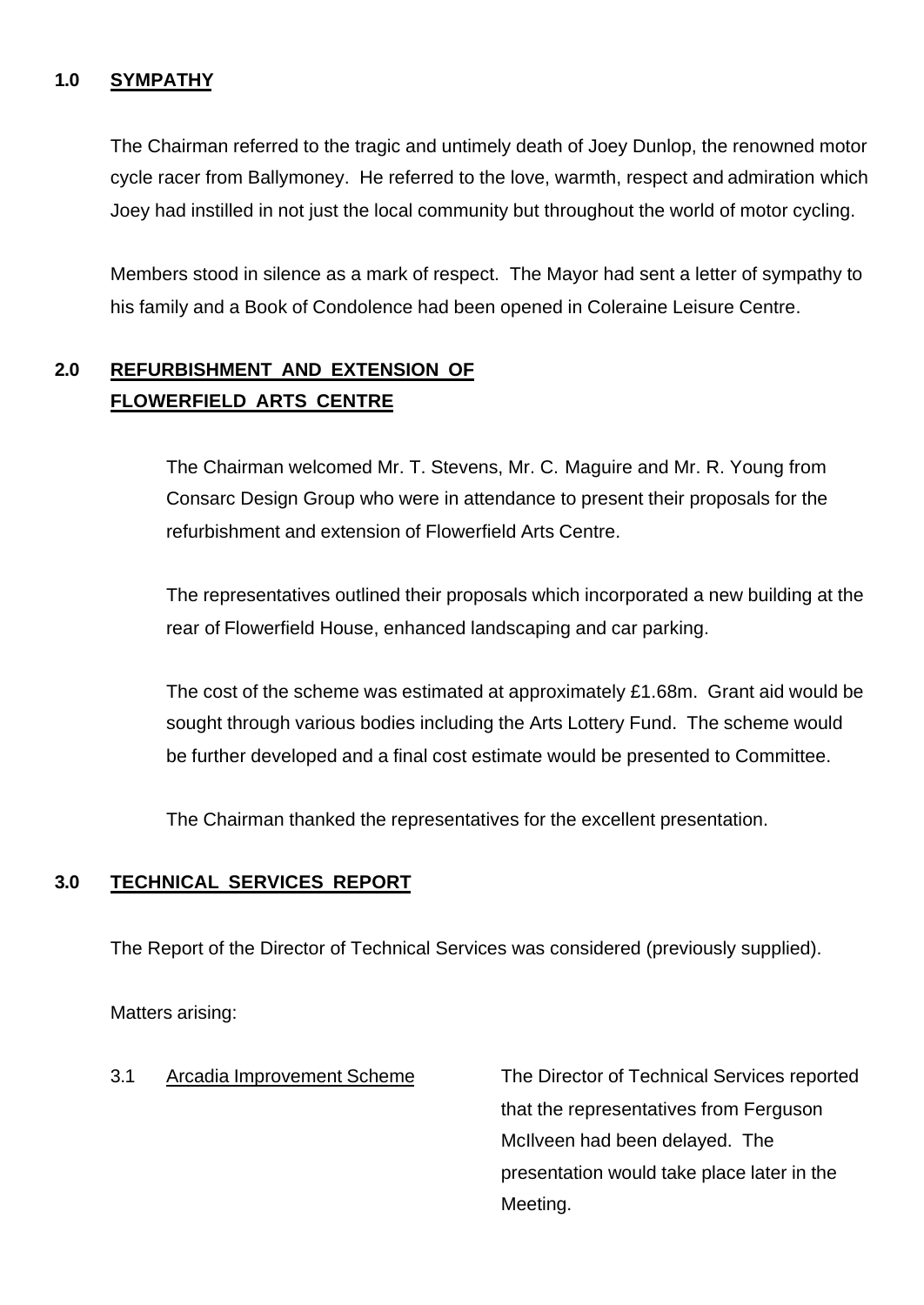#### 3.2 D.O.E. Roads Service

3.2.1 Proposed Abandonment - The Department proposed to abandon a Ballyhackett Lane, Castlerock portion of Ballyhackett Lane, Castlerock. The stretch of roadway was no longer considered necessary for vehicular and pedestrian traffic and would be transferred to the Environment and Heritage Service who own the bed and soil of the area.

Recommended:

That Council agree.

# 3.3 The Controlled Waste (Registration Legislation required transporters of of Carriers and Seizure of Vehicles) controlled waste to register with the

Regulations (Northern Ireland) 1999 Environment and Heritage Service. The Department has requested Council to require all account holders at Craigahulliar Landfill Site to provide their registration details or to indicate why they are exempt from registration. Anyone who failed to comply would have their account closed and denied access to the site.

> The Duty of Care Regulations under Article 5 of the Waste and Contaminated Land (N.I.) Order 1997,which is due to come into operation later this year, will place the statutory responsibility on Councils as receivers of waste to ensure that the carriers using Council facilities for disposal purposes are properly registered and authorised.

Recommended: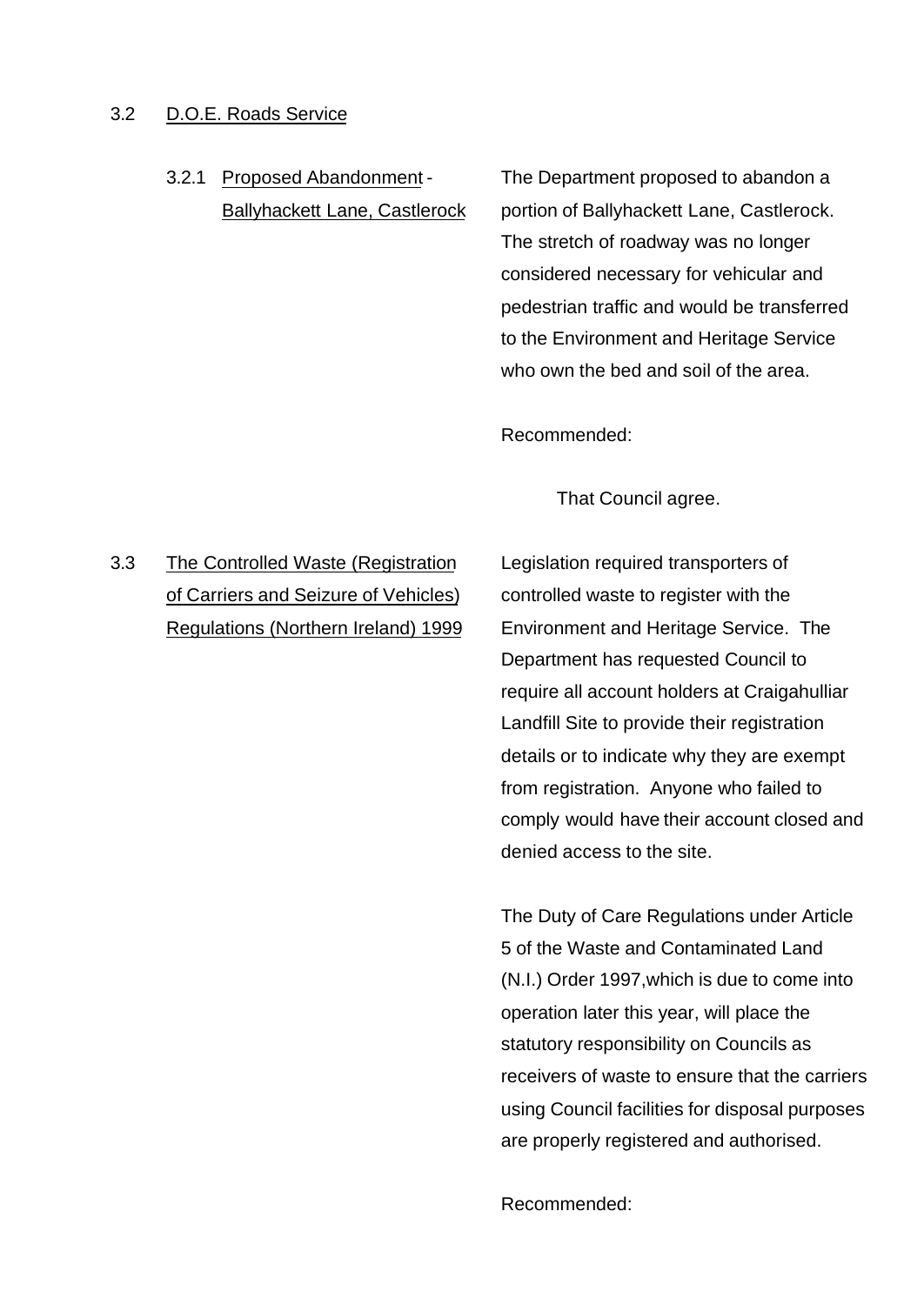That Council agree.

3.4 Trade Waste – Charging System At the May, 2000 meeting of Council proposals had been approved regarding the method of charging for trade waste collections. Each customer with an agreement with Council to collect their trade waste was informed of the proposals and of the commencement date of 1<sup>st</sup> October, 2000.

Recommended:

That Council proceed with the arrangements to purchase the necessary bags and tape in preparation of the October implementation date.

3.5 Capping Contract - Craigahulliar Seven tenders had been received for the Landfill Site capping contract at Craigahulliar Landfill Site as follows:

| <b>Contractor</b>          | <b>Tender Amount</b> |
|----------------------------|----------------------|
|                            | £                    |
| 1. F. P. McCann            | 127,550.74           |
| 2. TAL Ltd.                | 142,075.80           |
| 3. GBL                     | 159,287.20           |
| 4. R. J. Maxwell           | 164,706.07           |
| 5. Crawford Contracts Ltd. | 169,000.00           |
| 6. B. Mullan & Sons        | 215,022.00           |
| 7. JPM Contractors         | 533,420.00           |

Recommended: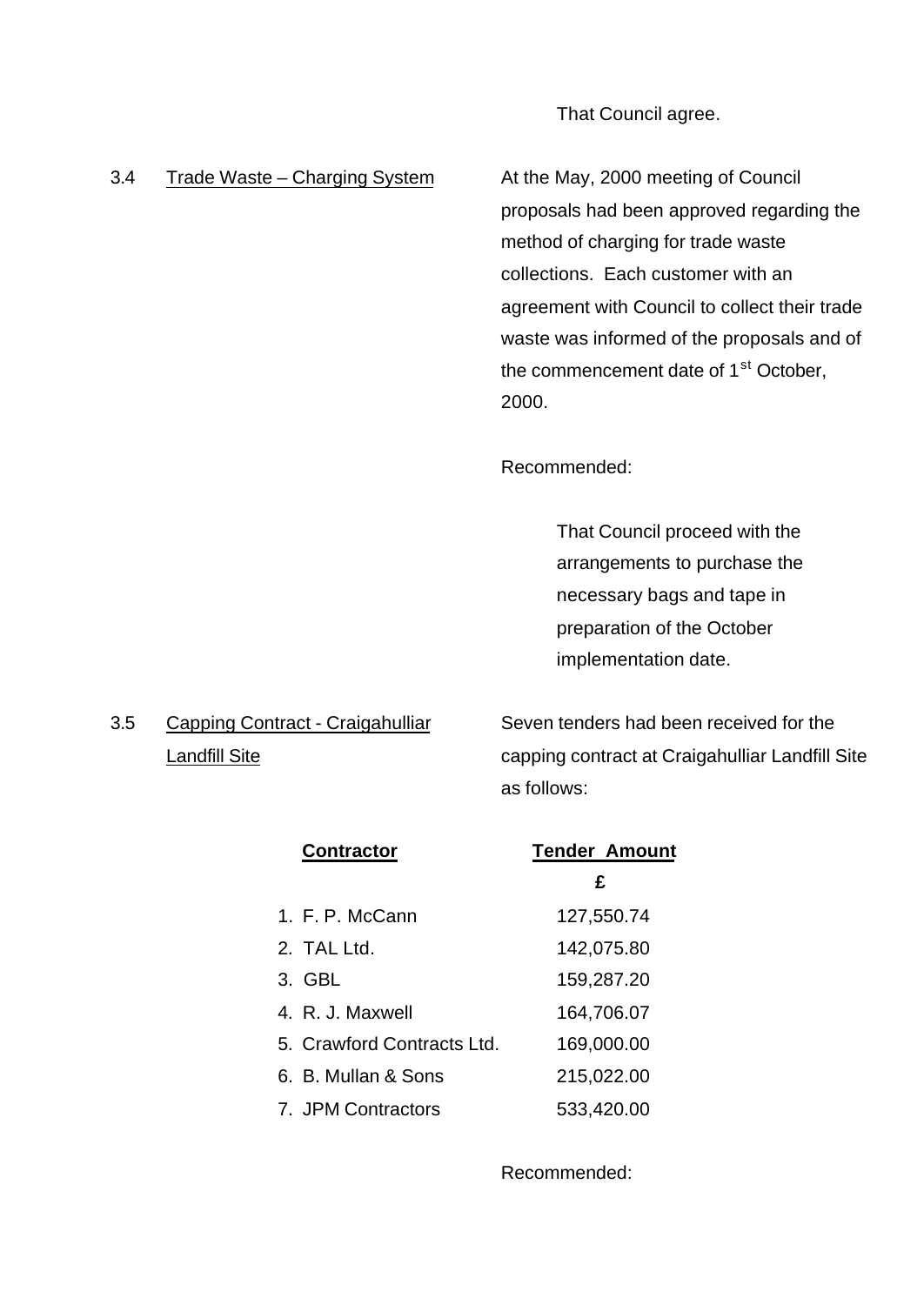That Council accept the lowest tender from F. P. McCann in the sum of £127,550.74.

#### 3.6 New Toilet Block – Portballintrae

3.6.1 Main Contract From a select list of six Contractors three tenders were received as follows:

| <b>Contractor</b>                  | <b>Tender Amount</b> |
|------------------------------------|----------------------|
|                                    | £                    |
| 1. Drumdollagh Construction, Armoy | 111,900.00           |
| 2. E. Kearney, Portglenone         | 119,547.00           |
| 3. JPM Contracts, Dungiven         | 147,700.00           |

An arithmetical check on the lowest tender from Drumdollagh Construction resulted in a corrected tender amount of £113,423.55. The Contractor is standing by the tender amount of £111,900.00.

Recommended:

That the lowest tender from Drumdollagh Construction, Armoy in the sum of £111,900.00 be accepted.

3.6.2 Electrical Services From a select list of six electrical contractors five tenders were received as follows:

| <b>Contractor</b>                      | <b>Tender Amount</b> |
|----------------------------------------|----------------------|
|                                        | F                    |
| 1. R. H. K. Davidson, Coleraine        | 7,569.00             |
| 2. D. C. Electrical Services, Portrush | 7,728.00             |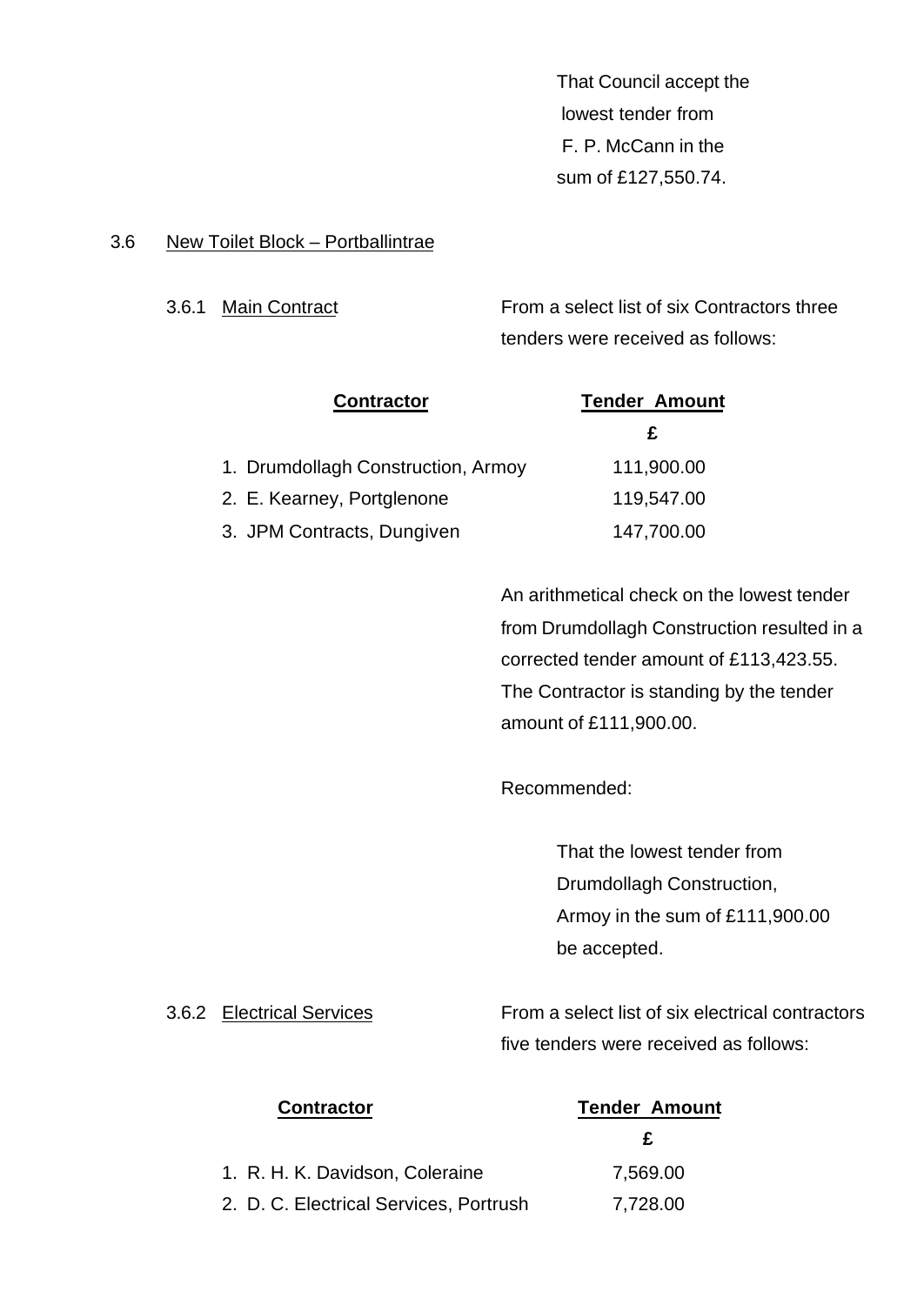| 3. Nevin Electrics, Coleraine   | 8,357.00 |
|---------------------------------|----------|
| 4. William Pinkerton, Limavady  | 8,840.00 |
| 5. J. F. & H. Dowds, Ballymoney | 8,914.00 |

Recommended:

That Council accept the lowest tender from R. H. K. Davidson in the sum of £7,569.00.

3.6.3 Mechanical Services From a select list of five mechanical contractors two tenders were received as follows:

| <b>Tender Amount</b> |  |
|----------------------|--|
| £                    |  |
| 14,781.00            |  |
| 17,606.00            |  |
|                      |  |

Recommended:

That Council accept the lowest tender from Bateson Bros., Magherafelt in the sum of £14,781.00.

3.6.4 Cost of Scheme It was noted that adjusting the tender figure to take account of the actual electrical and mechanical quotations reduced the cost of the scheme to £105,083.75.

3.7 Static Compactor Three tenders had been received for the supply and delivery of a static compactor for Loughanhill Depot as follows:

**Supplier Make Amount**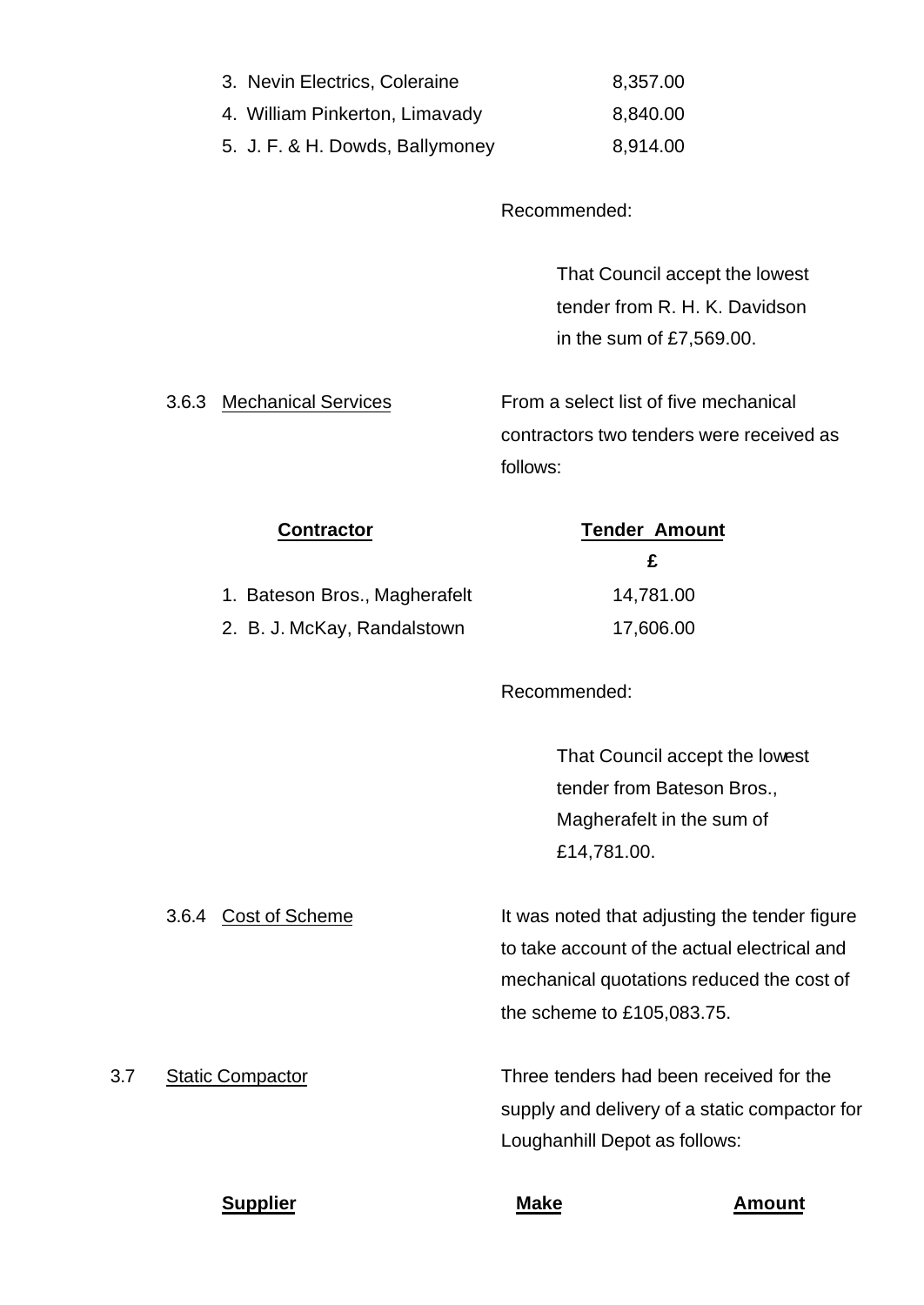|  | 1. Moovmoor Engineering Ltd.,   | Moovmoor     | 10,268.00 |
|--|---------------------------------|--------------|-----------|
|  | Kildare                         | Mark 3       |           |
|  | 2. H. R. Holfeld Machinery Ltd. | Anchorpac    | 16,868.00 |
|  | Lisburn                         | Model AP2200 |           |
|  | 3. D. A. Forgie                 | Pakawaste    | 26,591.00 |
|  | Limavady                        | Powekrush 95 |           |

Recommended:

That Council accept the tender from H. R. Holfeld Machinery Ltd., Lisburn in the sum of £16,868.00 as recommended by the Director of Technical Services.

 **£**

#### 3.8 Entertainments Licences

3.8.1 Shenanigans & O'Haras, An application had been received in 78 The Promenade, respect of Shenanigans & O'Haras, Portstewart 78 The Promenade, Portstewart for variation of licence to include extension of hours to Sunday mornings from 1.00 a.m. – 2.00 a.m.

Recommended:

That the application for variation of the Entertainments Licence be granted.

3.8.2 The Springhill Bar, An application had been received for the 15/17 Causeway Street, renewal of the Entertainments Licence in Portrush respect of The Springhill Bar, 15/17 Causeway Street, Portrush.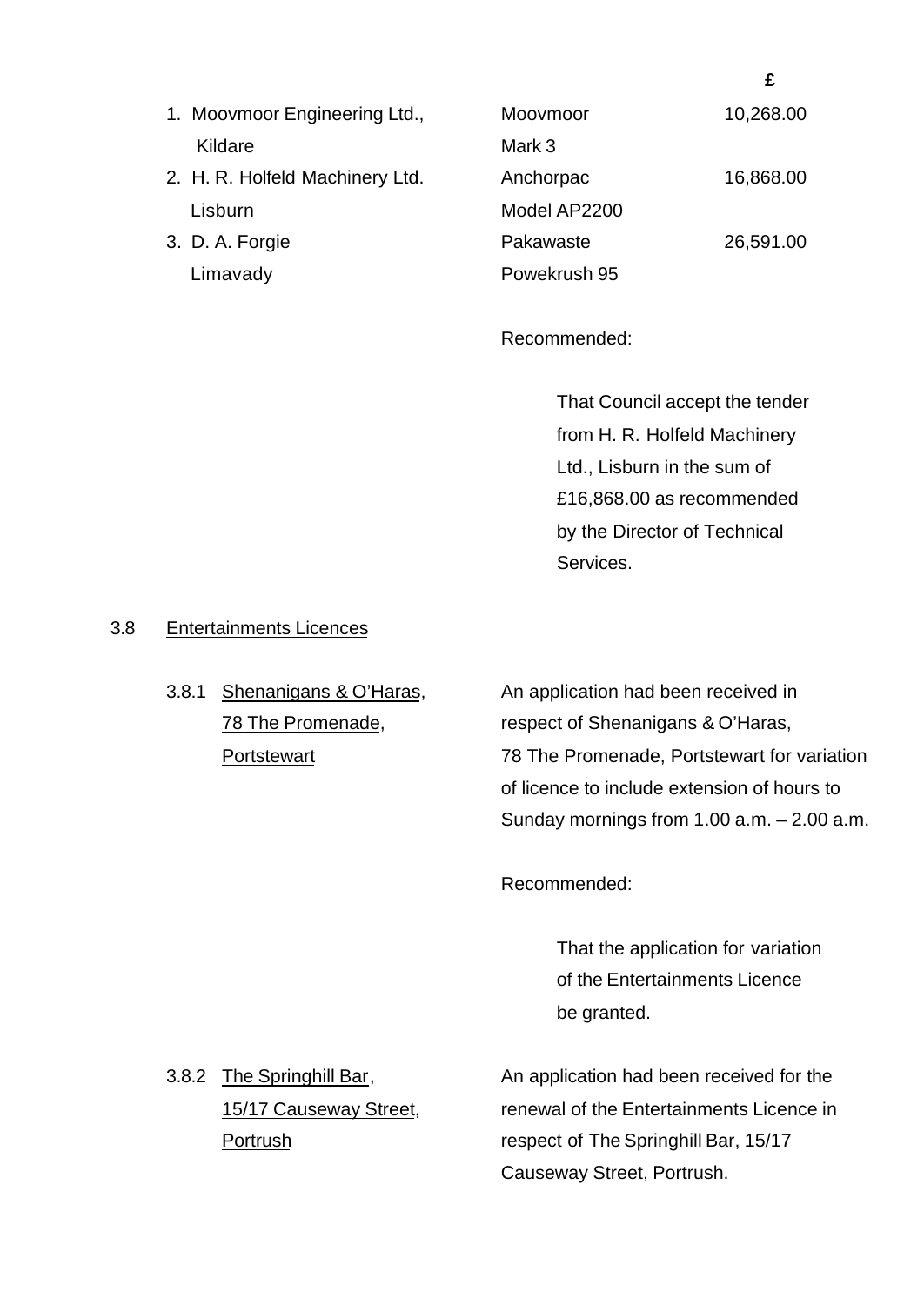Committee noted that as objections had been received to this application this matter would be considered at the July Meeting of Council.

3.9 Street Trading Licence **An application for the grant of a Street** Trading Licence had been received from:

> Mr. B. Dowey, 7 Castlehill Court, **Ballymoney**

Recommended:

That a Street Trading Licence be granted.

3.10 UK Management Plan for The Director of Technical Services

Exports and Imports of Waste - outlined the UK Government's policies Consultation Paper **Consultation Paper** on exports and imports to and from the United Kingdom.

> The most significant point from the local perspective was the relaxation of legislation to permit transportation of waste between Northern Ireland and the Republic of Ireland to accommodate sub-regional waste management plans.

The Local Government Technical Advisors Group would formulate a corporate response.

Noted.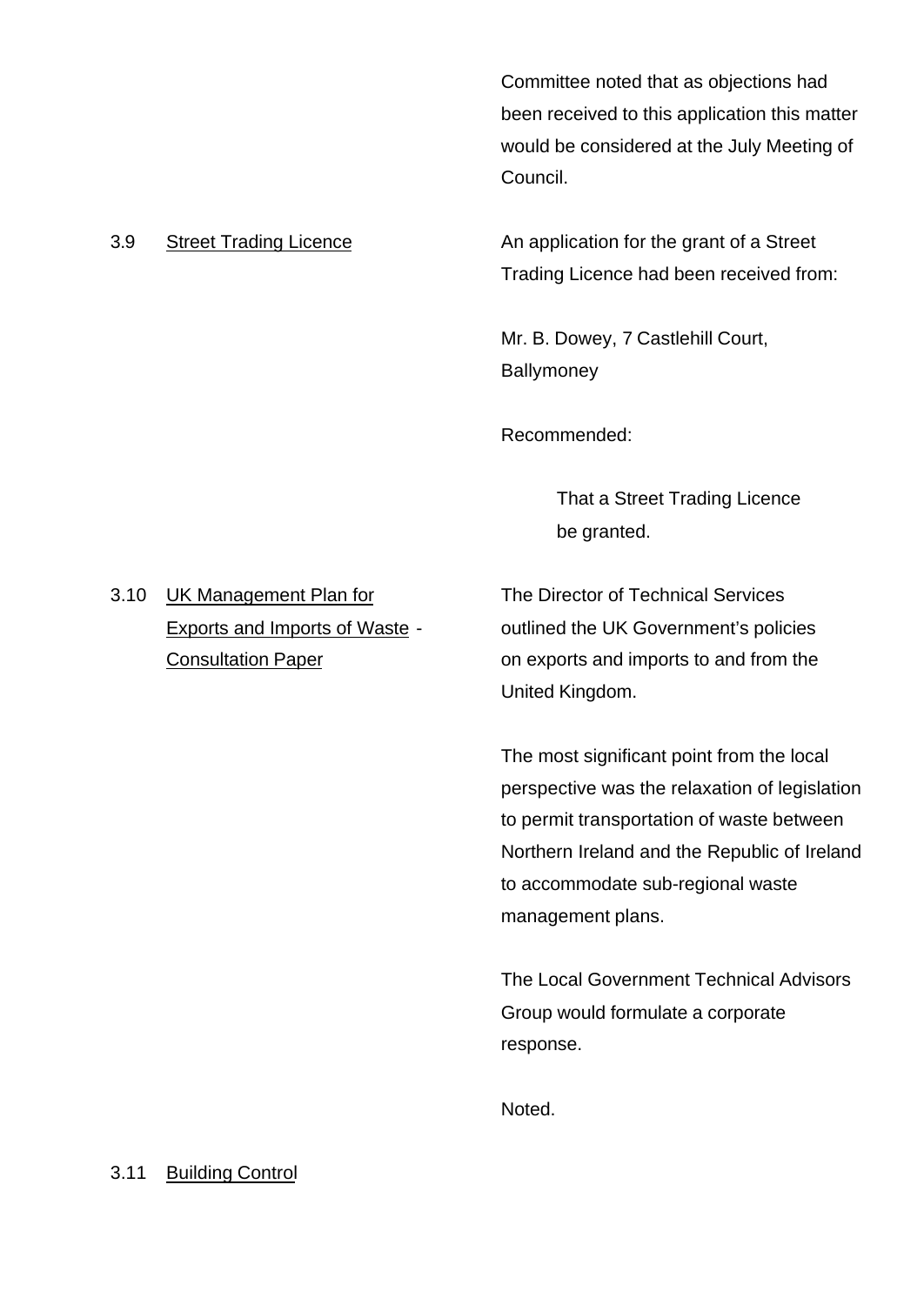| 3.11.1               | Approvals | Approval had been given for sixty-one<br>applications.                                                   |
|----------------------|-----------|----------------------------------------------------------------------------------------------------------|
| 3.11.2               | Report    | The Director of Technical Services was<br>asked to present a report on Building<br>Control twice a year. |
| 3.12 For Information |           | The Director of Technical Services provided                                                              |

(a) Property Certificates

information in his report on the following:

### **4.0 ENVIRONMENTAL HEALTH REPORT**

The Report of the Director of Environmental Health was considered (previously supplied).

Matters arising:

| 4.1 | Legal Proceedings | It was proposed by the Deputy Mayor,      |
|-----|-------------------|-------------------------------------------|
|     |                   | seconded by Councillor Bradley and agreed |
|     |                   | that these items be considered "In        |
|     |                   | Committee" at the end of the meeting.     |
| 4.2 | For Information   | The Director of Environmental Health      |
|     |                   | provided information in his report on the |
|     |                   | following:                                |
|     |                   | (a) Seminar – "Radiation Issues – Fact or |
|     |                   | Fiction";                                 |
|     |                   | (b) National Food Safety Week;            |
|     |                   | (c) Vehicle Exhaust Emission Testing.     |

# **5.0 LEISURE SERVICES REPORT**

The Report of the Director of Leisure Services was considered (previously supplied).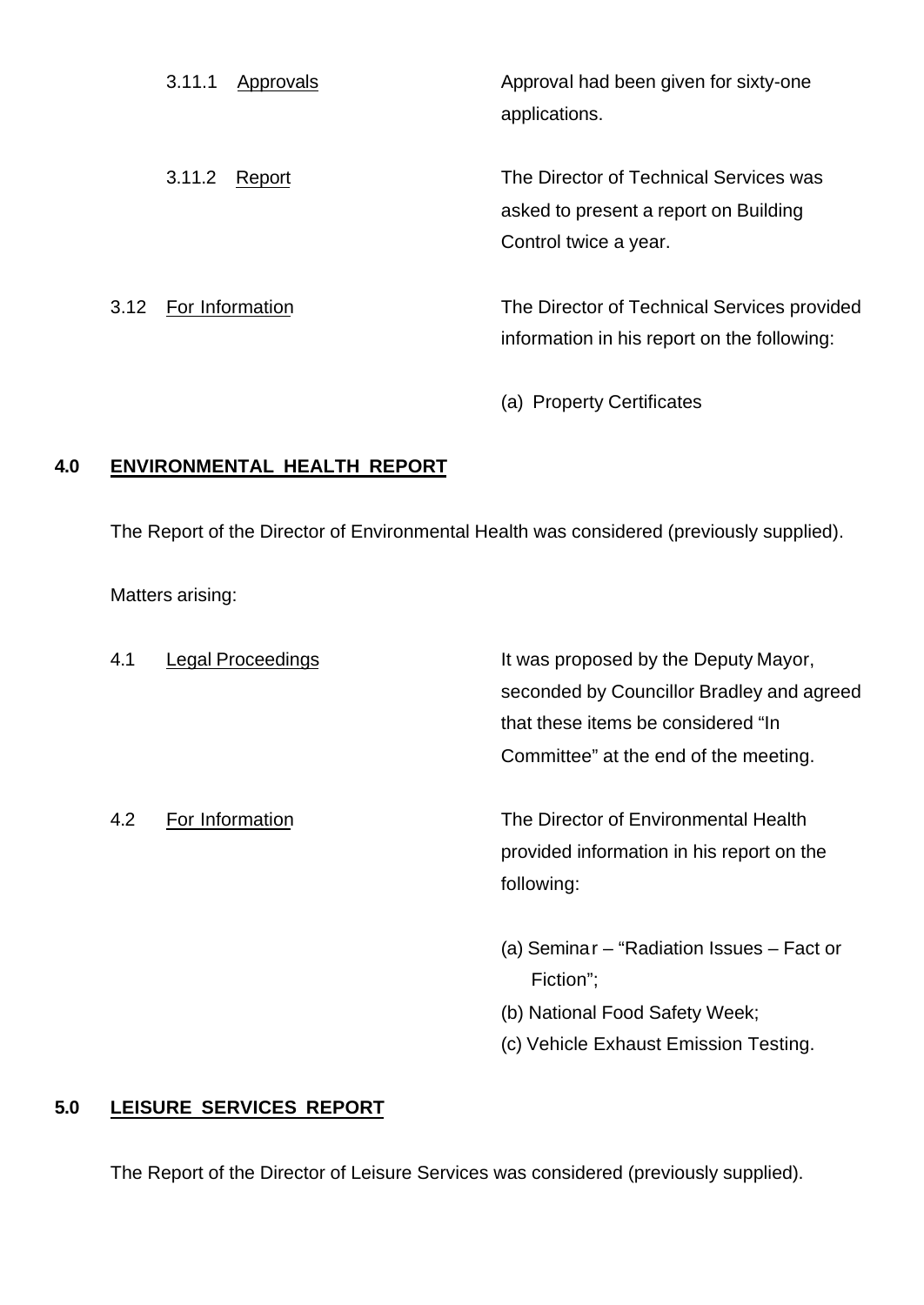Matters arising:

5.1 National Cycle Route **Reported that The National Cycle – Route** 93 was almost complete and one of the links for the main route to Portrush is from the West Strand Car Park to Kerr Street via The Promenade. In the past cycling was not permitted along The Promenade and this is reflected in the existing bye-laws.

Recommended:

That Council permit dual use of the West Bay Promendade for cycling.

It was also proposed by Councillor McClarty, seconded by Councillor Mrs. Black and recommended:

> That Council rescind the existing prohibition regarding cycling on the West Bay Promenade, Portrush as contained in the Bye-laws for Seashores, Esplanades and Promenades – 1990.

#### 5.2 Kilrea Sports Hall Recommended:

That Council advertise for Main Contractors and Mechanical and Electrical companies who wish to be considered for inclusion on a select list for the Kilrea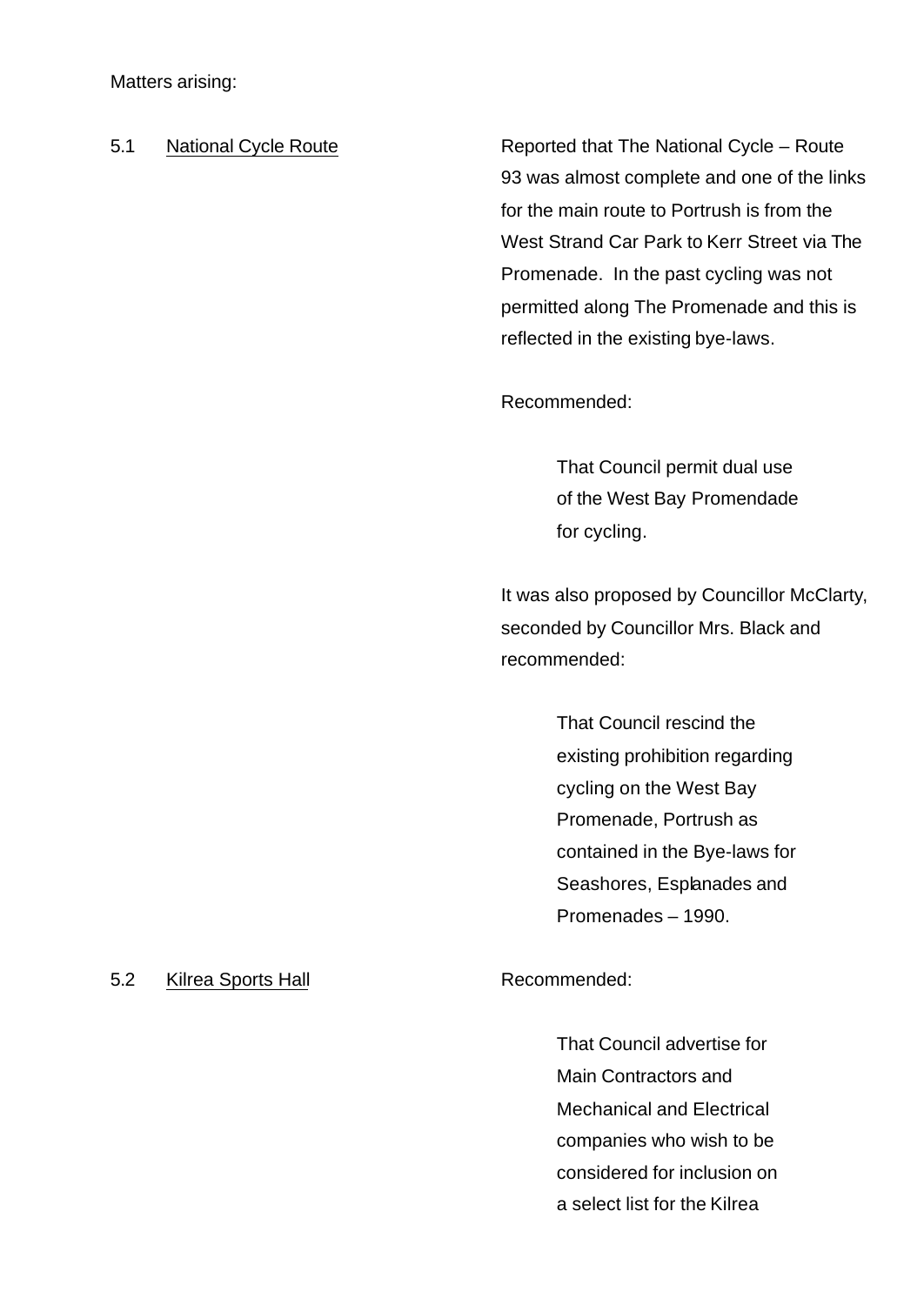Sports Hall Scheme.

| 5.3 | Portrush Harbour                        | Recommended:                                                                                                                                                                                                           |
|-----|-----------------------------------------|------------------------------------------------------------------------------------------------------------------------------------------------------------------------------------------------------------------------|
|     |                                         | That approval be granted to<br>remove sand from Portrush<br>Harbour during low tides in<br>September in an attempt to<br>overcome the problem of<br>silting up at the Harbour<br>entrance and along the South<br>Pier. |
| 5.4 | <b>Portstewart Carnival</b>             | Recommended:                                                                                                                                                                                                           |
|     |                                         | That Council assist the<br>Portstewart Carnival, 24 <sup>th</sup> -<br>$29th$ July, 2000, as in previous<br>years.                                                                                                     |
| 5.5 | <b>Local Government Arts Conference</b> | The Local Government Arts Council<br>Conference would be held in Bangor, Co.<br>Down on 28 <sup>th</sup> and 29 <sup>th</sup> September, 2000.                                                                         |
|     |                                         | Recommended:                                                                                                                                                                                                           |
|     |                                         | <b>That Councillors McClarty</b><br>and Mullan and an officer<br>attend the Conference.                                                                                                                                |
| 5.6 | <b>Sports Development Officer</b>       | It was proposed by Councillor McClarty,<br>seconded by Councillor Mrs. Black and<br>recommended:                                                                                                                       |
|     |                                         | That the post of Sports<br>Development Officer be                                                                                                                                                                      |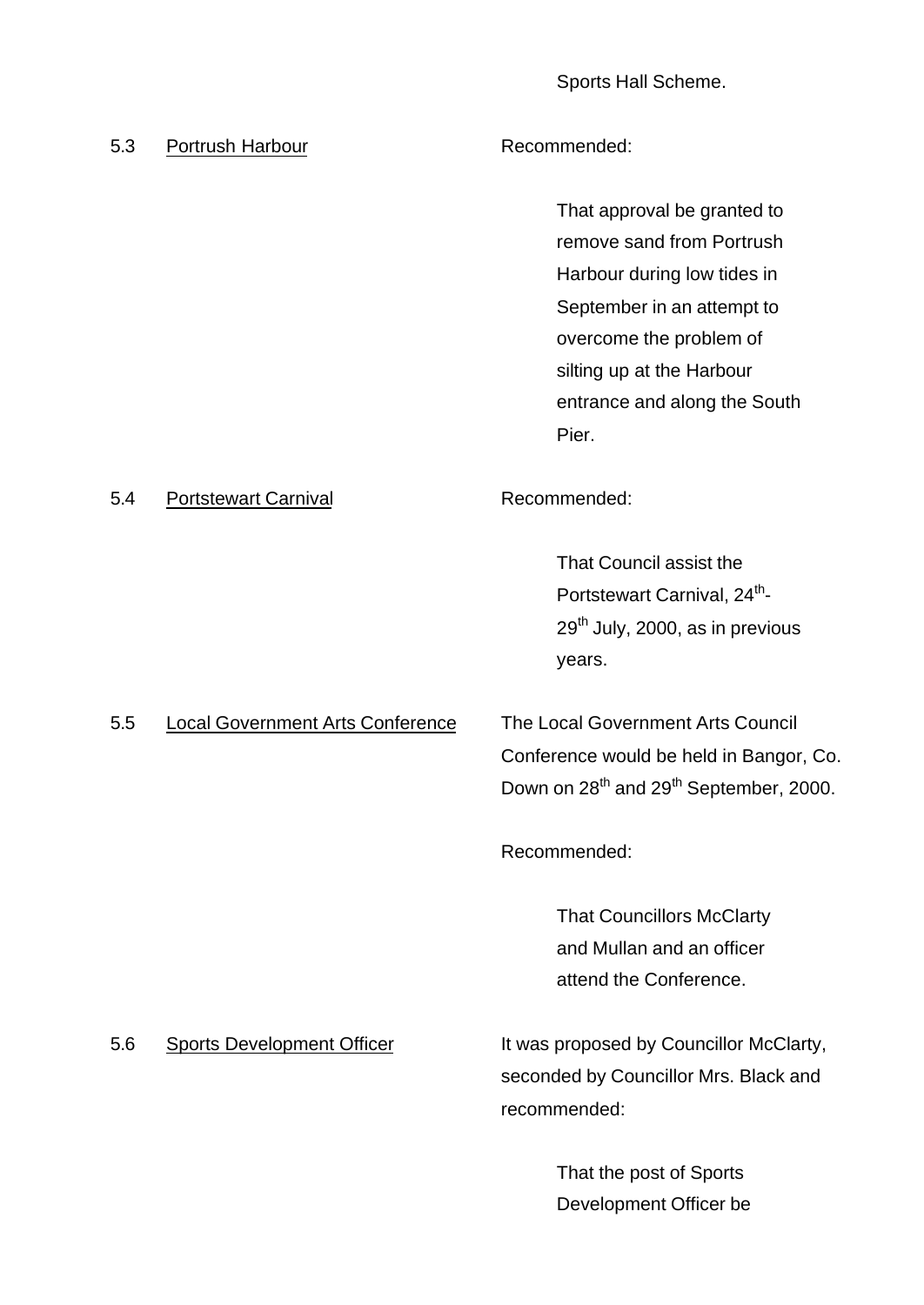made a permanent position.

5.8 Mini-Car Rally **Recommended:** 

5.7 Portstewart Football Club It was agreed that this item be considered "In Committee" at the end of the meeting.

That Council grant permission for The Causeway Coast Mini-Car Club to use the Dunluce Centre Car Park, Portrush on 3<sup>rd</sup> September, 2000 from 11.30 a.m. – 4.00 p.m. to hold a rally and autotest.

# 5.9 Request for Assistance - Recommended: Portrush Summer Theatre

That Council contribute £1,500 to Portrush Summer Theatre towards the Summer Season of Amateur Drama from  $12^{th}$  July –  $2^{nd}$  September, 2000.

5.10 Coleraine Leisure Centre - The Director of Leisure Services advised Fitness Suite members that the future needs of the fitness suite at Coleraine Leisure Centre would require consideration at the next meeting of Committee in September.

> It was recommended that a small committee, consisting of the following members, be formed to visit fitness suites in other areas:

> > The Chairman, Councillor O'Hara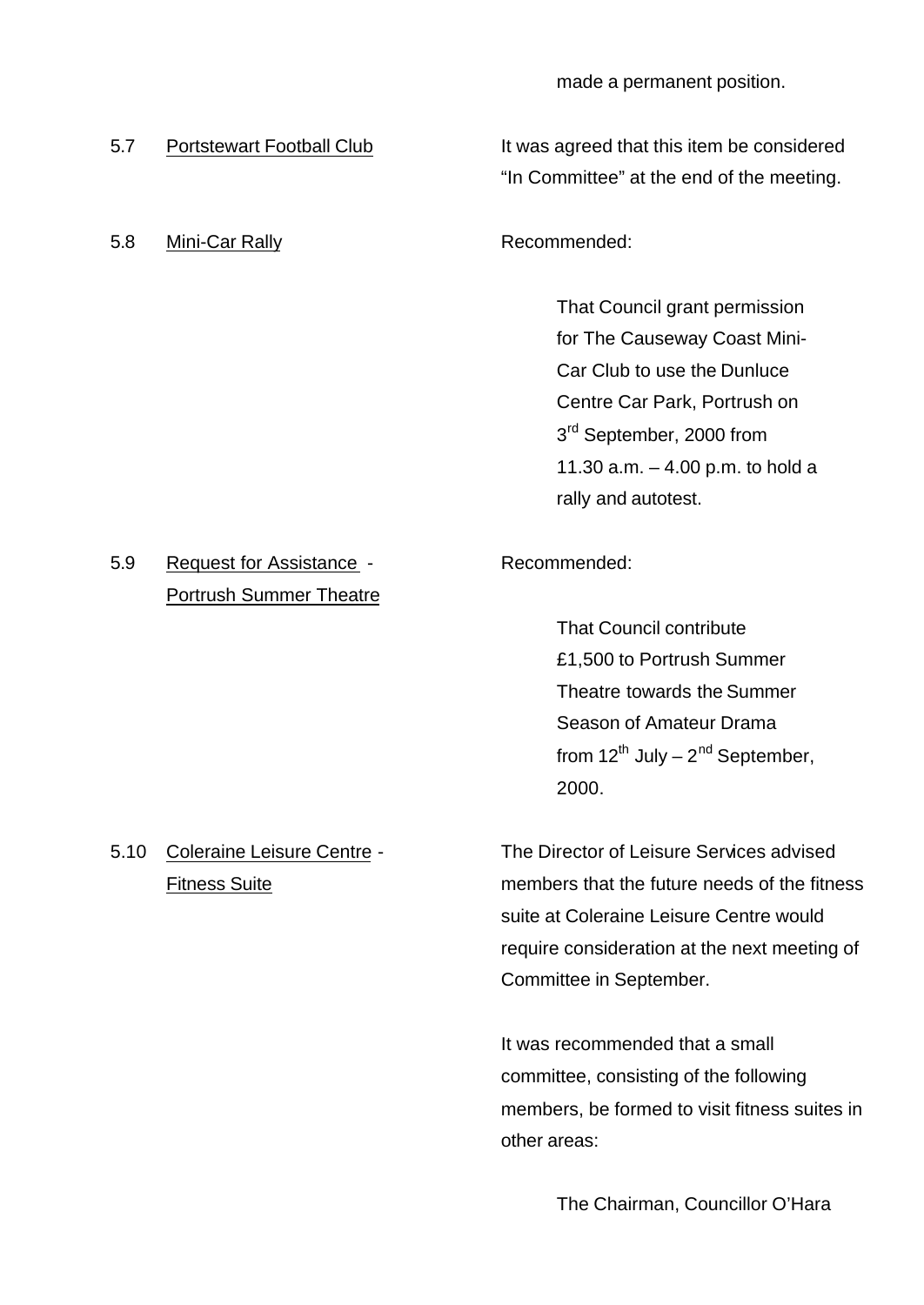Alderman Watt Councillors Bradley, McClarty and Mullan

A detailed report would be presented to Committee in September.

5.11 For Information The Director of Leisure Services provided information in his report on the following:

(a) 'What's On' – July – December;

(b) Milk Cup Millennium Carnival.

# **6.0 ARCADIA IMPROVEMENT SCHEME**

The Chairman welcomed Mr. K. Graham and Mrs. K. Adams from Ferguson McIlveen who were in attendance to present proposals for the Arcadia Improvement Scheme.

The representatives outlined the proposals and costings as follows:

|                                              | £         |
|----------------------------------------------|-----------|
| Portneen                                     | 80,000    |
| <b>Former Paddling Pool Areas</b>            | 76,000    |
| Central Steps, Grass Terraces and            |           |
| Promenade                                    | 395,000   |
| Arcadia Water, Sand and Rope Play Area       | 255,000   |
| New Feature Building                         | 258,000   |
| Repairs to Sea Wall (excluding Arcadia Site) | 31,000    |
|                                              | 1,095,000 |

Following discussion it was proposed by Councillor Bradley, seconded by Alderman King and recommended:

That Council agree, in principle, to proceed with design proposals.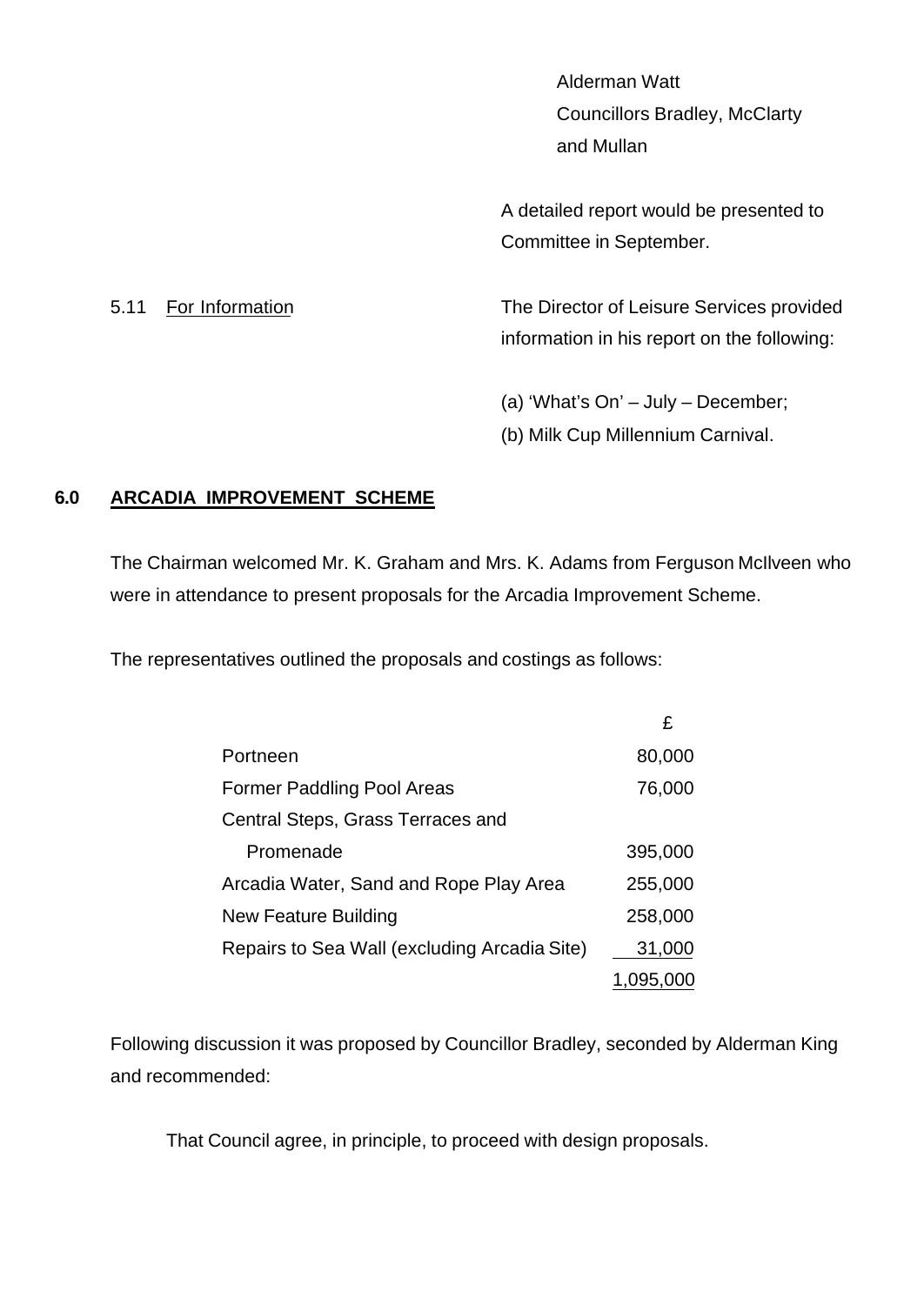On being put to the Meeting the proposal was carried, twelve members voting in favour and two members voting against.

# **7.0 PORTRUSH COMMUNITY DEVELOPMENT GROUP**

Read letter of thanks from Portrush Community Development Group for Council's continued interest and financial support for the 'Party at the Port' festival.

Noted.

# **8.0 UNIVERSITY OF ULSTER**

Read letter of thanks from the University of Ulster for Council's financial support for Talks and Tours 2000.

Noted.

# **9.0 V.I.P. VISIT**

Members were advised of a V.I.P. visit on Tuesday, 18<sup>th</sup> July, 2000 between 10.00 a.m. and 11.00 a.m. A formal notice would be issued in due course.

# **10.0 NORTH-WEST CROSS-BORDER WASTE MANAGEMENT GROUP**

Read letter from Magherafelt District Council seeking support for increasing the number of Council representatives on the North-West Cross-Border Waste Management Group from two to four.

The Director of Technical Services commented on the proposal.

Recommended:

That Council support existing membership of two representatives per Council.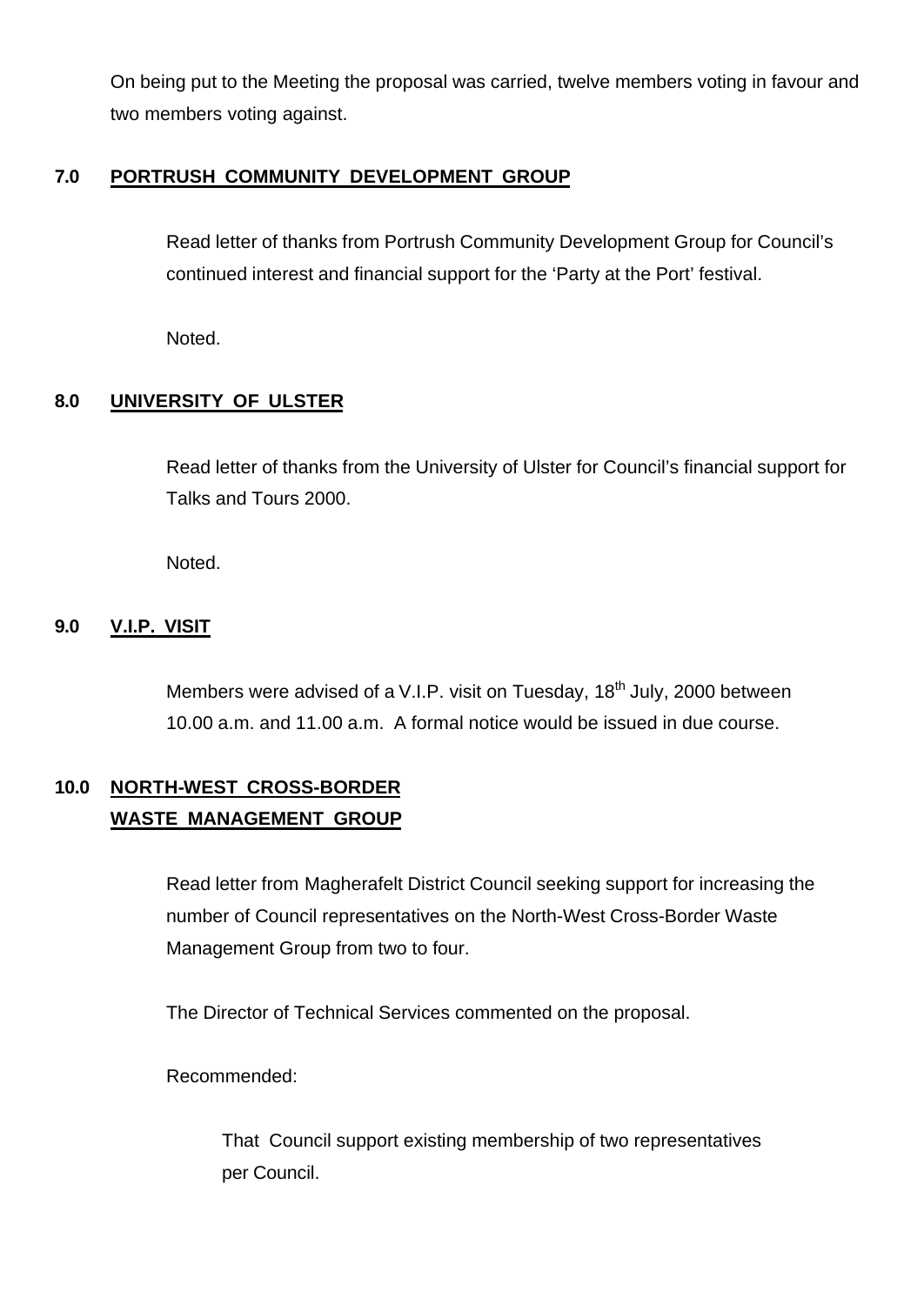# **11.0 PAVILION - ANDERSON PARK, COLERAINE**

Reference was made to naming the new pavilion at Anderson Park, Coleraine.

Following discussion it was agreed that this matter be considered at a future meeting of Committee.

# **12.0 "IN COMMITTEE"**

It was proposed by the Deputy Mayor, seconded by Councillor McPherson and agreed that these matters be considered "In Committee":

# 12.1 Legal Proceedings

12.1.1 Public Health Acts Consideration was given to information,

1878 – 1967 as detailed in the report, regarding a Environmental Pollution complaint from Mrs. K. Mulholland in respect of environmental pollution arising from accumulations of farmyard waste and yard washings from a farmyard owned by Mr. D. Linton of 31 Gortacloughan Lane, Garvagh. The environmental pollution was affecting a dwelling at 32 Gortacloughan Lane, Garvagh owned by Mrs. K. Mulholland.

> A statutory abatement notice had been served under delegated authority on Mr. Linton requiring previously agreed remedial measures to be completed by  $12<sup>th</sup>$  April, 2000.

> Mrs. Mulholland had again complained that the public health nuisance still existed and whilst some work had commenced, to date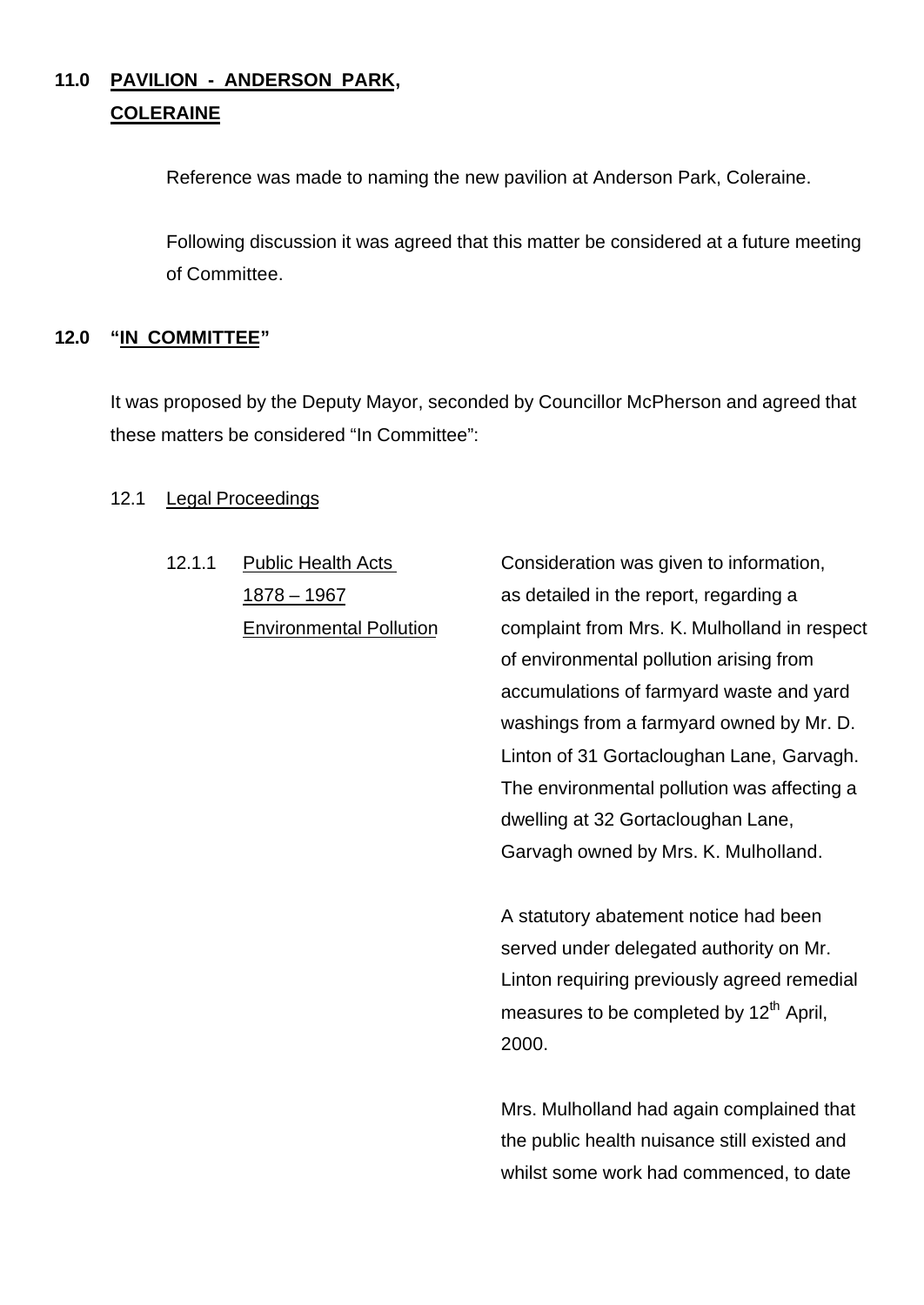Mr. Linton had not complied with the terms of the notice.

Recommended:

That legal proceedings be instituted against Mr. David Linton to secure abatement of the public health nuisance at 32 Gortacloughan Lane, Garvagh in the event of noncompliance with the notice by 24<sup>th</sup> July, 2000.

12.1.2 The Shops (Sunday Trading Committee noted information, as detailed etc.) (N.I.) Order 1997 in the report, of the contravention by the Jingles, 15/17 Main Street, proprietor of Jingles, 15/17 Main Street, Portrush Portrush regarding offences under Article 3 of The Shops (Sunday Trading, etc.) (N.I.) Order 1997.

> A stall had been operated from the front of the large shop known as Jingles at 15/17 Main Street, Portrush on Easter Sunday, 23rd April, 2000.

Recommended:

That legal proceedings be instituted against Mrs. Marta Smyth for a contravention of Articles 3 and 6 of The Shops (Sunday Trading etc.) (N.I.) Order 1997.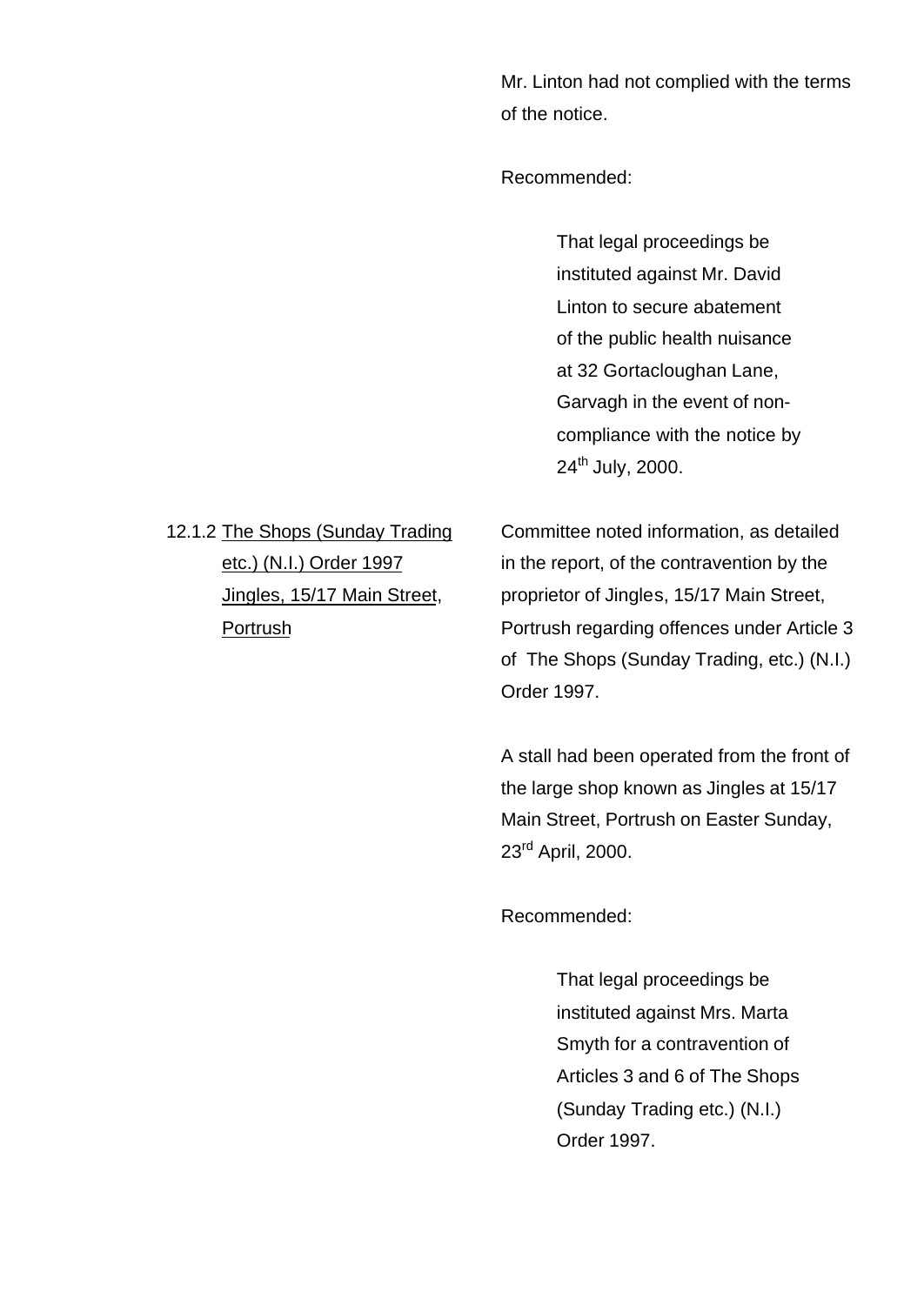12.2 Portstewart Football Club The Director of Leisure Services outlined the background in relation to the land at Mullaghacall, Portstewart leased to Portstewart Football Club and specifically the rent arrears of £5,600.

> Following a full discussion on this topic it was proposed by the Deputy Mayor, seconded by Councillor Mrs. Church and recommended:

> > That Council grant the Club a rent free period in respect of the time when the facilities were being developed. The District Valuer would be asked to reassess the rental in light of the current position. The matter would be kept under review.

On the proposal of Councillor McPherson and seconded by the Mayor the members resolved themselves out of "Committee" and ratified the recommendations made therein.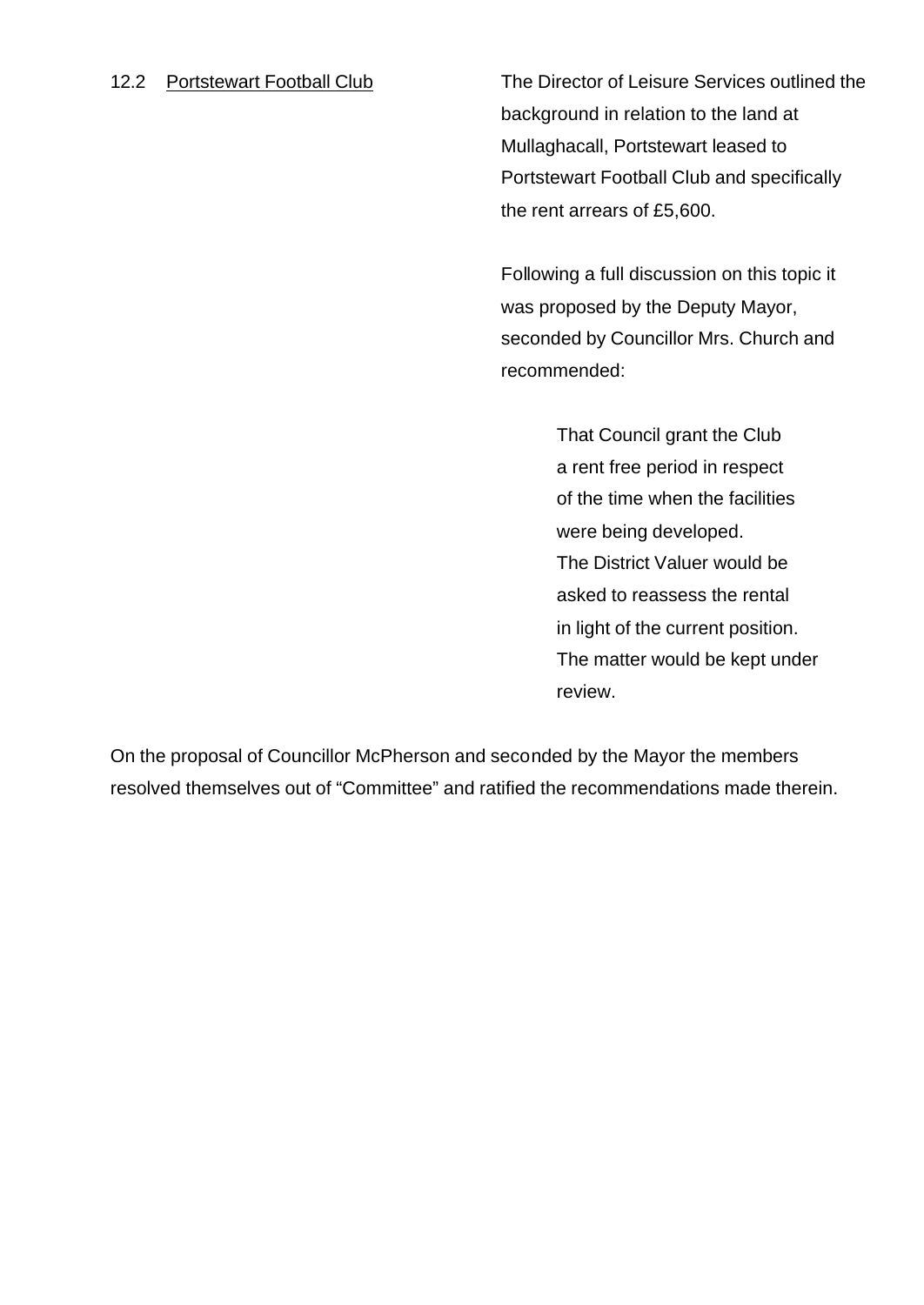## **PLANNING COMMITTEE**

#### **17th July, 2000.**

**Present:** Councillor G. L. McLaughlin in the Chair

The Mayor, Councillor E. A. Johnston (Mrs.)

The Deputy Mayor, Councillor B. E. Dempsey (Mrs.)

### **Aldermen**

C. S. Alexander (Ms.) W. J. McClure P. E. A. Armitage (Mrs.) W. J. Watt  $($ ltems  $1.0 - 2.5)$   $($ ltems  $1.0 - 2.36)$ W. H. King

# **Councillors**

| D. D. Barbour       | D. McClarty           |
|---------------------|-----------------------|
| E. T. Black (Mrs.)  | (Items $1.0 - 2.33$ ) |
| $($ ltem 1.0)       | R. A. McPherson       |
| R. S. Bolton        | W. Mathews            |
| O. M. Church (Mrs.) | E. M. Mullan          |
| W. T. Creelman      | E. O'Hara             |
| N. F. Hillis        | R. D. Stewart         |

**Also in**

| <b>Attendance:</b>                | Representatives from the Planning Service -<br>Mr. J. Cavalleros, Miss H. Clements and Miss J. McMullan           |
|-----------------------------------|-------------------------------------------------------------------------------------------------------------------|
| Officers in<br><b>Attendance:</b> | <b>Town Clerk and Chief Executive, Senior Environmental</b><br><b>Health Officer and Administrative Assistant</b> |
| <b>Apologies:</b>                 | <b>Councillors Bradley and Dallat</b>                                                                             |

#### **1.0 PROPOSED NEW RETAIL CENTRE - BRIDGE STREET/HANOVER PLACE, COLERAINE PLANNING APPLICATION NO. C/2000/0432/F**

The Chairman welcomed Mr. B. Henning, Mr. M. Quinn and Mr. J. Lee who were in attendance to address Committee, on behalf of the developers, regarding the proposed new retail centre at Bridge Street/Hanover Place, Coleraine.

The shopping centre would comprise approximately 114,145 sq. ft. of retail space arranged over three levels providing direct access on to The Diamond and Bridge Street. The scheme would provide some 34 unit shops ranging in size from 260 sq. ft. to 14,000 sq. ft.

The complex would be called the Diamond Centre and it was anticipated that the completion date would be Easter 2002.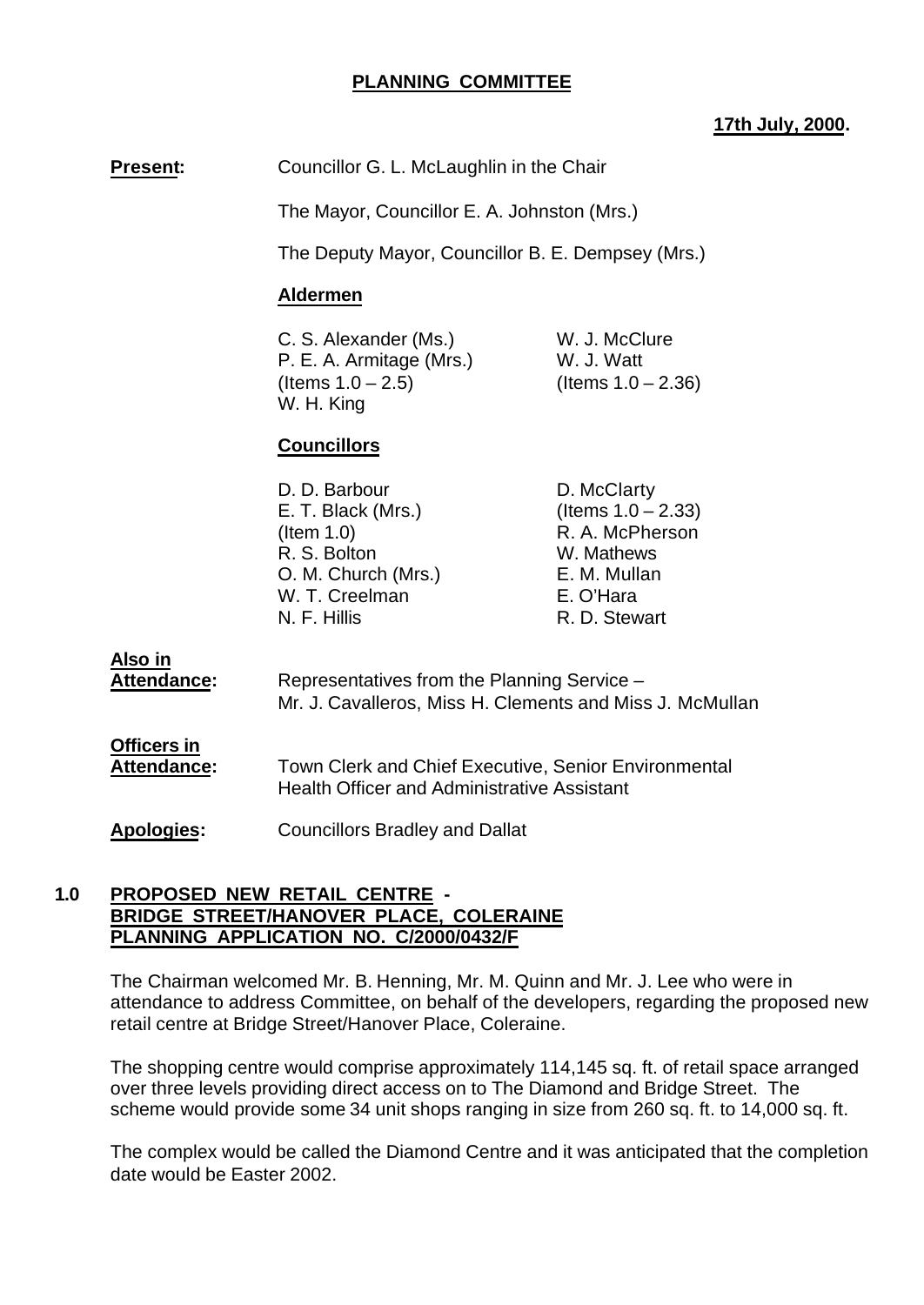A full discussion ensued during which the representatives answered various members' questions.

The members welcomed the project and it was agreed that the application be approved.

The Chairman thanked the representatives for their attendance after which they withdrew.

### **2.0 PLANNING APPLICATIONS**

A list of ninety-three applications was considered (previously supplied).

## Applications Deferred from Previous Meeting

2.1 Application No. D1 C/2000/0193/F Change of use from amenity area to 2 no. temporary decant sites each comprising 5 no. mobile dwellings, 5 no. storage units and ancillary accommodation at Site A: The green area between Beech Drive, Maple Drive and Beech Avenue, Coleraine and Site B: The green area at Laburnum Place, Coleraine for Northern Ireland Housing Executive

The opinion of the Planning Service was to approve.

Ms. S. Farren, Ms. Y. Madden and Mr. J. Moffett addressed Committee on behalf of the residents of Laburnum Place, Coleraine who were objecting to the application.

Following discussion it was proposed by Councillor McPherson, seconded by Councillor Creelman and agreed:

> That the application be referred to the Planning Service Management Board for decision with a recommendation to refuse.

2.2 Application No. D2 C/2000/0198/F Change of use from agricultural land to golf course and erection of ancillary building (machinery store, offices, toilets) and car park at Lisnagalt, Ballyrashane Road, Coleraine for Mr. R. McMillan

The opinion of the Planning Service was to refuse.

The applicant, Mr. R. McMillan, addressed Committee and elaborated on his proposal.

Following discussion it was proposed by Alderman Watt and seconded by Councillor McClarty:

> That the application be approved.

On being put to the Meeting the proposal was carried, fourteen members voting in favour and no one voting against.

The opinion of the Plannning Service was to refuse.

2.3 Application No. D3 C/2000/0252/F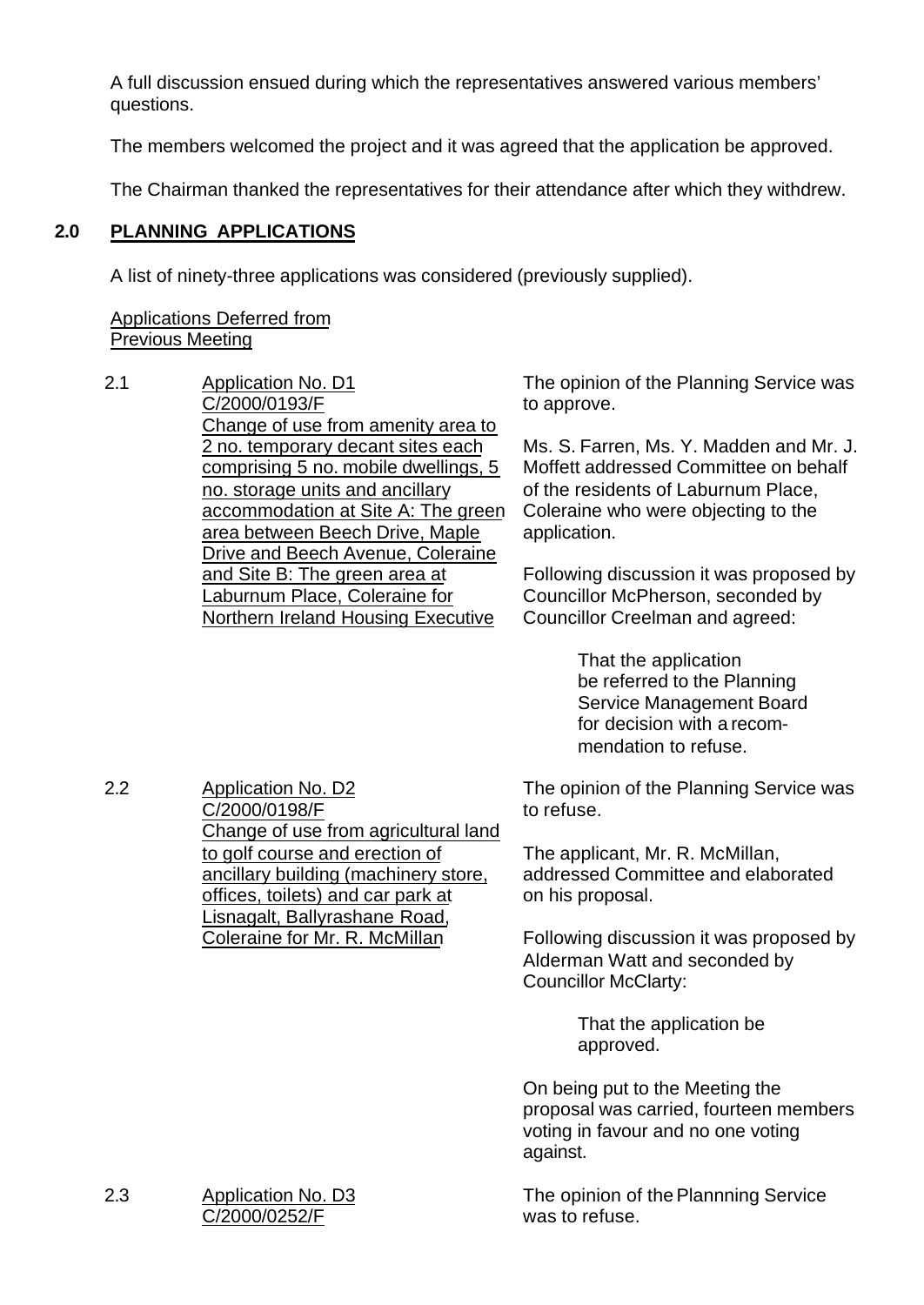Alterations and extension to dwelling at The Lodge, Ballyhome Road, Crocknamolt, Portrush for Mr. A. F. I. McCullough

2.4 Application No. D4 C/2000/0258/F Erection of 2 no. cottages to rear of apartments currently under construction at former Ballintrae Hotel, Seaport Avenue, Portballintrae for Mr. S. Lyle

- 2.5 Application No. D5 C/2000/0273/F Erection of 6 no. semi-detached dwellings and 1 no. detached dwelling at Sites No. 32, 33, 33A, 34, 34A, 35 and 35A Ballywillan Road, Portrush for Cherrybrook **Construction**
- 2.6 Application No. D6 C/2000/0301/O Site for dwelling opposite 116 Carrowreagh Road, Garvagh for Heather Warwick

It was agreed that the application be deferred for fourteen days to enable the applicant to discuss the proposal with the Planning Service. If agreement could be reached the application would be approved otherwise the application would be refused.

The opinion of the Planning Service was to refuse.

It was agreed that the application be refused.

The opinion of the Planning Service was to approve.

No representations had been received within the statutory consultation period and the application would be approved.

The opinion of the Planning Service was to refuse.

It was agreed that the application be deferred for seven days to enable the applicant to discuss the proposal with the Planning Service. If agreement could be reached the application would be approved otherwise the application would be refused.

The opinion of the Planning Service was to refuse.

It was proposed by Councillor Mullan and seconded by Alderman Watt:

> That the application be approved.

On being put to the Meeting the proposal was carried, seven members

voting in favour and three members voting against.

The opinion of the Planning Service was to refuse.

2.7 Application No. D7 C/2000/0305/O Site for dwelling and garage 110 metres north-west of 129 Moneydig Road, Kilrea for Mr. M. McGarvey

2.8 Application No. D8 C/2000/0318/O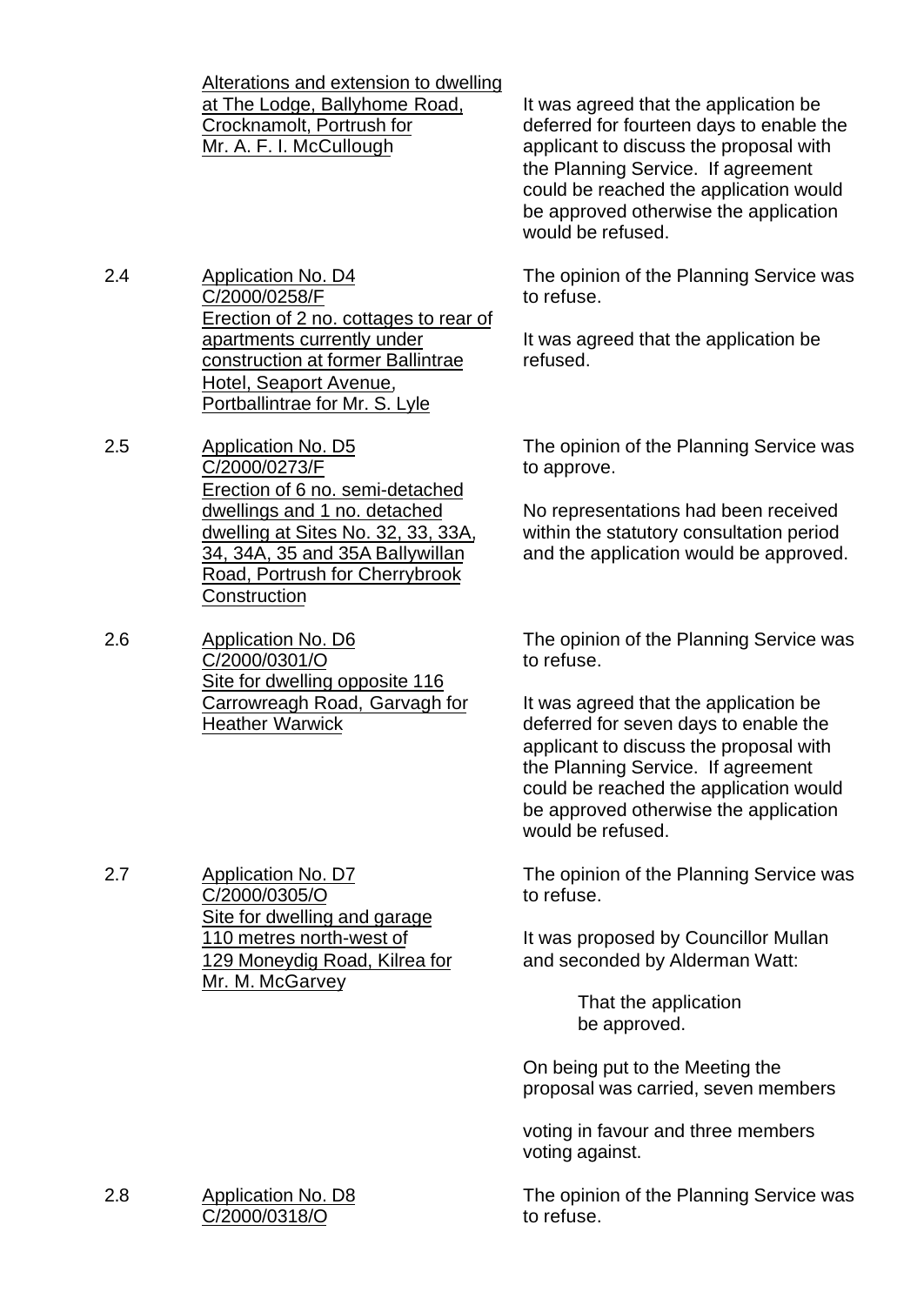Site for dwelling and garage adjacent to No. 52 Drumeil Road, Aghadowey for Mr. K. McAfee

- 2.9 Application No. D9 C/2000/0327/F Erection of dwelling 200 metres south-east of No. 12 Culnagrew Road, Swatragh for J. Gunning
- 2.10 Application No. D10 C/2000/0362/O Site for new dwelling at Ballyhackett Road, Castlerock, Coleraine for Mr. W. Purcell

### **New Applications**

- 2.11 Application No. 7 C/2000/0264/F Demolition of existing buildings and erection of 14 no. apartments (twostorey plus basement level) with covered car park at former swimming pool complex and library, Main Street, Castlerock for Northern **Builders**
- 2.12 Application No. 10 C/2000/0293/F Erection of one-and-a-half storey dwelling and garage on land between junction of Cloyfin Road and Ballybogey Road, Coleraine for Mr. R. Barry
- 2.13 Application No. 13 C/2000/0311/F Erection of new car showroom with workshops to rear with customer. staff, service and sales parking to front and sides on site at Somerset Road, Coleraine for Roadside Garages Ltd.

The application had been withdrawn.

The opinion of the Planning Service was to approve.

It was agreed that the application be approved.

The opinion of the Planning Service was to refuse.

It was agreed that the application be refused.

The opinion of the Planning Service was to approve.

No further representations had been received within the statutory consultation period and the application would be approved.

The opinion of the Planning Service was to approve.

No representations had been received within the statutory consultation period and the application would be approved.

The opinion of the Planning Service was to approve.

No representations had been received within the statutory consultation period and the application would be approved.

2.14 Application No. 14 C/2000/0312/F Erection of detached domestic garage at 12 Beaghville Drive, Portrush for Mr. T. Gamble

The opinion of the Planning Service was to approve.

It was noted that this was a retrospective application.

Following discussion it was proposed by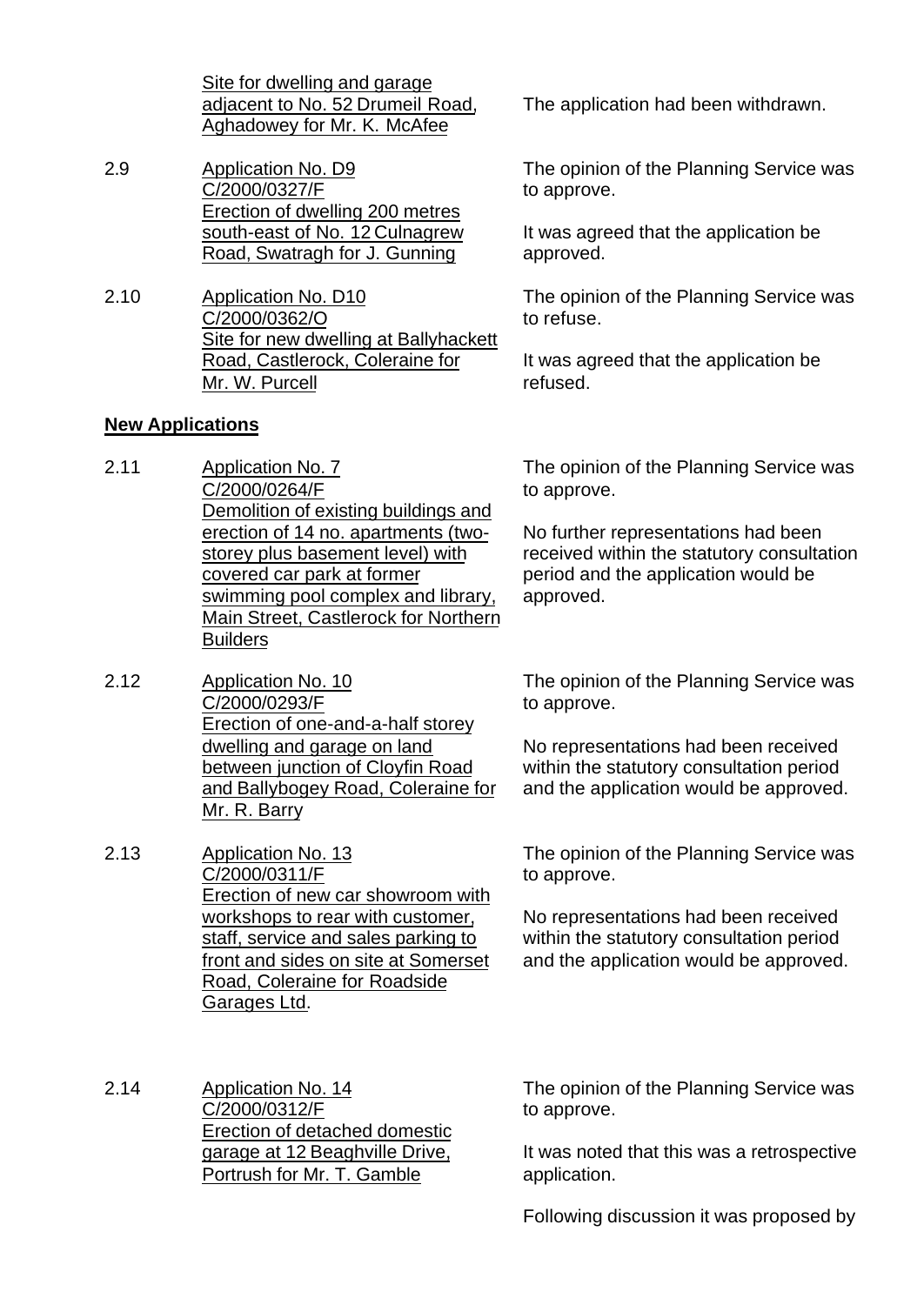Councillor Stewart, seconded by Alderman McClure and agreed:

> That the application be deferred for one month to facilitate a Council site visit.

The opinion of the Planning Service was to refuse.

No representations had been received within the statutory consultation period.

It was agreed that the application be deferred for fourteen days to enable the applicant to withdraw the application otherwise it would be refused.

The opinion of the Planning Service was to approve.

No representations had been received within the statutory consultation period and the application would be approved.

The opinion of the Planning Service was to refuse.

No further representations had been received within the statutory consultation period. The application would be refused.

The opinion of the Planning Service was to approve.

No representations had been received within the statutory consultation period and the application would be approved.

2.15 Application No. 23 C/2000/0381/O Site for dwelling on land off Glebe Road, Little Glebe, Macosquin for Mr. Archibald

2.16 Application No. 25 C/2000/0389/F Redevelopment of car sales site to provide bulky goods retail warehouse at 2 Somerset Road, Coleraine for Autozone

2.17 Application No. 29 C/2000/0403/F Erection of 2 no. semi-detached dwellings at 15 and 16 Somerset Mews, Coleraine for Mr. M. Barr

2.18 Application No. 33 C/2000/0410/F Amendment to planning consents reference C/96/0468 and C/97/0106 to include alteration to site layout, change of two house types and addition of one house at West Strand Road, Portrush for Seaport **Investments** 

2.19 Application No. 35 C/2000/0412/O Site for 2 no. private houses at former Killure Primary School, 231 Drumcroon Road, Coleraine for North Eastern Education and Library Board

The opinion of the Planning Service was to refuse.

It was agreed that the application be deferred for one month to facilitate further discussions with the applicant.

2.20 Application No. 36 The opinion of the Planning Service was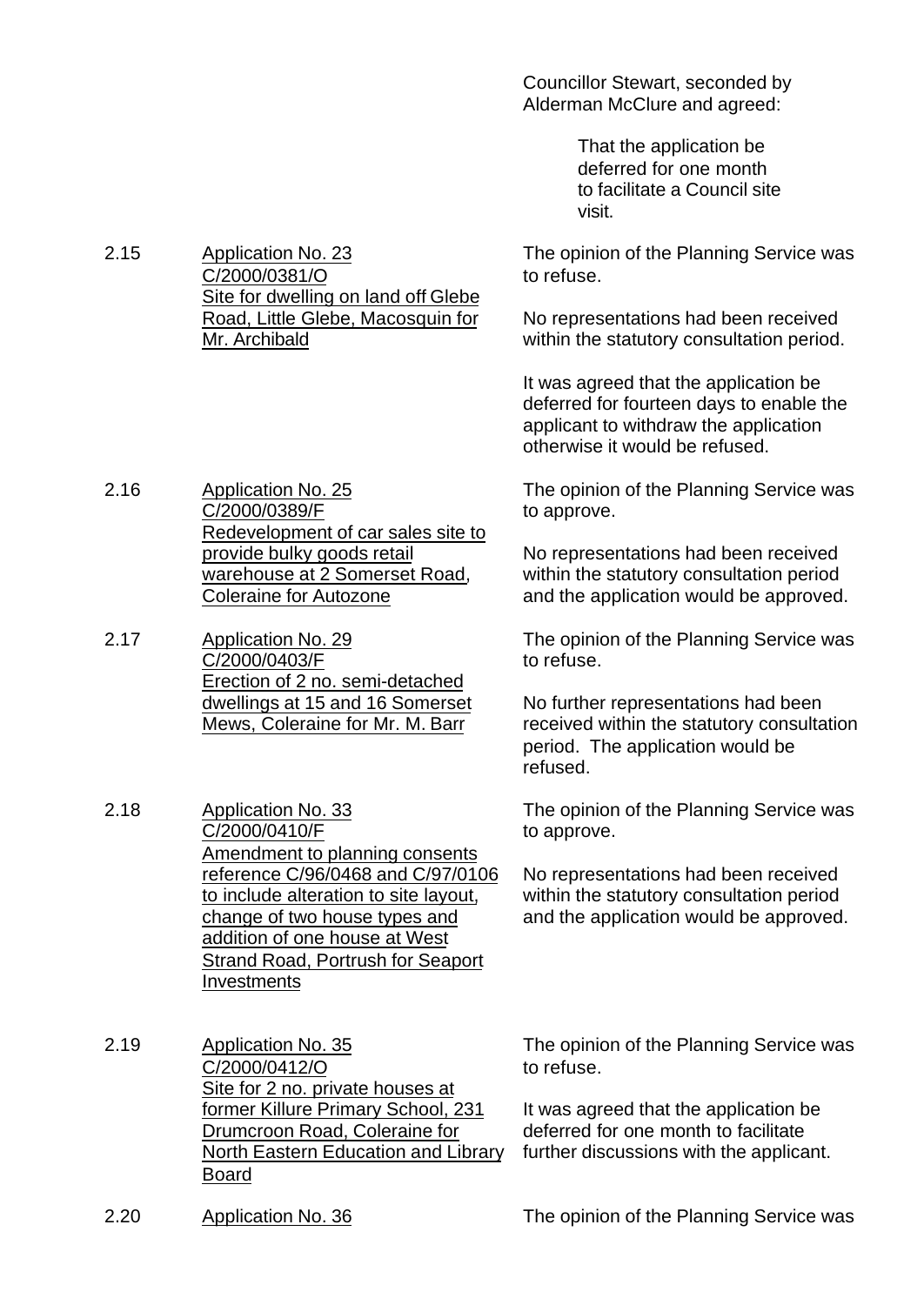C/2000/0413/O Site for dwelling and garage on land to rear of No. 49 Cullycapple Road, Aghadowey for Mr. C. McGill

2.21 Application No. 41 C/2000/0427/F Erection of single storey Nursery School at The Irish Society Primary School, 3 Rugby Avenue, Coleraine for the North Eastern Education and Library Board

2.22 Application No. 42 C/2000/0429/F Erection of temporary (12 months) portacabin at 1 Knockbracken Park, Coleraine for Rainbows Nursery

2.23 Application No. 47 C/2000/0436/F Erection of 6 no. apartments (new three-storey building) at 45 Lodge Road, Coleraine for Tara **Developments** 

to refuse.

No representations had been received within the statutory consultation period.

It was agreed that the application be deferred for one month to facilitate a Council site visit.

The opinion of the Planning Service was to approve.

No further representations had been received within the consultation period and the application would be approved.

The opinion of the Planning Service was to approve.

No further representations had been received within the statutory consultation period and the application would be approved.

The opinion of the Planning Service was to refuse.

Miss P. McCausland and Mr. I. Hunter addressed Committee on behalf of the residents of Gordonville, Lodge Road, Coleraine and voiced objections to this application in relation to loss of privacy and environmental issues.

It was proposed by Councillor O'Hara and seconded by Councillor Mullan:

> That the application be deferred for one month to facilitate further discussions with the applicant.

As an amendment it was proposed by Alderman King and seconded by Alderman Ms. Alexander:

> That the application be refused.

On being put to the Meeting the amendment was carried, fourteen members voting in favour and one member voting against.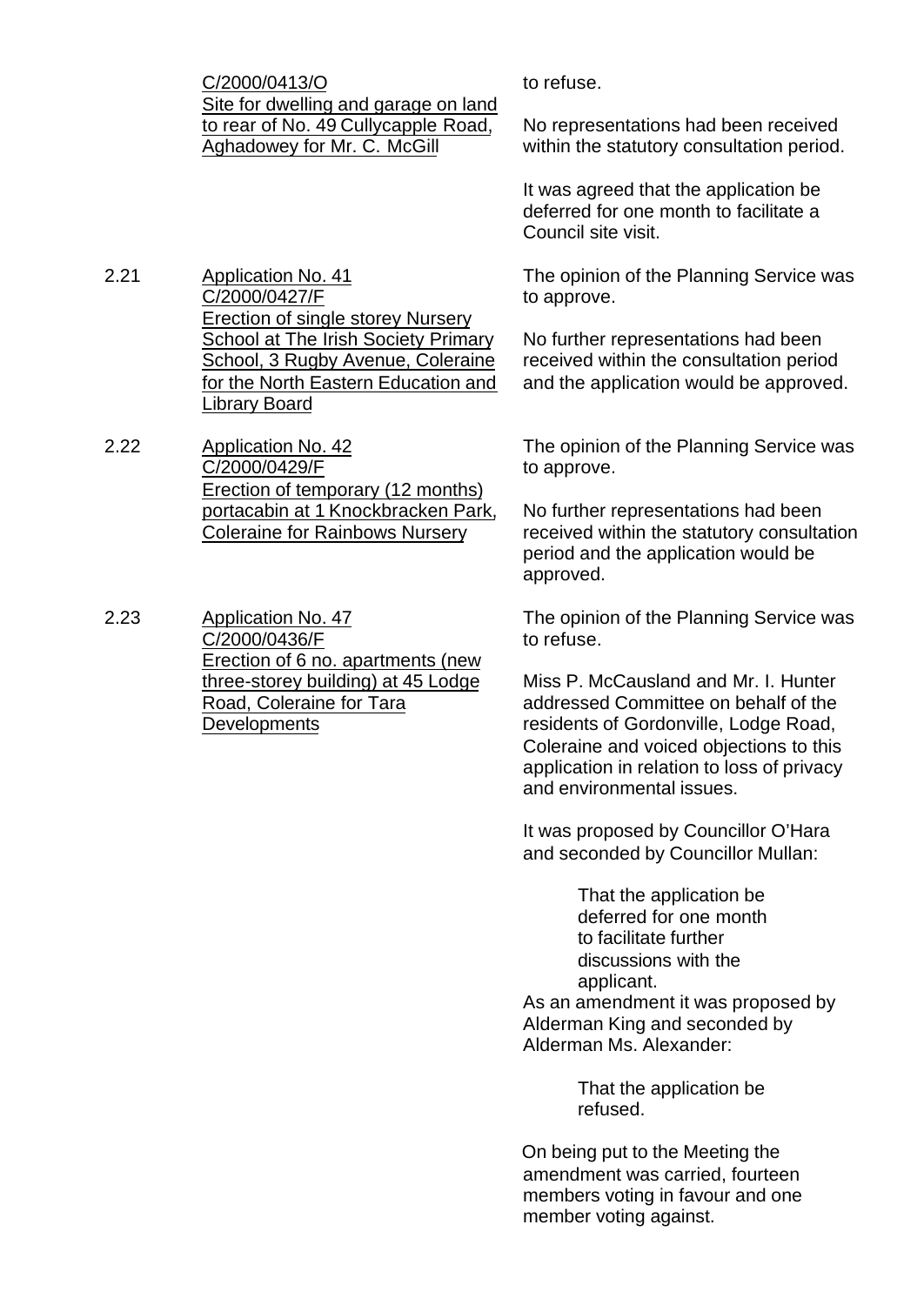- 2.24 Application No. 59 C/2000/0456/O Site for replacement dwelling at 15 Mayoghill Road, Garvagh for Mr. J. Stewart
- 2.25 Application No. 61 C/2000/0458/O Site for dwelling house adjacent to 100 Mullaghinch Road, Artigarvan, Aghadowey for Ms. O'Neill
- 2.26 Application No. 62 C/2000/0461/F Erection of dwelling at Loughan Road (adjacent to Lyle Memorial Orange Hall and St. Paul's Church), Coleraine for Mr. A. Kennedy
- 2.27 Application No. 63 C/2000/0462/F Single storey front and rear extension at 7 Tibaran Cottages, Shanlongford Road, Ringsend for Mr. and Mrs. Robinson
- 2.28 Application No. 64 C/2000/0465/RO Proposed replacement dwelling at South Ballylagan, Ballylagan Road, Coleraine for Mr. and Mrs. M Benson

2.29 Application No. 71 C/2000/0473/F Erection of a front, rear and first floor extension to existing dwelling at 36 Sconce Road, Articlave for Mr. T. Wilton-Rumney

2.30 Application No. 74 C/2000/0481/O Dwelling 160 metres west of No. 11 Ballyhackett Lane, Castlerock for Mr. W. Purcell

The opinion of the Planning Service was to refuse.

It was agreed that the application be deferred for one month to facilitate a Council site visit.

The opinion of the Planning Service was to refuse.

This application was invalid and was withdrawn from consideration.

Councillor O'Hara declared an interest in this application.

The opinion of the Planning Service was to approve.

It was agreed that the application be approved.

The opinion of the Planning Service was to refuse.

Reported that satisfactory amended plans had been received and the application would be approved.

The opinion of the Planning Service was to approve.

No representations had been received within the statutory consultation period and the application would be approved.

The opinion of the Planning Service was to refuse.

It was agreed that the application be deferred for fourteen days to facilitate the submission of amended plans otherwise the application would be refused.

The opinion of the Planning Service was to refuse.

It was agreed that the application be deferred for one month to facilitate a Council site visit.

2.31 Application No. 76 The opinion of the Planning Service was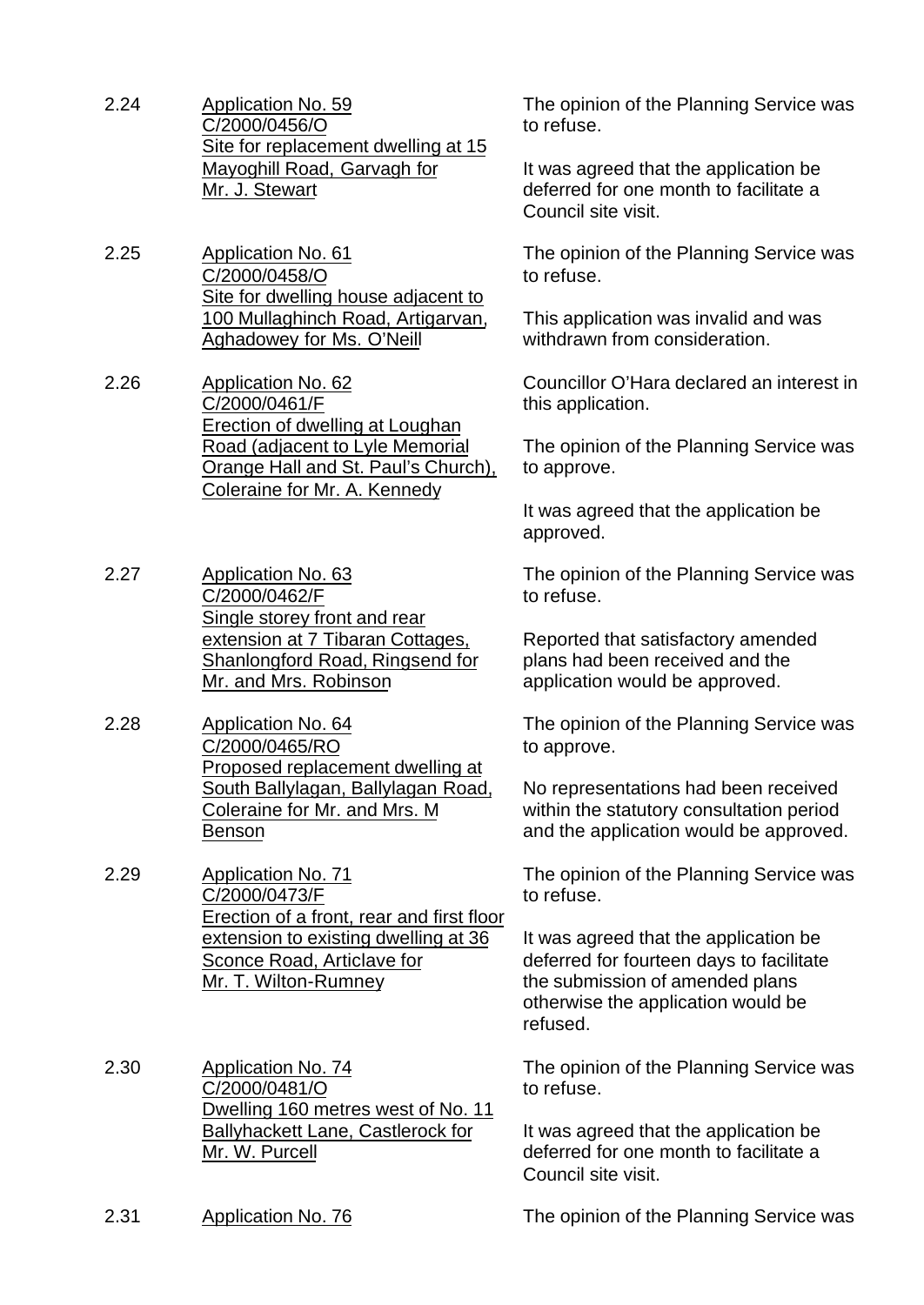C/2000/0485/F Erection of 3 no. apartments (threestorey) at No. 7 Causeway View, Portrush for Mr. H. Mullan

Erection of two-storey dwelling with

61 Altikeeragh Road, Castlerock for

detached garage adjacent to

to refuse.

It was proposed by Councillor O'Hara, seconded by Councillor Stewart and agreed:

> That the application be deferred for fourteen days to enable the applicant to discuss the proposal with the Planning Service.

If agreement could be reached the application would be approved otherwise the application would be refused.

The opinion of the Planning Service was to refuse.

No representations had been received within the statutory consultation period.

It was agreed that the application be deferred for fourteen days to enable the applicant to discuss the proposal with the Planning Service. If agreement could be reached the application would be approved otherwise the application would be refused.

The opinion of the Planning Service was to approve.

Representations had been received within the statutory consultation period.

Following discussion it was proposed by Alderman Ms. Alexander, seconded by Councillor Stewart and agreed: That the application

be deferred for one month to facilitate a Council site visit.

The opinion of the Planning Service was to refuse.

It was agreed that the application be deferred for one month to facilitate a Council site visit.

The opinion of the Planning Service was to approve.

2.33 Application No. 78 C/2000/0488/F Erection of two-storey building containing 3 no. single bedroom dwellings and three garages at 1 Crocknamack Street, Portrush for Mr. C. Gardner

C/2000/0487/F

Mr. J. Pollock

2.34 Application No. 79 C/2000/0490/O Site for new one-and-a-half-storey dwelling at Ardreagh Road, Aghadowey for Mr. J. Kelly

2.35 Application No. 83 C/2000/0494/F Demolition of dwelling and

2.32 Application No. 77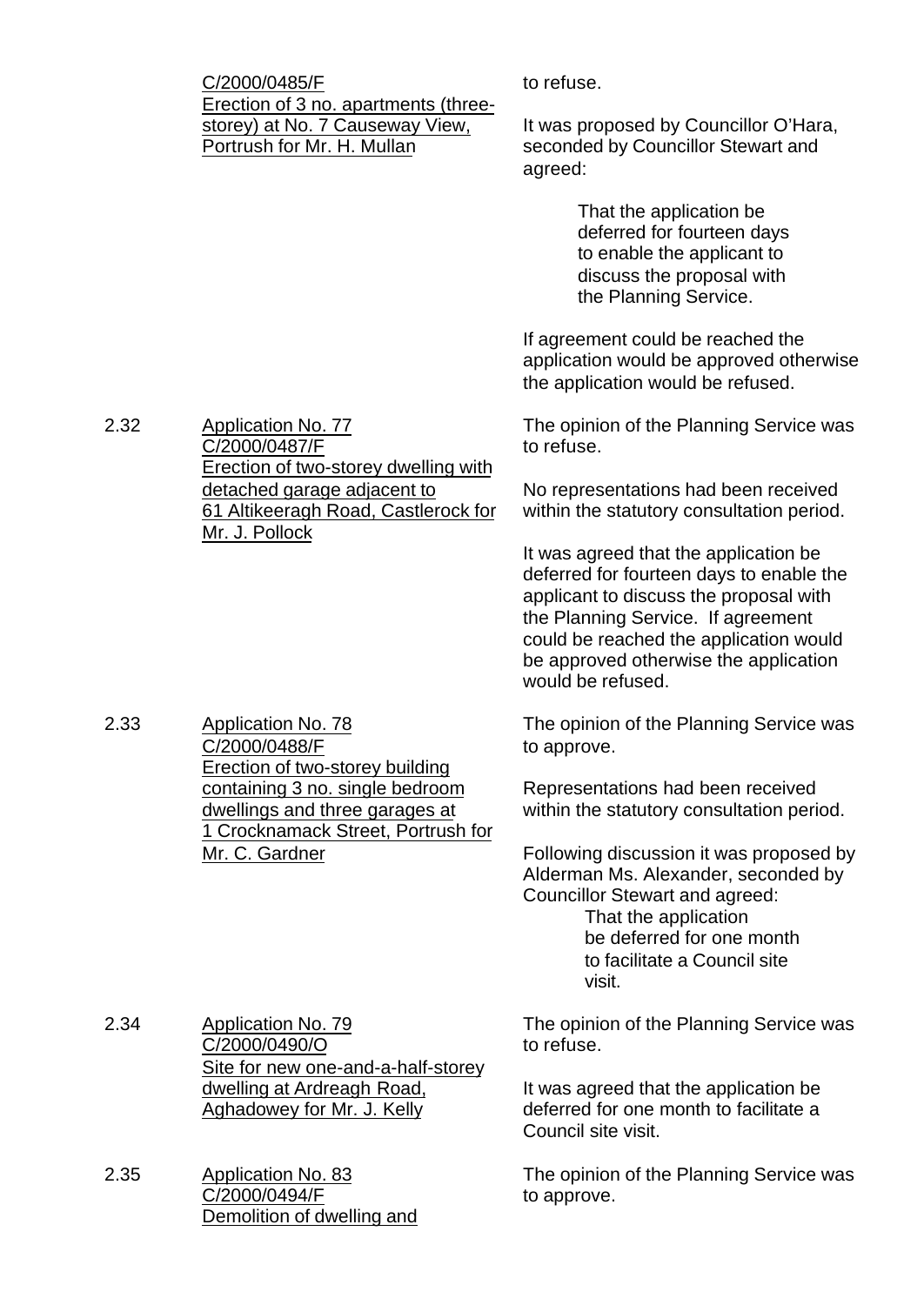replacement with 4 no. apartments for rental at 103 Coleraine Road, Portstewart for Mrs. E. Mullan

No further representations had been received within the statutory consultation period and the application would be approved.

- 2.36 General Matters (a) Replacement dwelling Lodge Road, Coleraine;
	- (b) Amended Plans 106 Coleraine Road, Portrush;
	- (c) Height of development Bayview Hotel site.

# **3.0 WELCOME**

The Chairman welcomed Miss Joanne McMullan from the Planning Service to her first meeting of Committee.

### **4.0 MANAGEMENT BOARD REFERRAL - SITE FOR DWELLING AT BALLYAGAN ROAD, GARVAGH FOR MR. W. CRAWFORD**

Read letter from the Planning Service Management Board regarding the above planning application which had been referred for consideration.

Following careful consideration of the submission from Council, the Management Board had reviewed this particular case and had concluded that the Department should not grant planning permission.

Noted.

#### **5.0 PLANNING APPEALS COMMISSION - YOUNGER HOMES LTD. LAND BETWEEN 1 TULLYBEG AVENUE AND HOMELEA, CASTLEROCK ROAD, COLERAINE**

Read letter from the Planning Appeals Commission advising Council that the above appeal by Younger Homes Ltd. had been allowed.

Noted.

### **6.0 NOTICE OF INTENTION TO INSTALL COMMUNICATIONS APPARATUS AT NURSERY AVENUE, COLERAINE**

Reported that the Department of the Environment had received notification on  $12<sup>th</sup>$ June, 2000 from One-2-One of the intention to erect a mobile telecommunications mast under Part 17 of Schedule 1 to the Planning (General Development) Order (N.I.) 1993 as amended by the Planning (General Development) (Amendment) Order (Northern Ireland) 1998 at Nursery Avenue, Coleraine. The proposal would be advertised in the local press.

Noted.

# **7.0 RURAL COMMUNITY NETWORK**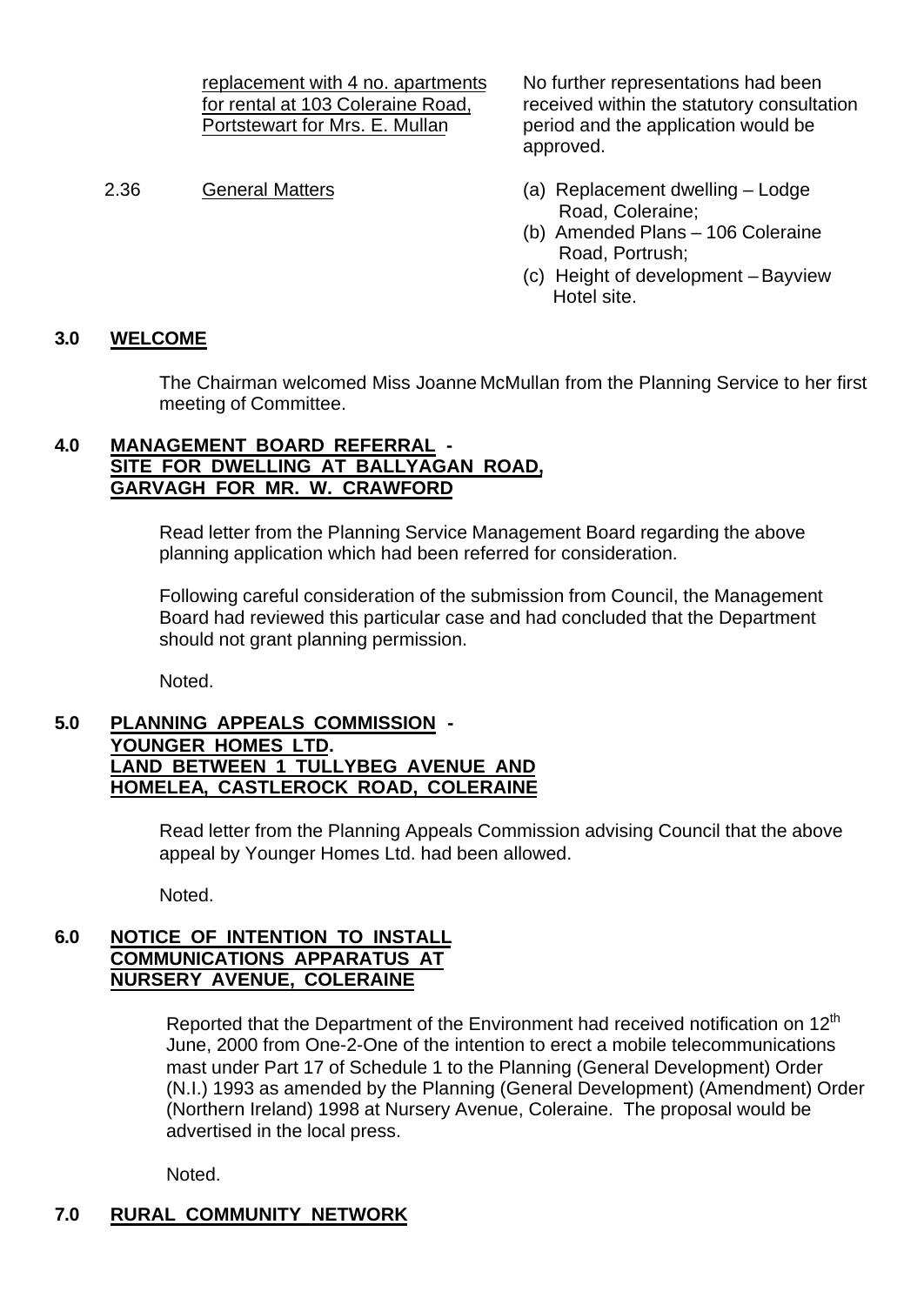Tabled:

Policy Discussion Document – 'Rural Settlement Patterns and Physical Planning Policy in Northern Ireland'.

# **8.0 PLANNING APPEALS COMMISSION - BULLETIN**

Tabled:

Planning Appeals Commission's Bulletin – May, 2000.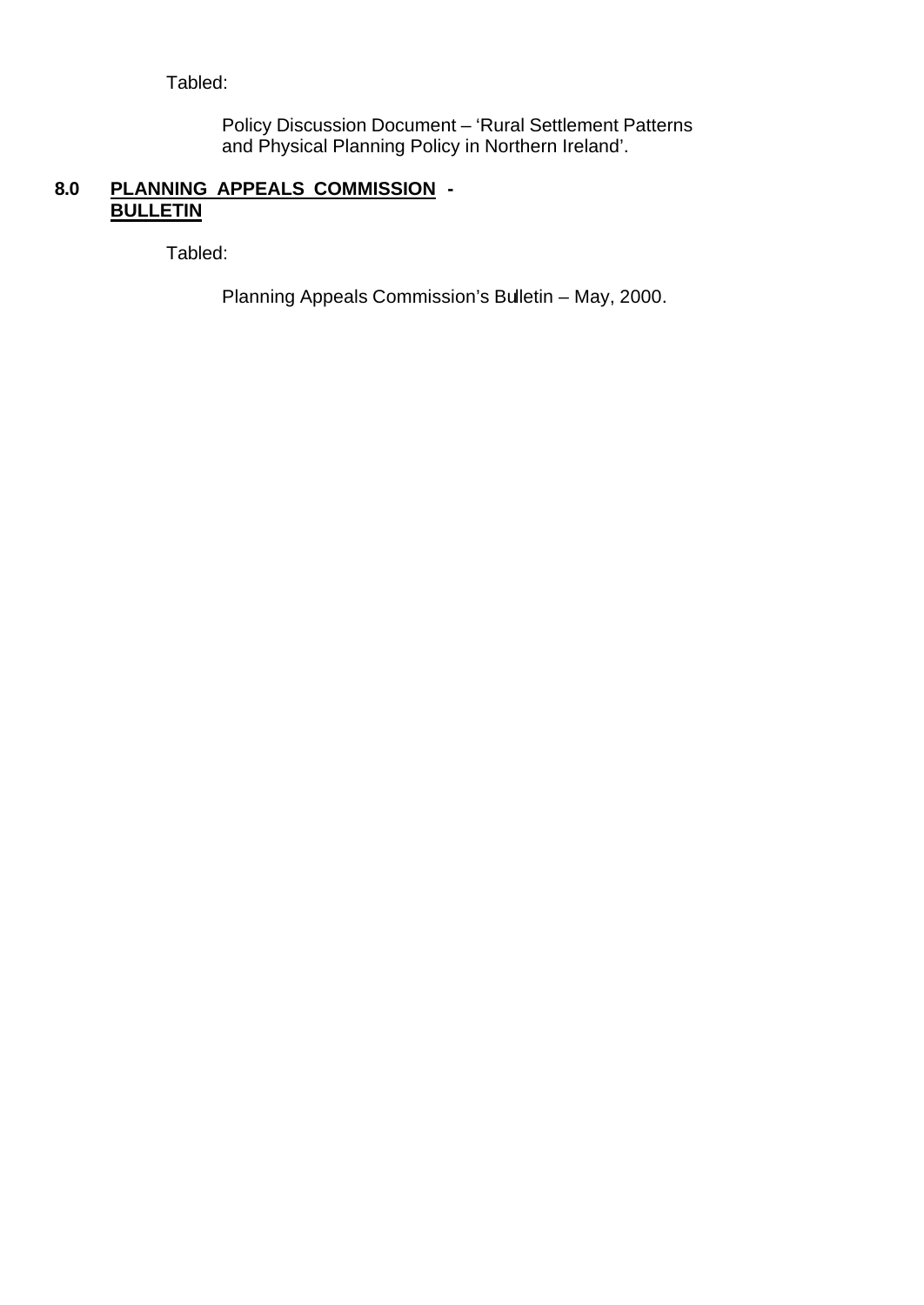### **POLICY AND DEVELOPMENT COMMITTEE**

#### **18th July, 2000.**

#### **Present:** Councillor D. D. Barbour in the Chair

The Mayor, Councillor E. A. Johnston (Mrs.)

The Deputy Mayor, Councillor B. E. Dempsey (Mrs.)

#### **Aldermen**

C. S. Alexander (Ms.) W. H. King (Items 2.3 –18.0) W. J. McClure P. E. A. Armitage (Mrs.) W. J. Watt (Items 2.3 – 5.0)

#### **Councillors**

E. T. Black (Mrs.) G. L. McLaughlin  $($ ltems  $4.0 - 18.0$  $)$  R. A. McPherson R. S. Bolton W. Mathews J. M. Bradley E. M. Mullan  $($ ltems  $2.3 - 18.0)$  (Items  $4.0 - 18.0)$ O. M. Church (Mrs.) E. O'Hara W. T. Creelman  $(1.0 - 16.0)$  $($ ltems  $4.0 - 18.0$ ) R. D. Stewart N. F. Hillis (Items 2.2 – 18.0) D. McClarty

#### **Officers in**

**Attendance:** Town Clerk and Chief Executive, Director of Corporate Services, Head of Development Services (Items 1.0 – 5.0), Tourism and Marketing Officer (Items 1.0

– 5.0), Policy Development Officer, Finance Officer

(Items 1.0 – 5.0) and Administrative Assistant

**Apology:** Councillor Dallat

#### **1.0 CORPORATE SERVICES REPORT**

The Report of the Director of Corporate Services was considered (previously supplied).

Matters arising:

#### Personnel

1.1 New Appointments The following appointments had been made in accordance with the Local Government Staff Commission's Code of Procedure on Recruitment and Selection: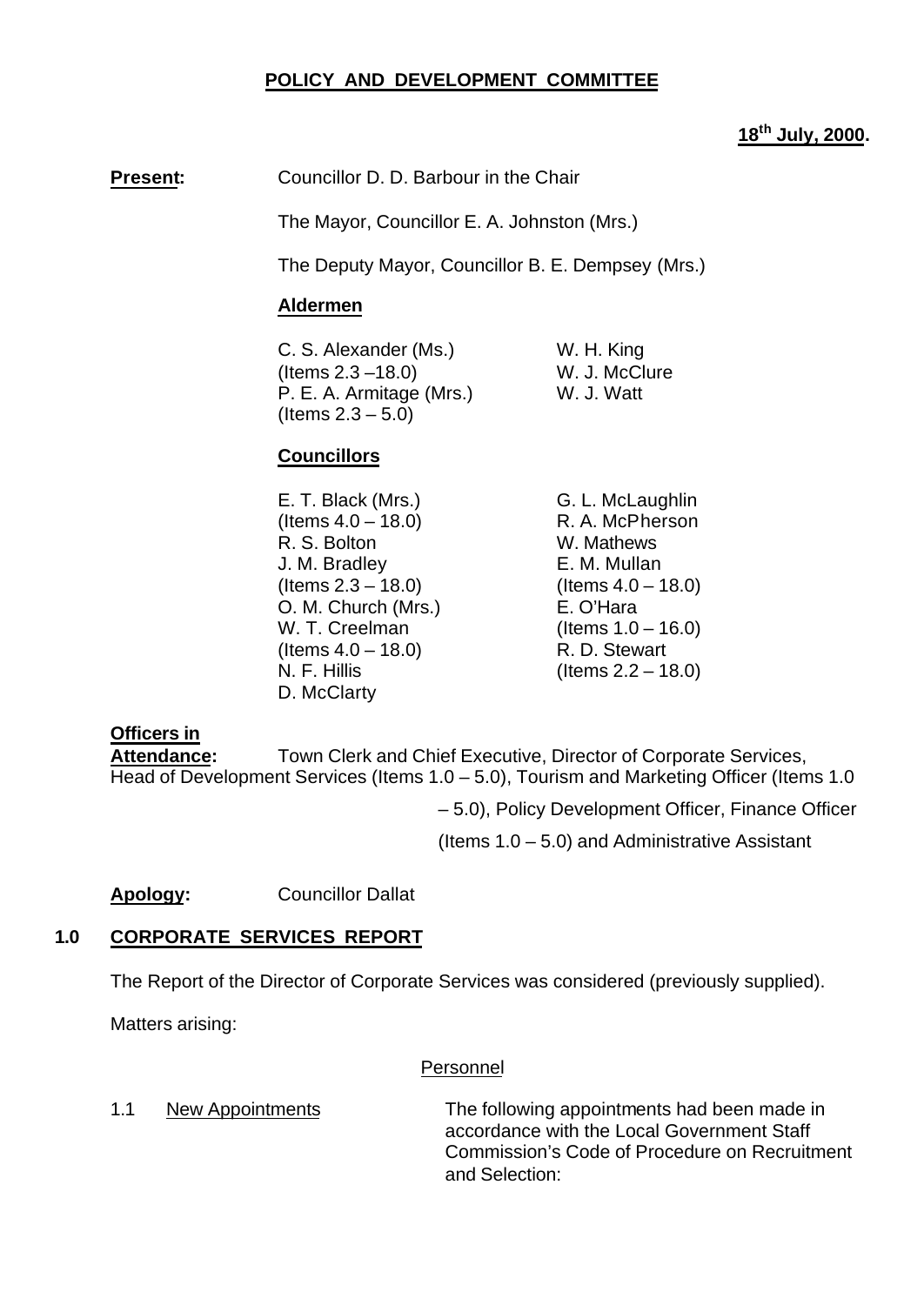#### **Corporate Services Department**

Personnel Assistant (Job Share) (Existing Post) Mrs L. M. McElholm

# **Leisure Services Department**

Part-Time Centre Attendant (Female) (Replacement)

Miss J. H. Nelson

# **Technical Services Department**

L.G.V. Driver (New Post) Mr J. Dinsmore

Driver/Labourer – Craigahulliar Landfill Site (Replacement) Mr. S. M. Creelman

Labourer – Craigahulliar Landfill Site (Replacement) Mr. S. J. Moody

# Finance

1.2 Accounts Committee noted that creditors' payments, as per lists circulated, had been issued as follows:

#### **Revenue A/C - £1,164,836.07 Capital A/C - £850,767.92**

# **2.0 DEVELOPMENT SERVICES REPORT**

The Report of the Head of Development Services was considered (previously supplied).

Matters arising:

| 2.1 | <b>CCTV Presentation</b>               | It was noted that this item would be considered<br>under item 5.0 on the agenda.                                                                                                                                                                |
|-----|----------------------------------------|-------------------------------------------------------------------------------------------------------------------------------------------------------------------------------------------------------------------------------------------------|
| 2.2 | <b>REVE Conference</b>                 | Recommended:                                                                                                                                                                                                                                    |
|     |                                        | That the Mayor and the Economic<br>Development Assistant attend the REVE<br>Conference to be held in Assen (Holland)<br>from $27th - 29th$ September, 2000.                                                                                     |
| 2.3 | <b>Tourism Development</b><br>Strategy | Consideration was given to the draft tourism<br>development strategy - consultative<br>document (previously supplied). Committee<br>noted that the report had been launched on 27 <sup>th</sup><br>June, 2000 for consultation until the end of |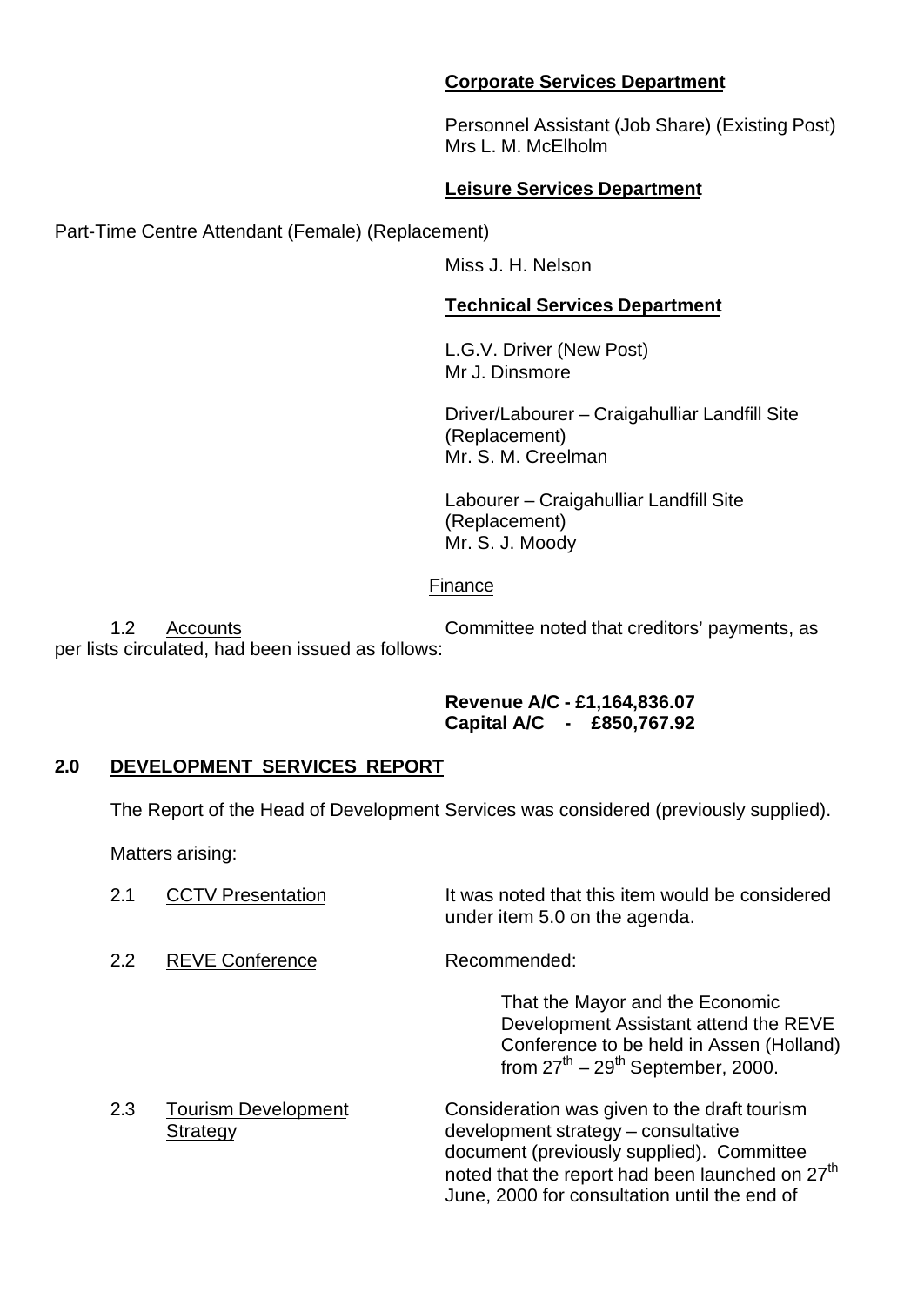September, 2000 at which stage it would be finalised and published.

Council is recommended to organise a familiarisation visit to Southern Ireland in early September, 2000 to view examples of relevant tourism projects as described in the report. Key representatives from the local tourism industry would be invited to participate.

It was also recommended that the Chairman (Councillor Barbour), Vice Chairman (Councillor Bradley) and Councillor Hillis (Regional Tourism representative) represent Council on the familiarisation visit.

2.4 Irish Football Association - The Irish Football Association had requested Junior Quadrangular Council to provide a closing banquet and Tournament (proposed) training facilities at Rugby Avenue, Coleraine for a proposed Junior Quadrangular Tournament from  $19^{th} - 22^{nd}$  April, 2001.

Recommended:

That Council contribute £1,500 towards the cost of the closing banquet together with the use of training facilities.

2.5 Internal Communications Recommended:

That K2I – Consultants be appointed to carry out the communications training as reported at the June meeting of Committee.

# **3.0 FREE TRAVEL FOR OLDER PEOPLE**

Consideration was given to a letter from the Minister for Regional Development, together with a Report by the Director of Corporate Services (previously supplied) on the topic of Free Travel For Older People.

The Minister had requested that Council consider options, as detailed in the letter, regarding the funding of this issue by District Councils should additional central government funding not be available.

Committee also noted from the Director of Corporate Services' Report that an annual cost of £150,000 could be involved.

Following a full discussion it was recommended:

That Council agree to the following order of preference regarding the three options for the funding of this issue: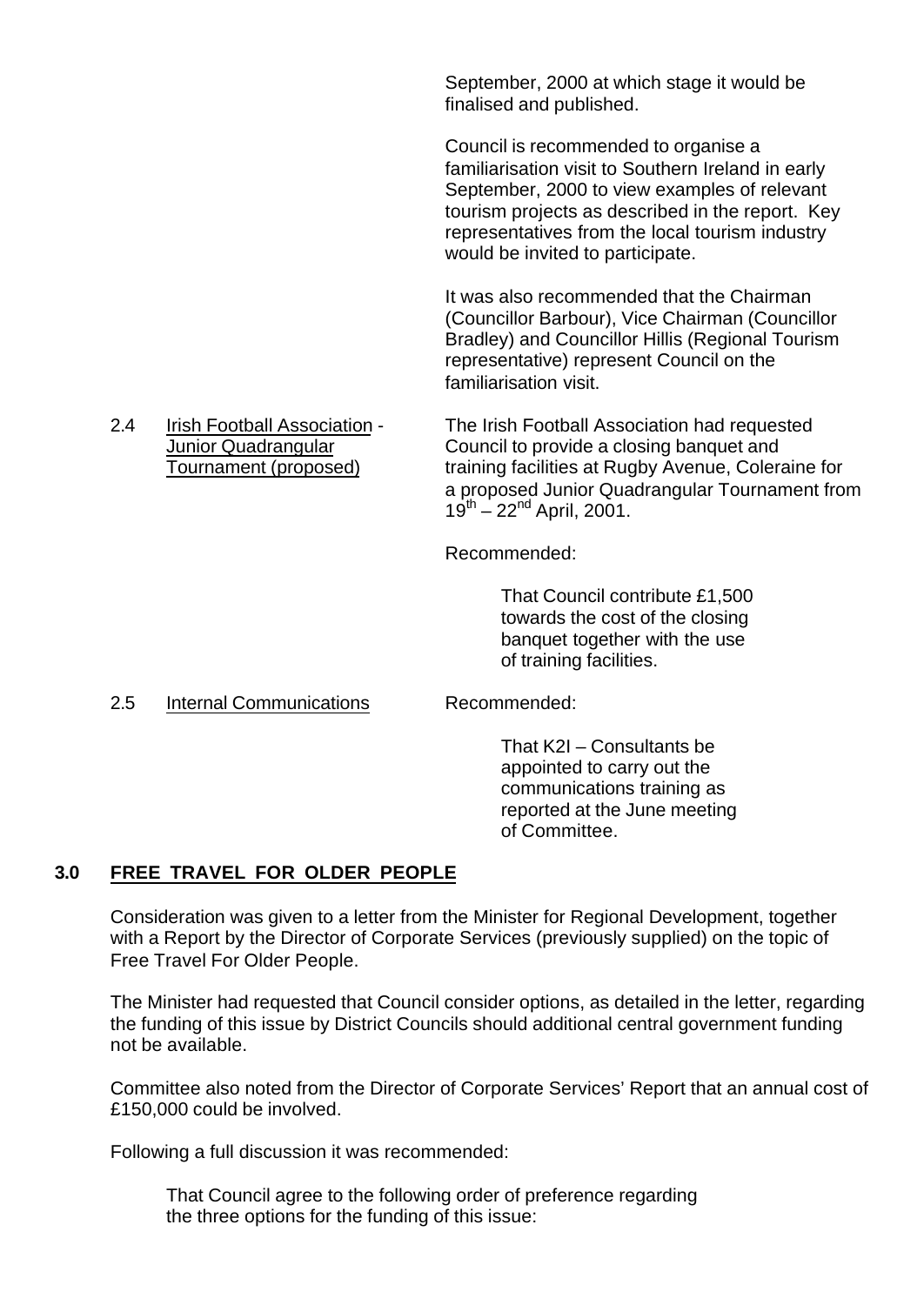- 1. Continue with the status quo, viz., half-fare concession for those over 65 funded directly by the Department;
- 2. Enable Councils to contribute from the district rate to a scheme administered by the Department to provide free travel for all older people in Northern Ireland;
- 3. Introduction of an enabling power permitting individual Councils to contribute from the district rate to fund agreements with bus operators within their areas.

### **4.0 COLERAINE CITIZENS' ADVICE BUREAU - ACCOMMODATION**

The Chairman welcomed Mrs. A. Welch and Mr. D. Christie from Coleraine Citizens' Advice Bureau who were in attendance to request Council to make a financial contribution towards the cost of the Bureau renting new premises in Coleraine.

Mrs. Welch outlined the reasons why the Bureau was required to vacate its existing premises and advised that premises at 24 Lodge Road, Coleraine had been identified as being suitable for their requirements. A contribution of £6,000 was requested from Council to assist with increased rental costs for the current financial year.

A full discussion ensued on this topic during which Mrs. Welch answered various members' questions.

It was proposed by Alderman Watt, seconded by Councillor Stewart and recommended:

That Council contribute an additional £6,000 to Coleraine Citizens' Advice Bureau in the 2000/2001 financial year towards the cost of renting their new premises at 24 Lodge Road, Coleraine.

The Chairman thanked Mrs. Welch and Mr. Christie for attending after which they withdrew.

#### **5.0 COLERAINE TOWN CENTRE - CCTV PROJECT**

The Chairman welcomed Chief Inspector N. Kyle, R.U.C., Coleraine and Mrs. S. Scott, Town Centre Manager, representatives for the CCTV Working Group, who were in attendance to present revised costings (report circulated) for the CCTV project.

The revised costings were for an eight camera CCTV system for Coleraine town centre to include cameras at the Market Yard and Anderson Park.

Committee noted that it was proposed that a new company, Coleraine Safer Town Ltd., made up of representatives from the public and private sector would be established to manage the CCTV project.

Council was requested to provide financial assistance for the project as follows:

# **Year 1 Year 2**

|         |       | £ |
|---------|-------|---|
| Capital | 7,867 |   |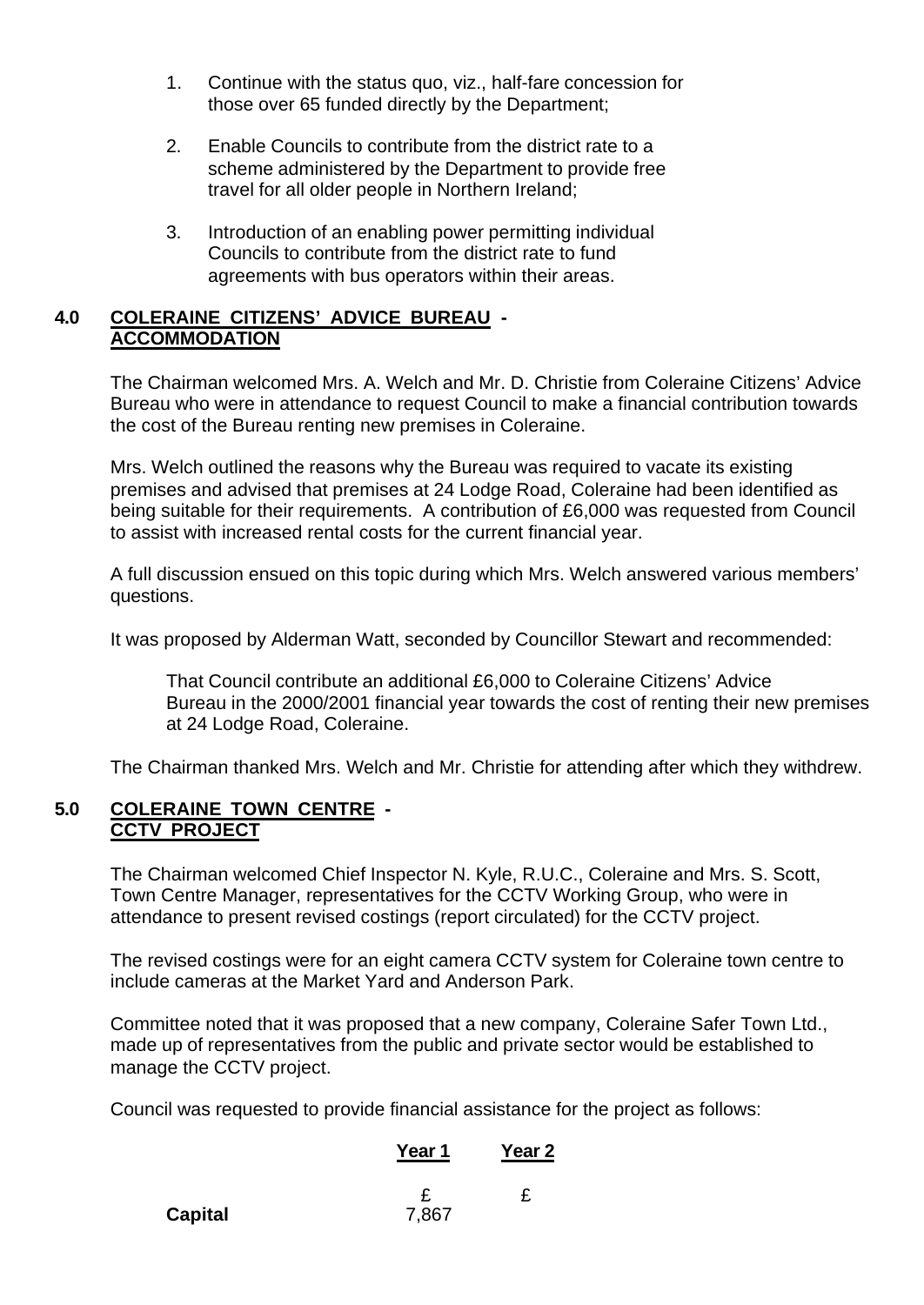| Revenue | 17.881 | 18.881 |
|---------|--------|--------|
| Total   | 25,748 | 18.881 |

A full discussion ensued on this topic during which the representatives answered various members questions.

It was proposed by Councillor Stewart and seconded by Alderman McClure:

That Council provide the financial assistance as requested for the CCTV system over a two year period.

On being put to the meeting the proposal was carried by eighteen votes to one.

The Chairman thanked the representatives for attending after which they withdrew.

# **6.0 COURT OF THE UNIVERSITY OF ULSTER**

Read letter from the Head of Administrative Services – University of Ulster advising that the current term of office of Council's two representatives on the University's Court would expire on  $30<sup>th</sup>$  September, 2000.

Council was invited to nominate two representatives for the four year period commencing 1<sup>st</sup> October, 2000.

Recommended:

That Councillors Mrs. Black and Mrs. Church be re-nominated as Council's representatives for the four year period from 1<sup>st</sup> October, 2000.

# **7.0 APPOINTMENT OF EQUALITY WORKING GROUP**

The Town Clerk and Chief Executive reported that as part of Council's Equality Scheme it was necessary to appoint a Members' Equality Working Group reflecting the political representation on Council.

Following discussion it was recommended that the Working Group comprise six members, viz., two Ulster Unionists plus one from each other political party and an independent member.

Each party, plus independent members, were asked to advise the Town Clerk and Chief Executive of their nominations for the Working Group as soon as possible.

# **8.0 CIVIC HEADQUARTERS PROJECT**

Consideration was given to the minutes of the Civic Headquarters Project Steering Group meeting of  $27<sup>th</sup>$  June, 2000 (previously supplied) and the contents noted.

### **9.0 EMERGENCY PLANNING AND THE ROLE OF CHIEF EXECUTIVES IN MAJOR EMERGENCIES**

Consideration was given to a letter from the Department of the Environment (previously supplied) regarding Emergency Planning and the Role of Chief Executives in Major Emergencies and the contents noted. Council's local emergency plan was currently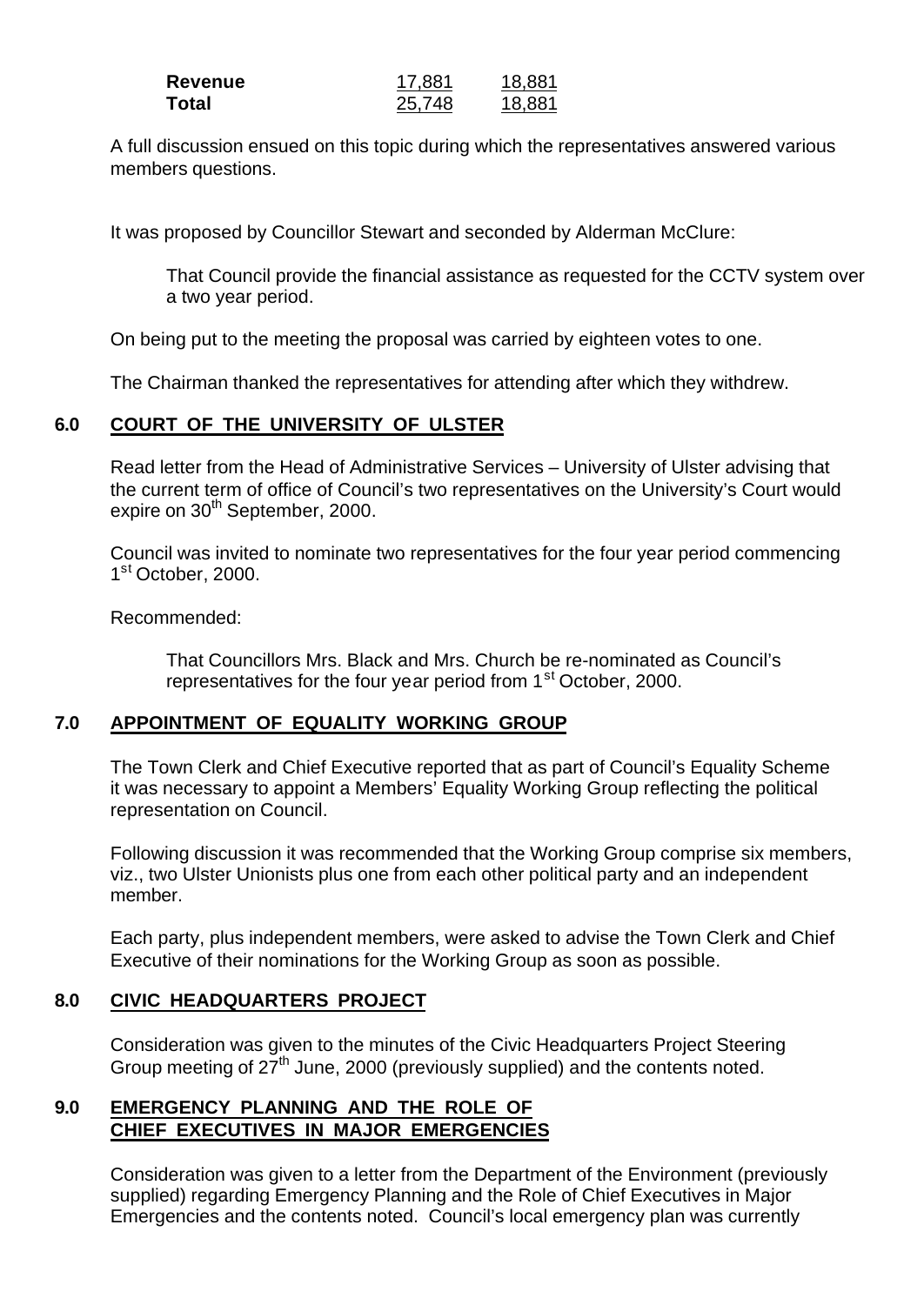being updated.

#### **10.0 PROPOSAL TO REMOVE 45MPH SPEED RESTRICTION FOR LEARNER DRIVERS**

Consideration was given to a letter from the Road Safety Branch of the D.O.E. (previously supplied) regarding a proposal to remove the 45mph speed restriction for learner drivers. This would facilitate the training and testing of learner drivers in excess of 45mph. Councils had been invited to comment on this proposal and a possible later review of the 'R' Driver Scheme.

Following discussion it was recommended that Council oppose the proposed removal of the 45mph speed restriction for learner drivers at this time and support the retention of the 'R' Driver Scheme.

### **11.0 BURNSIDE POST OFFICE**

Read letter from the Post Office advising that from 31<sup>st</sup> July, 2000 Burnside Post Office, 54 Prospect Road, Portstewart would be re-locating to:

Costcutter Supermarket, Larkhill Service Station, 171 Coleraine Road, Portstewart.

Noted.

# **12.0 NTL GROUP LTD. – CONSTRUCTION WORK, COLERAINE**

Read letter from NTL Group Ltd., advising that construction work on the provision of ductwork and associated chambers through Coleraine town would commence from  $7<sup>th</sup>$  August, 2000. The work was connected with the provision of a fibre telecommunications and cable TV network linking Belfast and Londonderry.

Access would be maintained to effected properties and disruption kept to a minimum.

Noted.

# **13.0 DEPARTMENT OF AGRICULTURE AND RURAL DEVELOPMENT**

Tabled:

Report on Leader II in Northern Ireland - "A Measure of Success".

#### **14.0 PRINCIPAL ADMINISTRATIVE OFFICER**

Reference was made to Mr. C. A. Miller, Principal Administrative Officer who was currently on sick leave. The Town Clerk and Chief Executive was asked to convey members' best wishes to Mr. Miller for a speedy recovery.

#### **15.0 LAND AND PROPERTY**

15.1 Land at Anderson Park, Roads Service had advised that the Valuation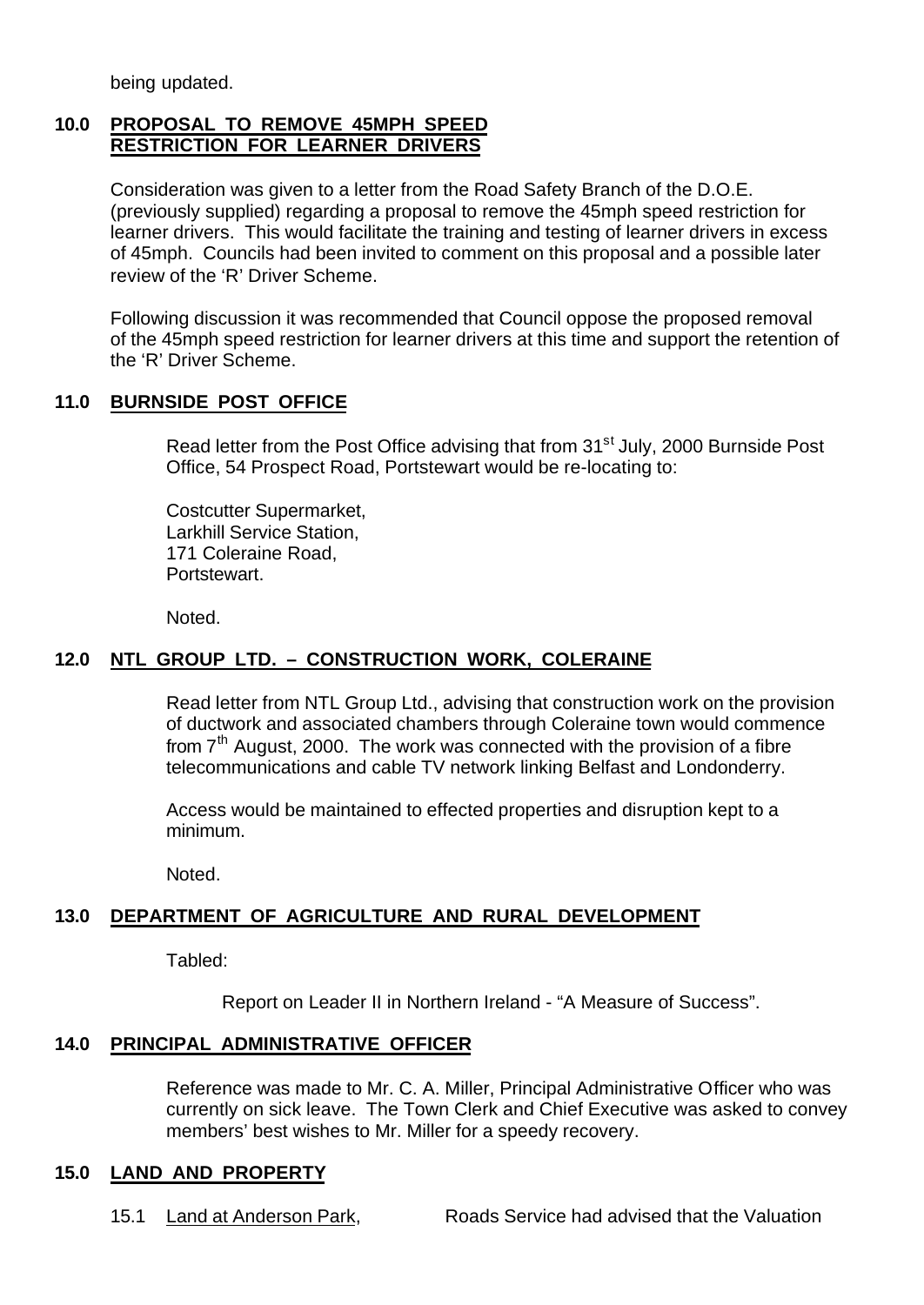|      | Coleraine                                                                                                                      | and Lands Agency had estimated the value of<br>the small area of land, to be acquired from<br>Council, at the junction of Circular Road and the<br>Rampart at £400. The land was required to<br>facilitate the widening of the corner to allow bus<br>access to the Mall Car Park area.                                                               |
|------|--------------------------------------------------------------------------------------------------------------------------------|-------------------------------------------------------------------------------------------------------------------------------------------------------------------------------------------------------------------------------------------------------------------------------------------------------------------------------------------------------|
|      |                                                                                                                                | Council is recommended to accept the<br>compensation of £400. Roads Service<br>would also be responsible for the payment of<br>Council's legal costs.                                                                                                                                                                                                 |
| 15.2 | <b>Improvements to Sewage</b><br><b>Pumping Stations at:</b><br>(a) The Promenade, Castlerock<br>(b) The Crescent, Portstewart | Reported that proposals had been received<br>from Water Service regarding proposed<br>improvements to the sewage pumping<br>stations at The Promenade, Castlerock and<br>The Crescent, Portstewart. In both instances it<br>was proposed to re-site the pumping stations<br>underground with the work being carried out<br>during Autumn/Winter 2000. |
|      |                                                                                                                                | Council is recommended to agree to the re-<br>siting of the pumping stations.                                                                                                                                                                                                                                                                         |
| 15.3 | Development at Berne Road,<br>Portstewart                                                                                      | The Town Clerk and Chief Executive updated<br>Committee regarding the encroachment onto<br>Council land adjacent to Berne toilets,<br>Portstewart.                                                                                                                                                                                                    |
|      |                                                                                                                                | In view of the proposal by Water Service to<br>re-locate the existing sewage pumping station at<br>Berne toilets, there could be an opportunity to<br>improve the status of Council's site at this<br>location.                                                                                                                                       |
|      |                                                                                                                                | Following discussion it was recommended:                                                                                                                                                                                                                                                                                                              |
|      |                                                                                                                                | That the Town Clerk and Chief Executive                                                                                                                                                                                                                                                                                                               |

be granted authority to negotiate with O'Neill Brothers on the issues of the possible resiting of the sewage pumping station and resolving the encroachment onto Council land.

# **16.0 STATION SQUARE, PORTRUSH**

Reference was made to the possibility of Council acquiring the former go-karting site at Station Square, Portrush which was currently being offered for sale.

It was agreed that the Town Clerk and Chief Executive keep a watching brief on this matter and report back to a future meeting of Committee.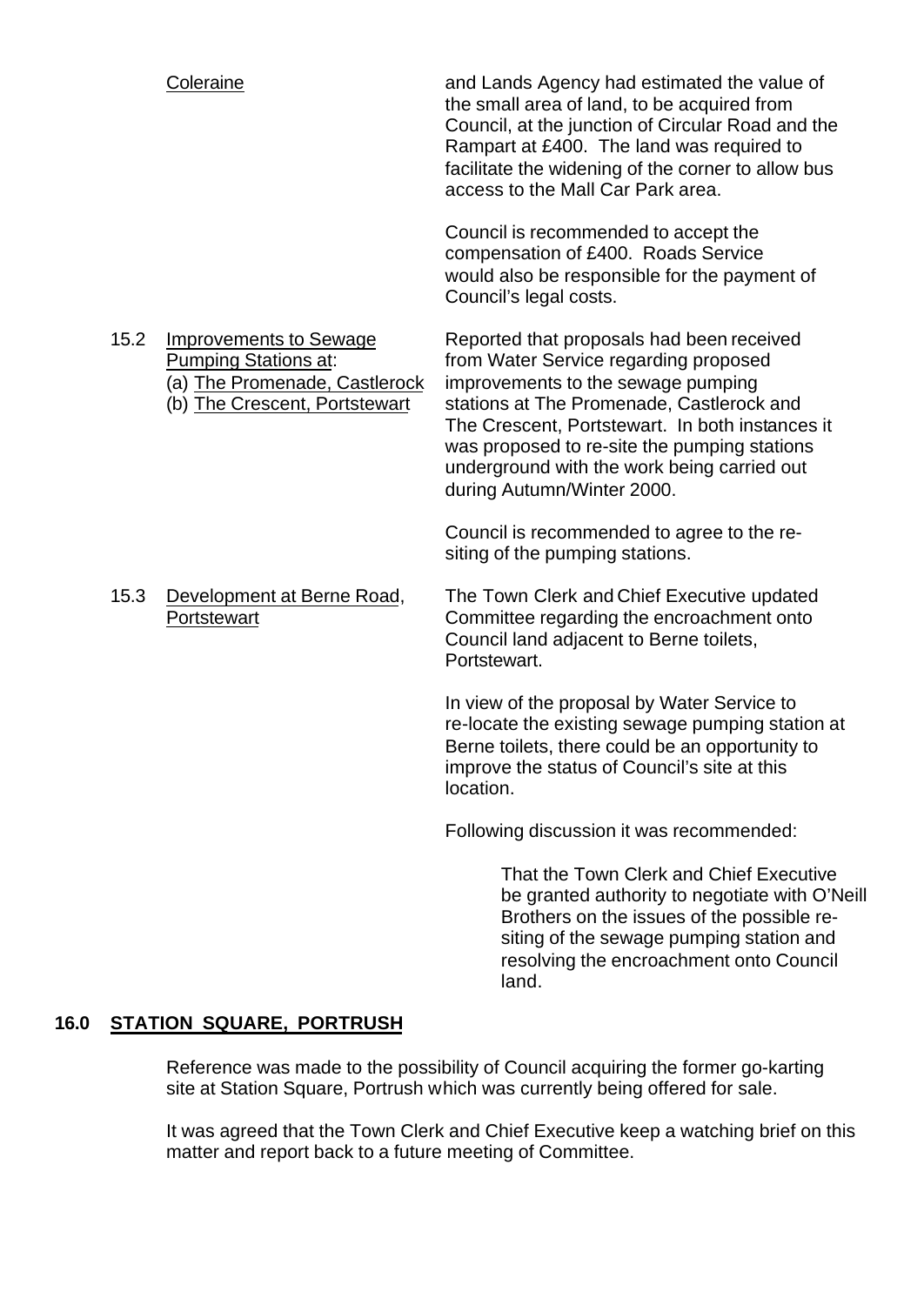## **17.0 MEMORIAL - JOEY DUNLOP**

Reference was made to the possibility of Council providing a memorial in memory of Joey Dunlop.

It was agreed that the Town Clerk and Chief Executive consider this matter and report back to a future meeting of Committee.

#### **18.0 KING GEORGE VI HALL - COLERAINE**

Reference was made to the current position regarding the transfer of ownership of the King George VI Hall from the N.I. Housing Executive to Council.

The Town Clerk and Chief Executive would advise Committee regarding the up to date position on this matter.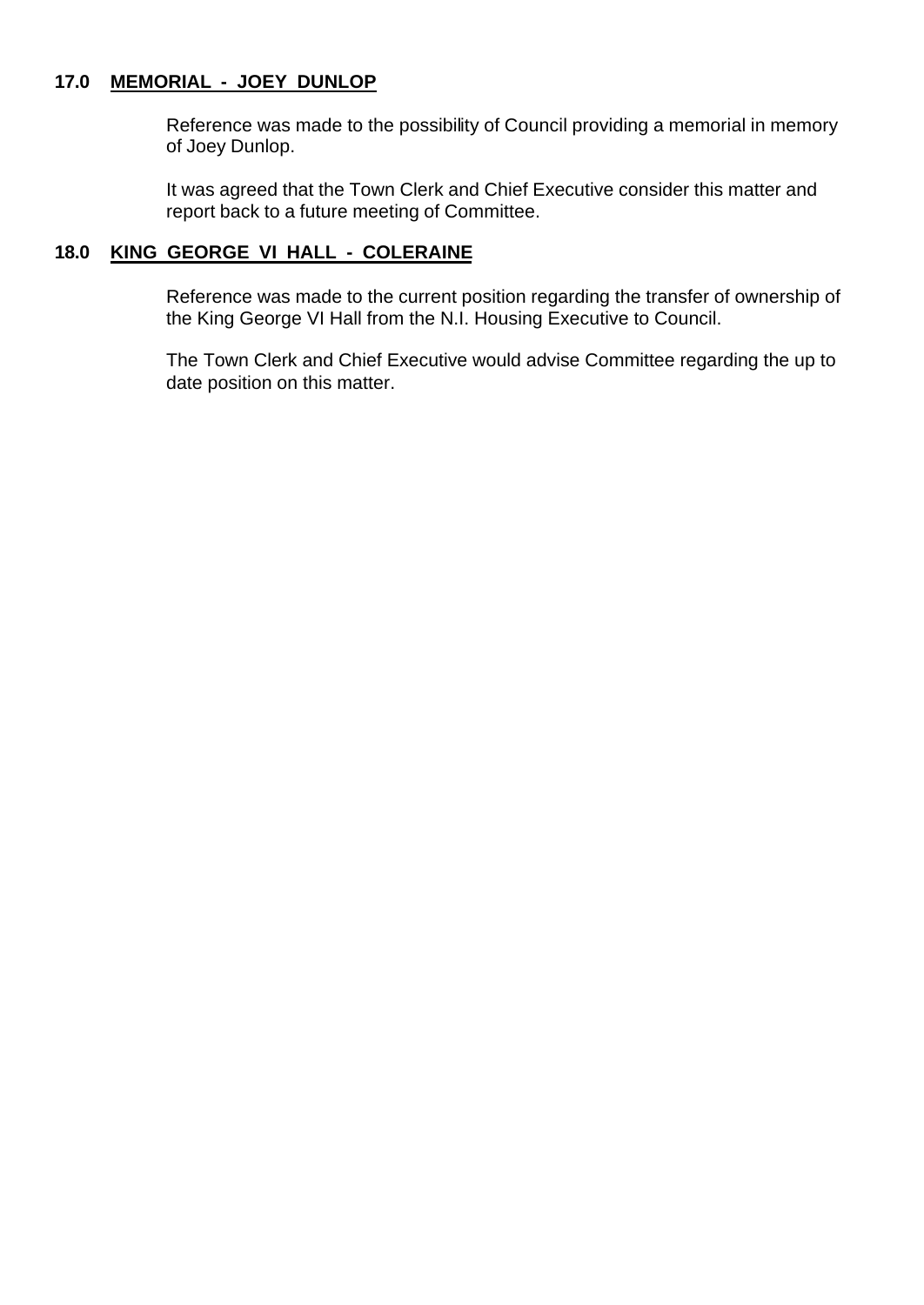#### **POLICE LIAISON COMMITTEE**

#### **20th July, 2000.**

**Present:** The Mayor, Councillor E. A. Johnston (Mrs.)

The Deputy Mayor, Councillor B. E. Dempsey (Mrs.)

#### **Aldermen**

W. H. King W. J. Watt

W. J. McClure

#### **Councillors**

| D. D. Barbour      | N. F. Hillis         |
|--------------------|----------------------|
| E. T. Black (Mrs.) | D. McClarty          |
| R. S. Bolton       | (Items $1.0 - 2.0$ ) |

J. M. Bradley R. A.

#### McPherson

 $($ ltems  $1.0 - 2.0)$  E. O'Hara O. M. Church (Mrs.) R. D. Stewart W. T. Creelman

#### **Represent-**

#### **atives from**

**R.U.C.:** Superintendent A. D. Cousley, Detective Sergeant B. Logan and Constable G. Fulton

#### **Officers in**

**Attendance:** Town Clerk and Chief Executive and Administrative Assistant

**Apologies:** Alderman Mrs. Armitage and Councillor Mathews

#### **1.0 ELECTION OF CHAIRMAN**

It was proposed by the Mayor and seconded by Councillor Mrs. Black:

That Councillor McPherson be appointed Chairman for the ensuing year.

It was proposed by Alderman McClure and seconded by Councillor Creelman:

That Councillor Stewart be appointed Chairman for the ensuing year.

On being put to the meeting, Councillor McPherson received nine votes and Councillor Stewart seven votes.

Councillor McPherson was duly elected Chairman and thanked members for his appointment.

The Chairman expressed the hope that all members would fully participate in the work of the Police Liaison Committee especially given the year of change which lies ahead.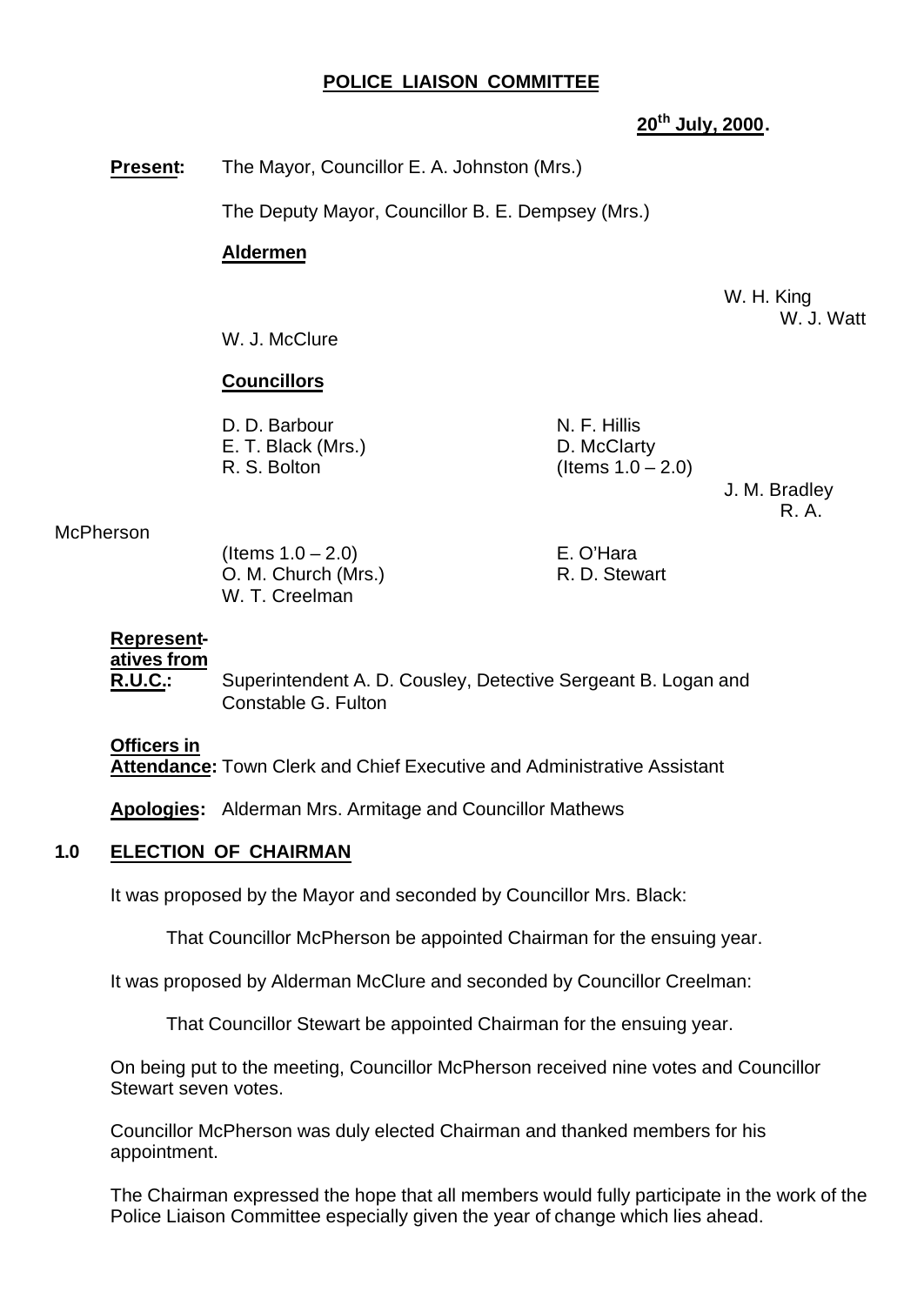1.1 Election of Vice Chairman It was proposed by Alderman King and seconded by Alderman Watt:

> That Councillor Mrs. Church be appointed Vice Chairman for the ensuing year.

There being no other nominations Councillor Mrs. Church was duly elected Vice Chairman.

Councillor Mrs. Church thanked members for her appointment.

#### **2.0 JUVENILE CRIME**

The Chairman welcomed Constable Georgie Fulton, Juvenile Liaison Officer, who was in attendance to address Committee.

Constable Fulton elaborated on her work as Juvenile Liaison Officer and the role of the Juvenile Liaison Bureau (leaflet circulated).

Committee noted statistics regarding the number of referrals to the Juvenile Liaison Bureau over the last four year period, viz.:

| 1996/1997             |   | 498 |
|-----------------------|---|-----|
| 1997/1998             | - | 466 |
| 1998/1999             |   | 606 |
| 1999/2000             |   | 702 |
| $2000$ (April – July) |   | 255 |

The Juvenile Liaison Bureau was a partnership of members from Education Welfare, Social Services, Police and Probation whose aim was to reduce the number of young people who had to appear in Court and whose objectives included prevention and diversion of young people from crime.

Four approaches could be taken by the Bureau:

- 1. Warning and Advice;
- 2. Official Caution;
- 3. Prosecution;
- 4. No Further Police Action.

Constable Fulton answered various members' questions on this topic.

The Chairman thanked Constable Fulton for her interesting and informative presentation.

#### **3.0 SUB-DIVISIONAL CRIME TEAM**

The Chairman welcomed Detective Sergeant Brian Logan, Head of the local Sub-Divisional Crime Team who was in attendance to address Committee.